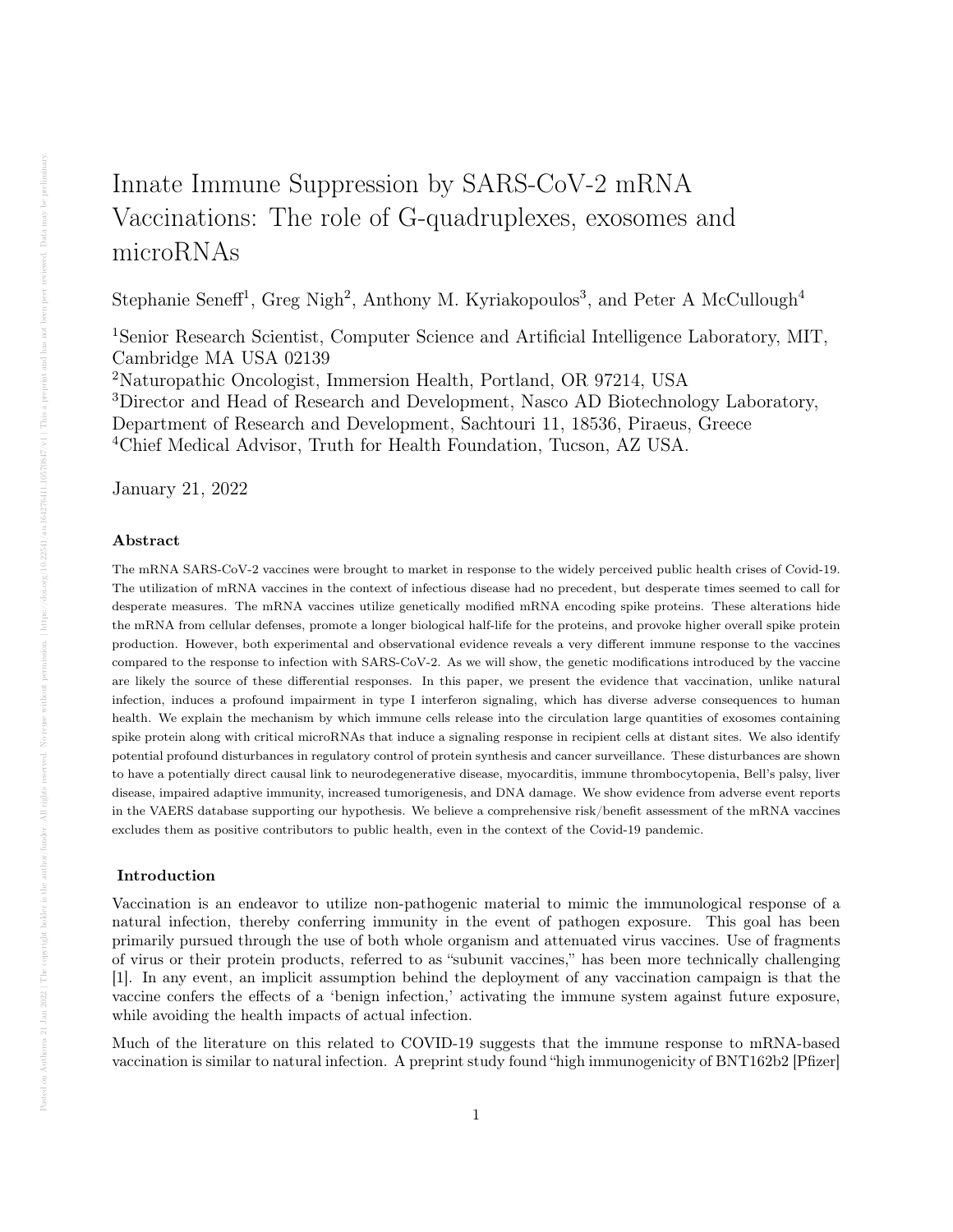vaccine in comparison with natural infection." The authors found there to be many qualitative similarities though quantitative differences [2]. Jhaveri (2021) suggests that mRNA vaccines do what infection with the virus does: "The protein is produced and presented in the same way as natural infection" [3]. The U.S. Centers for Disease Control and Prevention (CDC) makes the case based upon antibody titers generated by prior infection vs. vaccination, in addition to production of memory B cells, to argue that the immune response to vaccination is analogous to the response to natural infection [4]. It is this similarity in the humoral immune response to vaccination vs natural infection, paired with both trial and observational data demonstrating reduced risk of infection following vaccination, that stands as the justification for the mass vaccination campaign.

In this paper we explore the scientific literature suggesting that vaccination with an mRNA vaccine initiates a set of biological events that are not only different from that induced by vaccination but are in several ways demonstrably counterproductive to both short- and long-term immune competence and normal cellular function. These vaccinations have now been shown to downregulate critical pathways related to cancer surveillance, infection control, and cellular homeostasis. They introduce into the body highly modified genetic material. A medRxiv preprint has revealed a remarkable difference between the characteristics of the immune response to an infection with SARS-CoV-2 as compared with the immune response to an mRNA vaccine against COVID-19 [5]. Differential gene expression analysis of peripheral dendritic cells revealed a dramatic upregulation of both type I and type II interferons (IFNs) in COVID-19 patients, but not in vaccinees. One remarkable observation they made was that there was an expansion of circulating hematopoietic stem and progenitor cells (HSPCs) in COVID-19 patients, but this expansion was notably absent following vaccination. A striking expansion in circulating plasmablasts observed in COVID-19 patients was also not seen in the vaccinees. All of these observations are consistent with the idea that the vaccines actively suppress type I IFN signaling, as we will discuss below. In this paper we will be focusing extensively, though not exclusively, on vaccination-induced type I IFN suppression and the myriad downstream effects this has on the related signaling cascade.

Since long-term pre-clinical and Phase I safety trials were combined with Phase II trials, then phase II and III trials were combined [6]; and since even those were terminated early and placebo arms given the injections, we look to the pharmacosurveillance system and published reports for safety signals. In doing so, we find that that evidence is not encouraging. The biological response to mRNA vaccination as it is currently employed is demonstrably not like natural infection. In this paper we will illustrate those differences, and we will describe the immunological and pathological processes we expect are being initiated by mRNA vaccination. We will connect these underlying physiological effects with both realized and yet-to-be-observed morbidities. We anticipate that implementation of booster vaccinations on a wide scale will make all of these problems only more acute, and it will serve to further erode antiviral immune competence and innate cancer surveillance and protection for the global population subjected to these repeated boosters.

The mRNA vaccines manufactured by Pfizer/BioNTech and Moderna have been viewed as an essential aspect of our efforts to control the spread of COVID-19. Countries around the globe have been aggressively promoting massive vaccination programs with the hope that such efforts might finally curtail the ongoing pandemic and restore normalcy. Governments seem reticent to consider the possibility that these injections might cause harm in unexpected ways, and especially that such harm might even surpass the benefits achieved in protection from severe disease. It is now clear that the antibodies induced by the vaccines fade in as little as 3 to 10 weeks after the second dose [7], such that people are being advised to seek booster shots at regular intervals [8]. It has also become apparent that rapidly emerging variants such as the Delta and now the Omicron strain are showing resistance to the antibodies induced by the vaccines, through mutations in the spike protein [9]. Furthermore, it has become clear that the vaccines do not prevent spread of the disease, but can only be claimed to reduce symptom severity [10]. A study comparing vaccination rates with COVID-19 infection rates across 68 countries and 294 counties in the United States in early September, 2021, found no correlation between the two, suggesting that these vaccines do not protect from spread of the disease [11]. Regarding symptom severity, even this aspect is beginning to be in doubt, as demonstrated by an outbreak in an Israeli hospital that led to the death of five fully vaccinated hospital patients [12]. Similarly, Brosh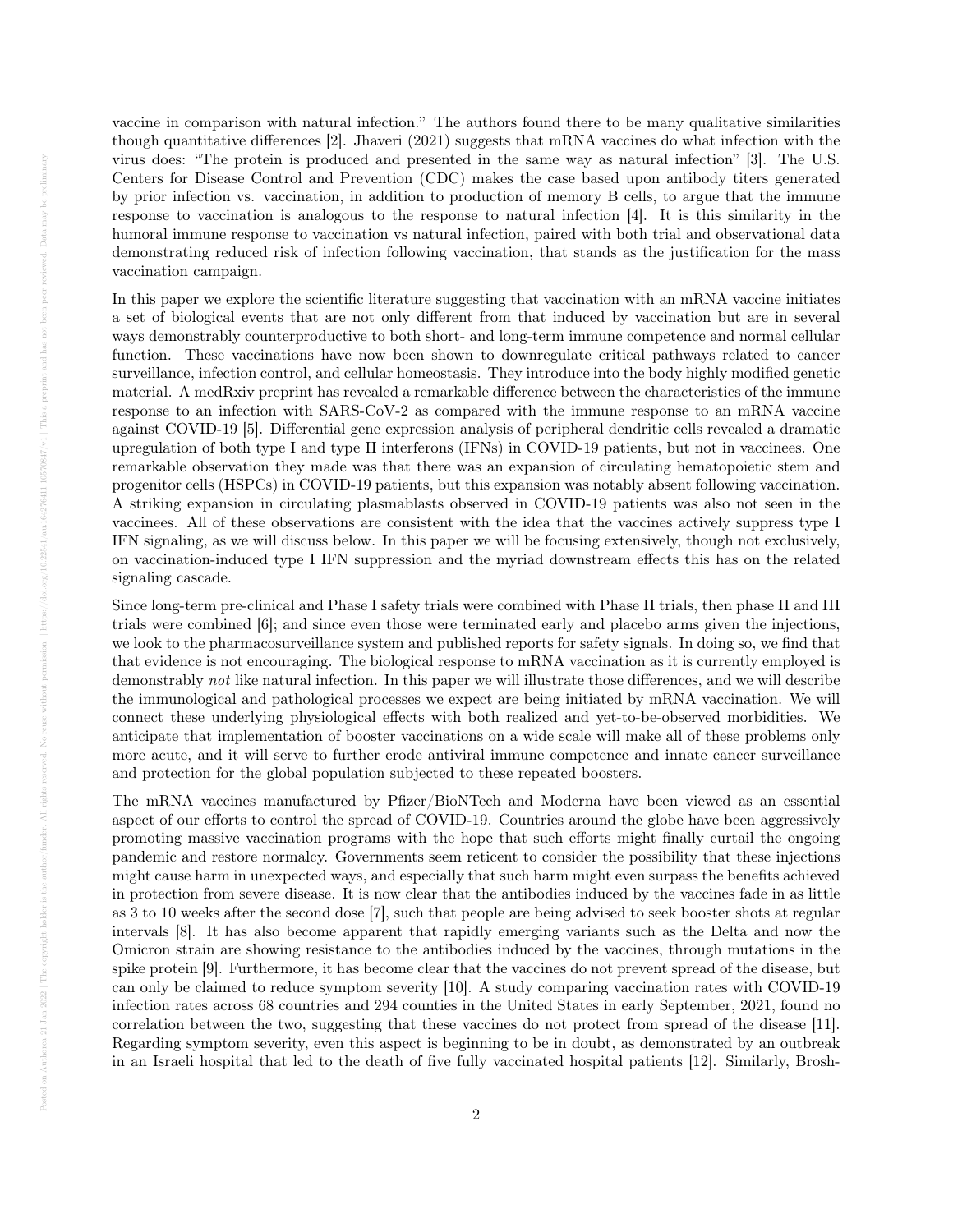Nissimov et.al. (2021) reported that 34/152 (22%) of fully vaccinated patients among 17 Israeli hospitals died of COVID-19 [13].

The increasing evidence that the vaccines do little to control disease spread and that their effectiveness wanes over time make it even more imperative to assess the degree to which the vaccines might cause harm. That SARS-CoV-2 modified spike protein mRNA vaccinations have biological impacts is without question. Here we attempt to distinguish those impacts from natural infection, and establish a mechanistic framework linking those unique biological impacts to pathologies now associated with vaccination. We recognize that the causal links between biological effects initiated by mRNA vaccination and adverse outcomes have not been established in the large majority of cases.

## 2. Interferons: An Overview with Attention to Cancer Surveillance

Discovered in 1957, interferon (IFN) earned its name with the recognition that cells challenged by attenuated influenza A virus created a substance that "interfered with" a subsequent infection by a live virus [14]. IFN is now understood to represent a very large family of immune-modulating proteins, divided into three types, designated as type I, II, and III based upon the receptors each IFN interacts with. Type I IFN includes both IFN-α and IFN-β, and this type is the most diverse, being further divided into seventeen subtypes. IFN-α alone has thirteen subtypes currently identified, and each of those is further divided into multiple categories [15]. Type I IFNs play a powerful role in the immune response to multiple stressors. In fact, they have enjoyed clinical therapeutic value as a treatment option for a variety of diseases and conditions, including viral infections, solid tumors, myeloproliferative disorders, hematopoietic neoplasms and autoimmune diseases such as multiple sclerosis [16].

As a group, IFNs play exceedingly complicated and pleiotropic roles that are coordinated and regulated through the activity of the family of IFN regulatory factors, or IRFs [17]. IRF9 is most directly involved in anti-viral as well as anti-tumor immunity and genetic regulation [18-20].

Closely related to this are plasmacytoid dendritic cells (pDCs), a rare type of immune cell that circulate in the blood but migrate to peripheral lymphoid organs during a viral infection. They respond to a viral infection by sharply upregulating production of type I IFNs. The IFN-α released in the lymph nodes induces B cells to differentiate into plasmablasts. Subsequently, interleukin-6 (Il-6) induces plasmablasts to evolve into antibody-secreting plasma cells [21]. Thus, IFNs play a critical role in both controlling viral proliferation and inducing antibody production. Central to both antiviral and anticancer immunity, IFN-α is produced by macrophages and lymphocytes when either is challenged with viral or bacterial infection or encounters tumor cells [22]. Its role as a potent antiviral therapy has been recognized in the treatment of hepatitis C complications [23], Cytomegalovirus infection [24], chronic active ebola virus infection [25], inflammatory bowel disease associated with herpes virus infection [26], and others.

Impaired type I IFN signaling is linked to many disease risks, most notably cancer, as type I IFN signaling suppresses proliferation of both viruses and cancer cells by arresting the cell cycle, in part through upregulation of p53, a tumor suppressor gene, and various cyclin-dependent kinase inhibitors [27,28]. IFN-α also induces major histocompatibility (MHC) class 1 antigen presentation by tumor cells, causing them to be more readily recognized by the cancer surveillance system [29,30]. The range of anticancer effects initiated by IFN-α production is astounding and occurs through both direct and indirect mechanisms. Direct effects include cell cycle arrest, induction of cell differentiation, initiation of apoptosis, activation of natural killer and CD8+ T cells, and others [31].

The indirect anticancer effects are predominantly carried out through gene transcription activation of the Janus kinase signal transducer and activator of transcription (JAK/STAT) pathway. IFN-α binding on the cell surface initiates JAK, a tyrosine kinase, to phosphorylate STAT1 and STAT2 [32]. Once phosphorylated, these STATs form a complex with IRF9, one of a family of IRFs that play a wide range of roles in oncogene regulation and other cell functions [33]. It is this complex, named IFN-stimulated gene factor 3 (ISGF3), that translocates to the cell nucleus to enhance the expression of at least 150 genes [31]. IRF9 has been suggested to be the primary member of the IRF family of proteins responsible for activation of the IFN- $\alpha$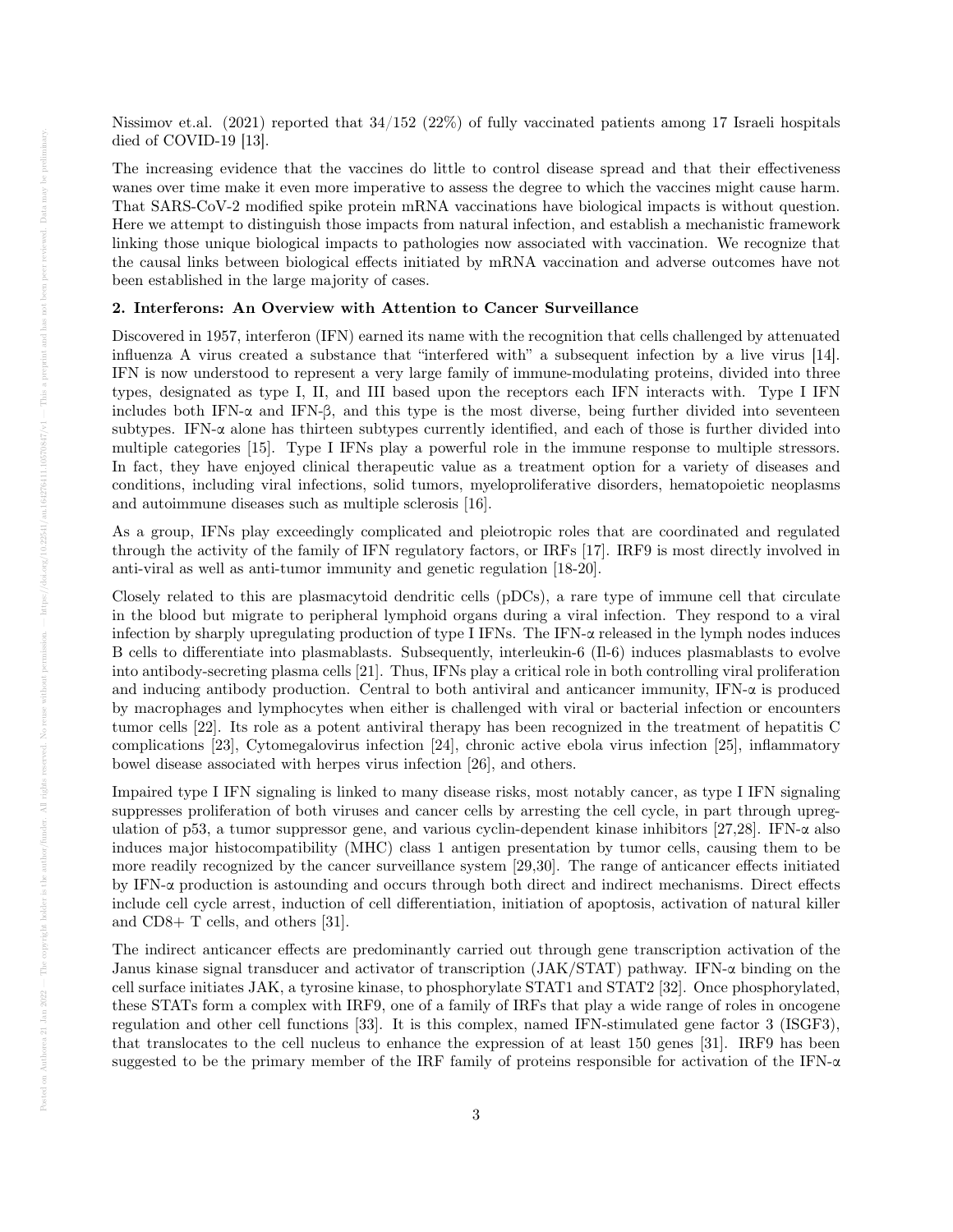antiproliferative effects, and that appears to be through its binding to the tumor necrosis factor-related apoptosis-inducing ligand (TRAIL) receptor 1 and 2 (TRAIL-R1/2) [34]. IRF7 is another crucial member of the IRF family of proteins involved early in the response to a viral infection. It is normally expressed in low amounts but is strongly induced by ISGF3. IRF7 also undergoes serine phosphorylation and nuclear translocation to further activate the immune response. IRF7 has a very short half-life, so its gene-induction process is transient, perhaps to avoid overexpression of IFNs [35].

Once TRAIL is bound by IRF9, it is then able to act as a ligand for Death Receptor 4 (DR4) or DR5, initiating a cascade of events involving production of caspase 8 and caspase 3, and ultimately triggering apoptosis [36]. Dysregulation of this pathway, through suppression of either IFN-α or IRF9 and the resulting failure to bind TRAIL-R, has been associated with several hematologic malignancies [37], and has been shown to increase the metastatic potential in animal models of melanoma, colorectal cancer, and lymphoma [38].

IFN-α both initiates and orchestrates a wide range of cancer suppressing roles. Dunn et al. (2005) showed that IFN-α plays an active role in cancer immunoediting, its locus of action being hematopoietic cells that are "programmed" via IFN- $\alpha$  binding for tumor surveillance [39]. It is via the exceedingly complex interactions between type I IFNs and IRF7 and IRF9 in particular that a great deal of antiproliferative effects are carried out. This is evidenced by the large number of studies showing increased tumor growth and/or metastases associated with a wide number of cancer types.

For example, Bidwell et al. (2012) found that, among over 800 breast cancer patients, those with high expression of IRF7-regulated genes had significantly fewer bone metastases, and they propose assessment of these IRF7-related gene signatures as a way to predict those at greatest risk [40]. Use of microRNA to target IRF7 expression has also been shown to enhance breast cancer cell proliferation and invasion in vitro [41]. Zhao et al. (2017) found a similar role for IRF7 in relation to bone metastases in a mouse model of prostate cancer [42]. Regarding the anti-cancer mechanism behind IRF7 expression, Solis et al. (2006) found that IRF7 induces transcription of multiple genes and translation of their downstream protein products including TRAIL, IL-15, ISG-56 and CD80, with the noted therapeutic implications [43].

IRF9, too, has a central role to play in cancer surveillance and prevention. Erb et al. (2013) demonstrated that IRF9 is the mediator through which IL-6 augments the anti-proliferation effects of IFN-α against prostate cancer cells [44]. Tian et al. (2018) found IRF9 to be a key negative regulator of acute myeloid leukemia cell proliferation and evasion of apoptosis [45]. It does so, at least in part, through acetylation of the master regulatory protein p53.

Both IFN-α and IRF9 are also apparently necessary for the cancer-preventative properties of a fully functional BRCA2 gene. In a study presented as an abstract at the First AACR International Conference on Frontiers in Basic Cancer Research, Mittal and Chaudhuri (2009) describe a set of experiments which show for the first time that BRCA2 expression leads to increased IFN-α production and augments the signal transduction pathway resulting in the complexing of IRF9, STAT1 and STAT2 described previously [46]. Two years prior, Buckley et al. (2007) had established that BRCA1 in combination with IFN- $\gamma$  promotes type I IFNs and subsequent production of IRF7, STAT1, and STAT2 [47]. Thus, the exceedingly important cancer regulatory genes BRCA1 and BRCA2 rely on IRF7 and IRF9, respectively, to carry out their protective effects.

In a preprint, Mamoor (2020) used gene expression analysis to determine that infection with either SARS-CoV-1 (in mice) or MERS-CoV (in vitro ) leads to increased production of IRF7 and IRF9, and the author speculates that "IRF7 and IRF9 may be important for SARS-CoV-2 immune defense in humans." [48] This speculation is somewhat confirmed by Rasmussen et al. (2021), who reviewed the compelling evidence that deficiencies of either IRF7 or IRF9 lead to significantly greater risk of severe COVID-19 illness [49]. Importantly, they also note that evidence suggests type I IFNs play a singularly important role in protective immunity against COVID-19 illness, a role that is shared by multiple cytokines in most other viral illnesses including influenza.

As will be discussed in more detail below, the SARS-CoV-2 spike protein modifies host cell exosome pro-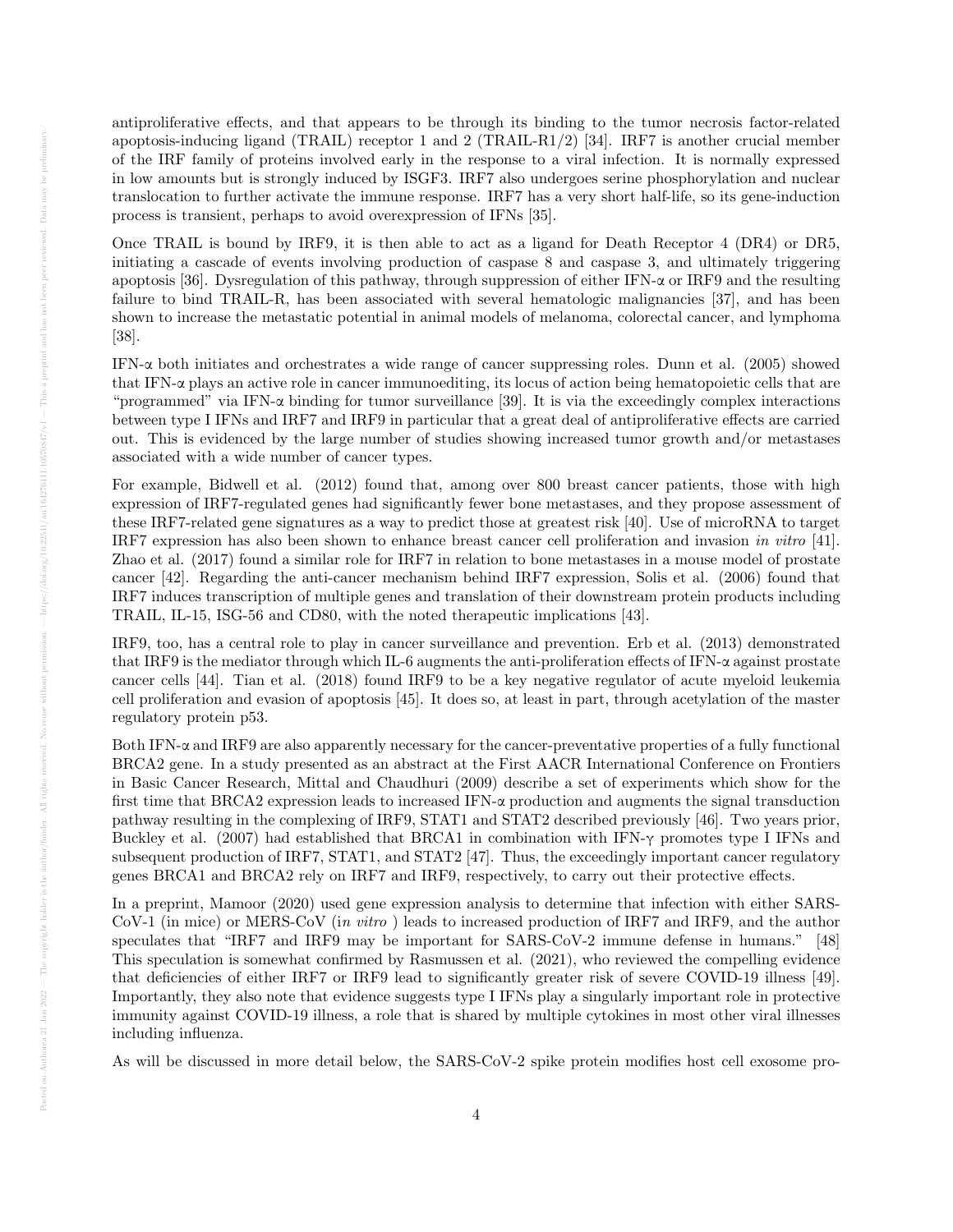duction. Transfection of cells with the spike gene and subsequent spike protein production results in those cells generating exosomes containing microRNAs that suppress IRF9 production while activating a range of pro-inflammatory gene transcripts [50]. Since these vaccines are specifically designed to induce high and ongoing production of spike proteins, the implications are ominous. As described above, inhibition of IRF9 will suppress TRAIL and all its regulatory and downstream apoptosis-inducing effects. IRF9 suppression via exosomal microRNA should also be expected to impair the cancer-protective effects of BRCA2 gene activity, which depends on that molecule for its activity as described above. BRCA2-associated cancers include breast, fallopian tube, and ovarian cancer for women, prostate and breast cancer for men, acute myeloid leukemia in children, and others [51].

Vaccination has also been demonstrated to suppress both IRF7 and STAT2 [52]. This can be expected to interfere with the cancer-protective effects of BRCA1 as described above. Cancers associated with impaired BRCA1 activity include breast, uterine, and ovarian cancer in women; prostate and breast cancer in men; and a modest increase in pancreatic cancer for both men and women [53].

Reduced BRCA1 expression is linked to both cancer and neurodegeneration. BRCA1 is a well-known breast cancer susceptibility gene. BRCA1 inhibits breast cancer cell proliferation through activation of SIRT1 and subsequent suppression of the androgen receptor [54]. In a study conducted by Suberbielle et al. (2015), reduced levels of BRCA1 were found in the brains of Alzheimer's patients [55]. Furthermore, experiments with knocking down neuronal BRCA1 in the dentate gyrus of mice showed that DNA double-strand breaks were increased, along with neuronal shrinkage and impairments in synaptic plasticity, learning and memory.

Analysis detailed in a recent case study on a patient diagnosed with a rare form of lymphoma called angioimmunoblastic T cell lymphoma provided strong evidence for unexpected rapid progression of lymphomatous lesions after administration of the BNT162b2 mRNA booster shot [56]. Comparisons of detailed metrics for hypermetabolic lesions conducted immediately before and 21 days after the vaccine booster revealed a five-fold increase after the vaccine, with the post-booster test revealing a 2-fold higher activity level in the right armpit compared to the left one. The vaccine had been injected on the right side. It is worth pointing out in this regard that lymphoid malignancies have been associated with suppression of TRAIL R1 [57].

Given the universally recognized importance of optimally functioning BRCA1/2 for cancer prevention and given the central role of the TRAIL signal transduction pathway for additional cancer surveillance, the suppression of IRF7 and IRF9 through vaccination and subsequent spike protein production is extremely concerning for long-term cancer control in injected populations.

## 3. Considerations in the Design of mRNA Vaccines

The primary goal of the developers of the SARS-CoV-2 mRNA vaccines was to design a vaccine that could induce a robust antibody response to the spike protein. Preexisting antibodies to spike protein should cause the invading viruses to be quickly cleared before they could invade host cells, thus arresting the disease process early on. As stated succinctly by Kaczmarek et. al. (2021) [58]:

"The rationale behind vaccination is to provide every vaccinated person with protection against the SARS-CoV-2 virus. This protection is achieved by stimulating the immune system to produce antibodies against the virus and to develop lymphocytes that will retain memory and the ability to fight off the virus for a long time."

Vaccines generally depend upon adjuvants such as aluminum and squalene to provoke immune cells to migrate to the injection site immediately after vaccination. In the history of mRNA vaccine development, it was initially hoped that the mRNA itself could serve as its own adjuvant. This is because human cells recognize viral RNA as foreign, and this leads to upregulation of type I IFNs, mediated via toll like receptors such as TLR3, TLR7 and TLR8 [59].

However, with time it became clear that there were problems with this approach, both because the intense reaction could cause flu-like symptoms and because IFN-α could launch a cascade response that would lead to the breakdown of the messenger RNA before it could produce adequate amounts of spike protein to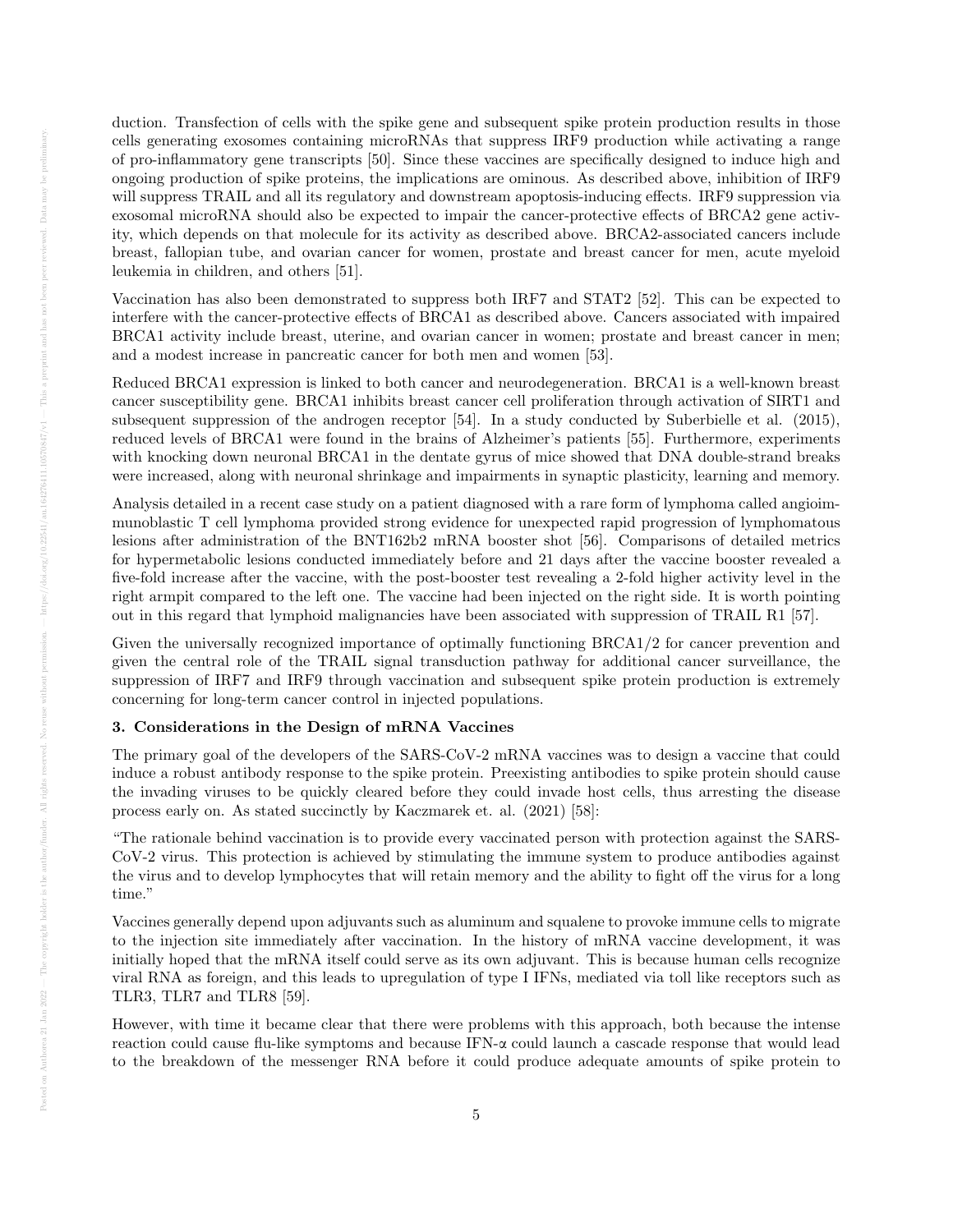induce an immune response [60]. A breakthrough came when it was discovered experimentally that the mRNA coding for the spike protein could be modified in specific ways that would essentially fool the human cells into recognizing it as harmless human RNA. A seminal paper by Karikó et al. (2005) demonstrated through a series of in vitro experiments that a simple modification to the mRNA such that all uridines were replaced with pseudouridine could dramatically reduce innate immune activation against exogenous mRNA [59]. Andries et al. (2015) later discovered that 1-methylpseudouridine as a replacement for uridine was even more effective than pseudouridine and could essentially abolish the TLR response to the mRNA, preventing the activation of blood-derived dendritic cells [61]. This modification is applied in both the mRNA vaccines on the market [62].

For successful mRNA vaccine design, the mRNA needs to be encapsulated in carefully constructed particles that can protect the RNA from degradation by RNA depolymerases. The mRNA vaccines are formulated as lipid nanoparticles containing cholesterol and phospholipids, with the modified mRNA complexed with a highly modified polyethylene glycol (PEG) lipid backbone to promote its early release from the endosome and to further protect it from degradation [63]. The host cell's existing biological machinery is co-opted to facilitate the natural production of protein from the mRNA through endosomal uptake of a lipid particle [63]. A synthetic cationic lipid is added as well, since it has been shown experimentally to work as an adjuvant to draw immune cells to the injection site and to facilitate endosomal escape. De Beuckelaer et al. (2016) observed that "condensing mRNA into cationic lipoplexes increases the potency of the mRNA vaccine evoked T cell response by several orders of magnitude." [60] Another important modification is that they replaced the code for two adjacent amino acids in the genome with codes for proline, which causes the spike protein to stay in a prefusion stabilized form [64].

The spike protein mRNA is further "humanized" with the addition of a guanine-methylated cap, 3' and 5' untranslated regions (UTRs) copied from those of human proteins, and finally a long poly(A) tail to further stabilize the RNA [65]. In particular, researchers have cleverly selected the 3'UTR taken from globins which are produced in large quantities by erythrocytes, because it is very effective at protecting the mRNA from degradation and maintaining sustained protein production [66]. This is to be expected, since erythrocytes have no nucleus, so they are unable to replace the mRNAs once they are destroyed. Both the Moderna and the Pfizer vaccines adopted a 3'UTR from globins, and the Pfizer vaccine also uses a slightly modified globin 5'UTR [67]. De Beuckelaer et al. (2016) aptly summed up the consequences of such modifications as follows: "Over the past years, technical improvements in the way IVT  $\sin$  vitro transcribed mRNAs are prepared (5' Cap modifications, optimized GC content, improved polyA tails, stabilizing UTRs) have increased the stability of IVT mRNAs to such extent protein expression can now be achieved for days after direct in vivo administration of the mRNA." [60]

However, the optimized analogue cap formation of synthetic mRNAs inevitably forces the recipient cells to undergo a cap-dependent prolonged translation, ignoring homeostatic demands of cellular physiology [65]. The cap 2' O methylation carried out by cap 2' O methyltransferase (CMTR1) serves as a motif that marks the mRNA as "self," to prevent recognition by IFN-induced RNA binding proteins [68]. Thus, the mRNA in the vaccines, equipped with the cap 2' O methylation motif, evades detection as a viral invasion. Furthermore, the overwhelming impetus for cells to perform a single and artificial approach to translation according to the robust capping and synthetic methylations of mRNAs in vaccines is fundamentally associated with disease progression due to differential rather than normal signaling of pattern recognition receptors (PRRs) [69].

The regulatory process controlling mRNA translation is extremely complex, and it is highly disturbed in the context of mRNA vaccines [65,69]. Briefly, the idea is for mRNA vaccines to achieve the intended goal (i.e., production of the modified spike protein) through a stealth strategy that bypasses the natural immunological response to RNA-type viral infection. Injected lipid nanoparticles containing mRNA are brought to the cell interior via endocytosis. The mRNA escapes its lipid carrier and migrates to the ribosome, where it is abundantly translated into its final protein product, following an optimized program for producing large quantities of a specific protein over an extended period of time. These modified spike proteins then follow one of three primary pathways. Some are proteolytically degraded and fragments are bound by MHC class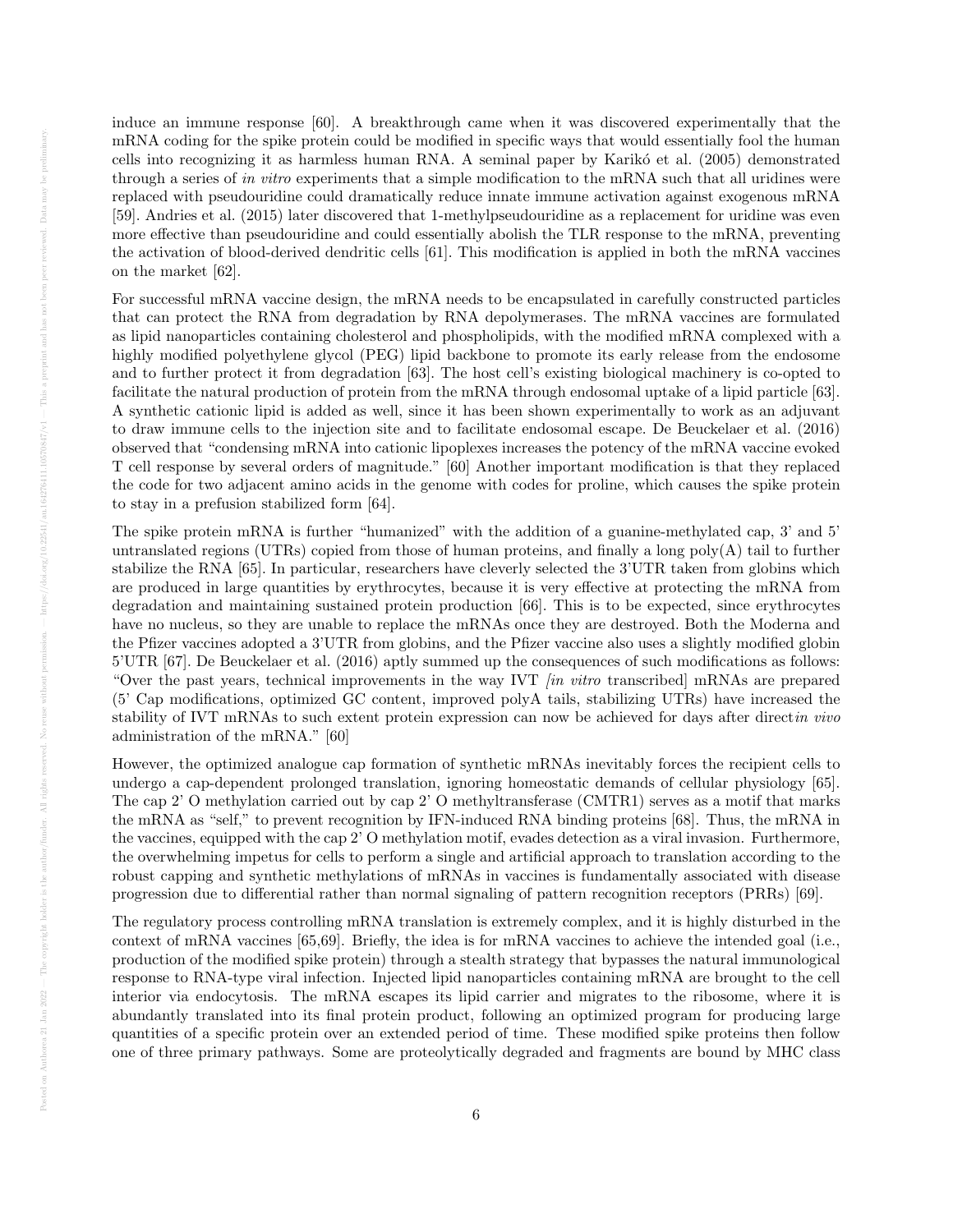I molecules for surface presentation to cytotoxic T-cells. A second pathway has those same spike fragments bind MHC class II molecules, move to the cell surface, and activate T-helper cells. A final pathway has soluble spike proteins extruded from the cell in exosomes, where they can be recognized by B-cell-activated spike-specific antibodies [70].

In the end, it is through utilization of nanolipids and sophisticated mRNA technology that the normal immune response to exogenous RNA is evaded in order to produce a strong antibody response against an exogenous RNA virus.

## 4. GC enrichment and potential G4 (pG4) structures in vaccine mRNAs

Recently, members of our team investigated possible alterations in secondary structure of mRNAs in SARS-CoV-2 vaccines due to codon optimization of synthetic mRNA transcripts [71]. This study has shown that there is a significant enrichment of GC content in mRNAs in vaccines (53% in Pfizer BNT 162b2 and 61% in Moderna mRNA-1273) as compared to the native SARS-CoV-2 mRNA (36%). The enriched GC content of mRNAs is the result of codon optimization performed during the development of the mRNAs used in SARS-CoV-2 vaccines, apparently without determining the effect on secondary structures, particularly the G quadruplex formation [71].

Codon optimization describes the production of synthetic, codon-optimized polypeptides and proteins used in biotechnology therapeutics (such as the synthetic mRNAs used for SARS-CoV-2 vaccination). The altered codon assignments within the mRNA template dramatically increase the quantity of polypeptides and/or proteins produced [72]. Synonymous codon replacement also results in a change in the multifunctional regulatory and structural roles of resulting proteins [73]. For this reason, codon optimization has been cautioned against due to its consequent changes causing perturbation in the secondary conformation of protein products with potentially devastating effects on their resulting immunogenicity, efficacy and function [74,75]. Notably, various human diseases are the result of synonymous nucleotide polymorphisms [76].

In an experiment where GC-rich and GC-poor versions of mRNA transcripts for heat shock protein 70 were configured in the context of identical promoters and UTR sequences, it was found that GC-rich genes were expressed several-fold to over a hundred-fold more efficiently than their GC-poor counterparts [77]. This is partly because all of the preferred mammalian codons have G or C nucleotides in the third position. It is also well documented that AU-rich elements in the 3' UTRs can destabilize mRNA [78]. What may be of particular concern is the fact that GC enrichment content in vaccine mRNAs results in an enhanced ability for potential G quadruplex (pG4) formations in these structures, and this could cause onset of neurological disease [79]. Remarkably, the human prion protein (PrP) genetic sequence contains multiple G4 forming motifs, and their presence may form the missing link in the initial conversion of PrP to the misfolded form, PrPsc [80]. PrP binding to its own mRNA may be the seed that causes the protein to misfold. This observation is particularly concerning in light of the fact that the spike protein has prion-like characteristics [81].

On the one hand, the GC content has a key role in the modulation of translation efficiency and control of mRNA expression in mammals [82]. Especially during translation initiation, the GC content operating as a cis-acting mRNA element orchestrates the 43S ribosomal pre-initiation complex attachment and thereafter the assembly of the eukaryotic translation initiation factor 4EF (eIF4F) complex. One representative example of this system in action is the regulation of  $\alpha$  and  $\beta$  globin mRNA expression through their 5' untranslated regions (5'UTRs) [82].

On the other hand, the presence of pG4s in RNAs is implicated in cancer biology as key determinants of the regulation of G4 RNA binding proteins such as helicase [83]. Generally, the G quadruplexes in RNAs have essential roles in a) the regulation of gene expression, b) the localization of ribonuclear proteins, c) the mRNA localization and d) the regulation of proto-oncogene expression [84].

Regarding SARS-CoV-2, relevant studies reveal overwhelming similarities between SARS-CoV-2 pG4s, including in RNA coding for spike protein, and those sequenced in the human transcriptome [85]. Thus, it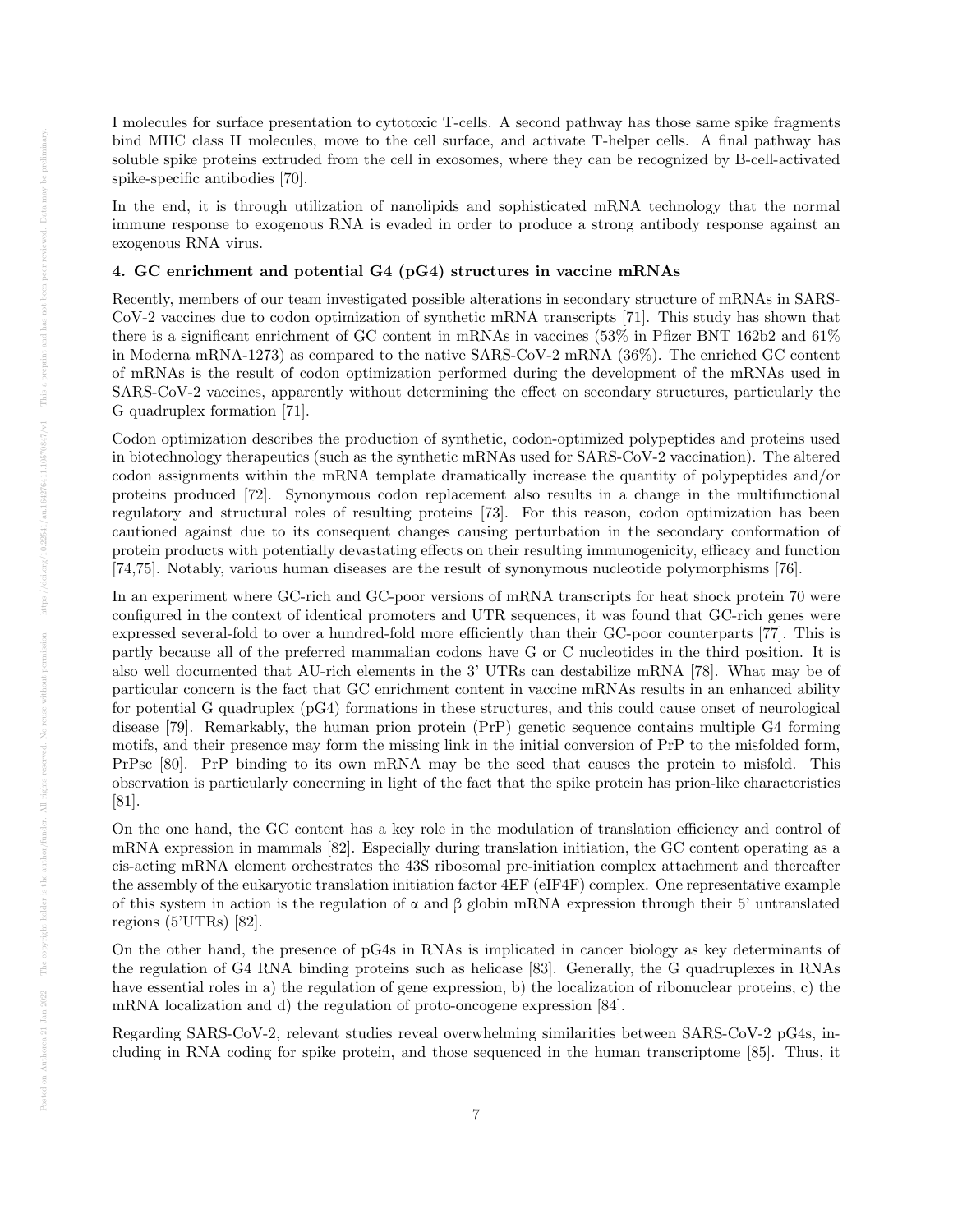can be inferred that synthetic mRNAs in vaccines carrying more pG4 structures in their coding sequence for spike protein will amplify and compound the potential post-transcriptional disorganization due to G4 enriched RNA during natural SARS-CoV-2 infection. Moreover, the cellular nucleic acid binding protein (CNBP), which is the main cellular protein that binds to the SARS-CoV-2 RNA genome in human-infected cells [86], binds to and promotes the unfolding of SARS-CoV-2 G4s formed by both positive and negative sense template strands of the SARS-CoV-2 RNA genome. A similar modulation of CNBP on vaccine mRNA G4s and promotion of G4 equilibrium towards unfolded conformations create favorable conditions for miRNA binding, and this will have a direct impact on miRNA-dependent regulation of gene expression [87].

The negative-sense RNAs are intermediate molecules produced by the replicase transcriptase complex (RTC) formed by the nonstructural proteins of coronaviruses (including SARS-COV-2) to provide efficiency in replication and transcription [88,89]. This, however, introduces another potentially serious complication associated with vaccination. Co-infection with other negative sense RNA viruses such as hepatitis C [90] or infection by other coronaviruses contemporaneous with vaccination periods would provide the necessary machinery of RTC to reproduce negative sense intermediates from synthetic mRNAs and therefore amplify the presence of pG4s by negative sense templates. This would result in further epitranscriptomic dysregulation [91].

Summarizing the topic to this point, the enrichment of GC content in vaccine mRNA will inevitably lead to an increase in the pG4 content of the vaccines. This, in turn, will lead to dysregulation of the G4- RNA-protein binding system and a wide range of potential disease-associated cellular pathologies including suppression of innate immunity, neurodegeneration, and malignant transformation [83].

Concerning the post translational deregulation due to emergence of new G4 structures introduced by vaccination, one other important issue related to miRNA regulation and pG4s arises. In miRNA structures, hundreds of pG4 sequences are identified [92]. In their unfolded conformation, as during binding to their respective targets in 3' to 5' sequences of mRNAs, miRNAs switch off the translation of their respective target mRNA. Alternatively, when in the presence of a G4 ligand, the translation of their target mRNAs is promoted [93]. Moreover, a vast number of putative miRNA binding sites overlap with G4s in 3' UTRs of mRNAs as there are at least 521 specific miRNAs that are predicted to bind to at least one of these G4s. Overall, 44,294 G4-miRNA potential binding sites have been traced to possess putative overlapping G4s in humans [87].

As described elsewhere, during the cellular translation of vaccine mRNAs, an increased assembly of a number of RNA binding protein helicases, such as eIF4A bound to eIF4G, will occur [65]. The presence of increased pG4s in synthetic mRNAs can potentially amplify binding of RNA binding proteins and miRNAs. This form of molecular crowding of protein components (helicases) with great affinity for G4 binding [87] will decrease the number of RNA binding proteins binding G4s normally available for miRNA regulation. This loss of RNA binding proteins as well as miRNA availability for regulation by binding to G4s can dramatically alter the translational regulation of miRNAs present in cells and thereby disrupt essential regulation of oncogene expression. An example is the p16-dependent regulation of the p53 tumour suppressor protein [87,94].

This process is exceedingly complicated yet tantamount to cellular homeostasis. So, again, it merits summarizing. If pG4s accumulate, as would be expected with an increased amount of GC content in the vaccine mRNA, this would have an effect of increasing potential G4 structures available during translation events and this can affect miRNA post-transcriptional regulation. This, in turn, would either favor greater expression of the oncogenes related to a range of cancers or drive cells to apoptosis and cell death [95]. The case study described earlier in this paper strongly supports the hypothesis that these injections induce accelerated lymphoma progression in follicular B cells [56].

miRNA binding recognition patterns are imperfectly complementary to their target regions, and for this reason they are referred to as "master regulators," since one miRNA affects a plethora of different targets [92]. The multitude of pG4s in the mRNA of the vaccine would predictably act as decoys, distracting miRNAs from their normal function in regulating human protein expression. The increase in G4 targets due to the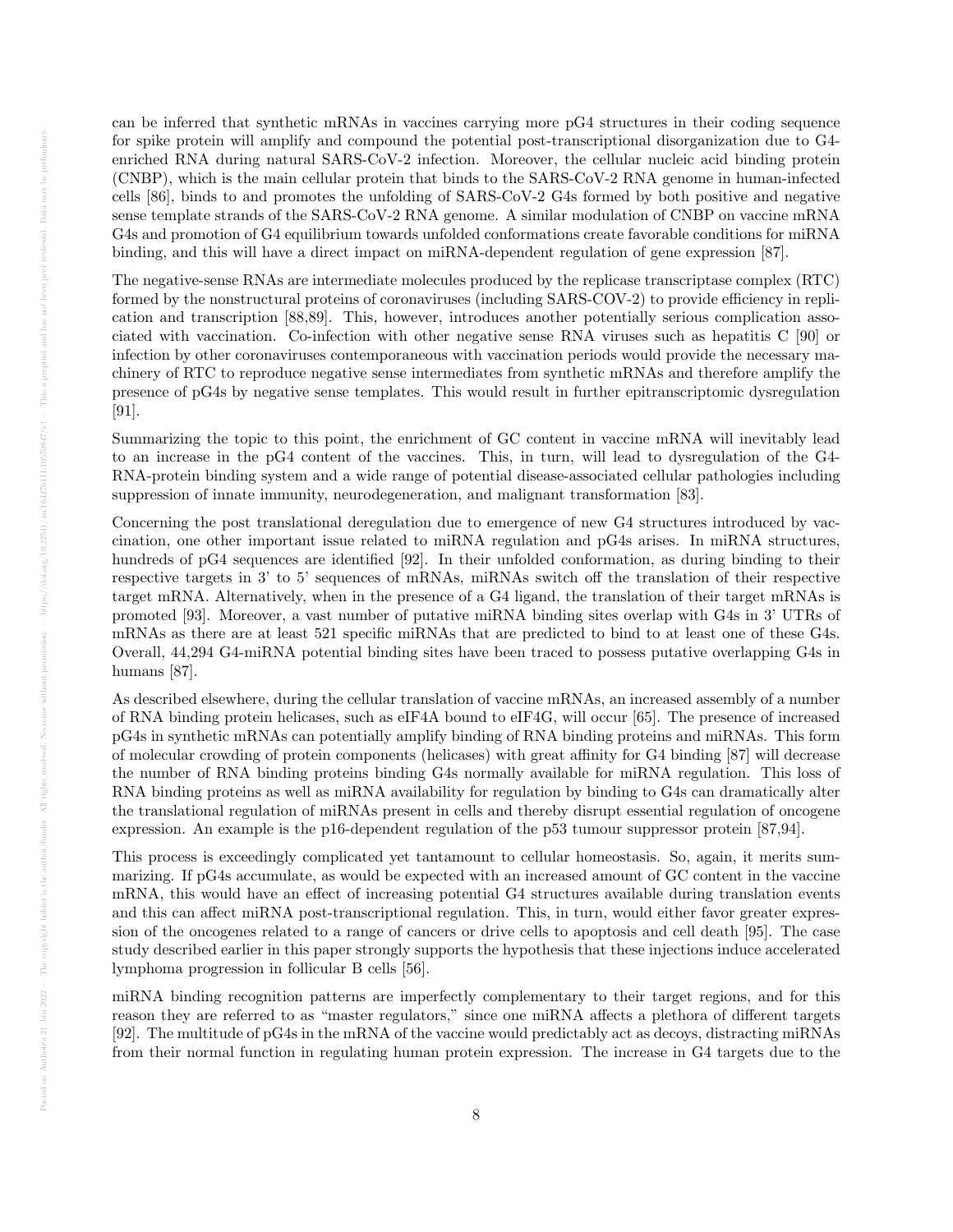vaccine would decrease the availability of miRNAs to target human-expressed G4s for regulation of gene expression. This can result in downregulation of miRNA expression which is implicated in cardiovascular pathology [96], onset of neurodegeneration [97], and/or cancer progression [98].

In most respects within epitranscriptomic machinery, miRNAs are involved in translation repression. One example, vital for cellular normal housekeeping is that of Mouse double minute 2 homolog (MDM2), a physical negative regulatory protein of p53. P53 itself is considered the master regulator of the cellular tumor suppression network of genes. P16 controls the expression of many miRNAs, and, via miR-141 and mIR-146b-5p binding to MDM2 mRNA, it induces the negative regulation of MDM2, thus enabling p53 ubiquitination and promotion of cell survival upon DNA damage events [94]. Deregulation of miRNAs that control MDM2 suppression of p53 would predictably lead to an increased risk to cancer [99].

# 5. Type I IFNs and COVID-19

Type I IFNs play an essential role in fighting viral infections, and deficiencies in type I IFN signaling have been associated with poor outcomes from COVID-19 in multiple studies. These cases are often associated with autoantibodies to type I IFNs. As reviewed below, type I IFNs have been used with some success in treating severe COVID-19, particularly if administered very early in the disease process. If, as argued above, the mRNA vaccines interfere with type I signaling, this could lead to increased susceptibility to COVID-19 in the two weeks following the first vaccine, before an antibody response has been initiated.

Cells infected with a virus detect the presence of virus replication through a number of pattern recognition receptors (PPRs), which serve as sentinels sensing aberrant RNA structures that often form during viral replication. These receptors respond by oligomerizing and subsequently inducing type I IFNs, ultimately upregulating a large number of proteins involved in suppressing viral proliferation [100].

A multi-author study by researchers in Paris, France, involving a cohort of 50 COVID-19 patients with varying degrees of disease severity, revealed that patients with severe disease were characterized by a highly impaired type I IFN response [101]. These patients had essentially no IFN-β and low IFN-α production and activity. This was associated with a persistent blood viral load and an exacerbated inflammatory response, characterized by high levels of tumor necrosis factor  $\alpha$  (TNF- $\alpha$ ) and Il-6. The authors proposed type I IFN therapy as a potential treatment option. A paper by several researchers in the United States also identified a unique and inappropriate inflammatory response in severe COVID-19 patients, characterized by low levels of both type I and type III IFNs along with elevated chemokines and elevated expression of Il-6 [102].

Type I IFNs have even been proposed as a treatment option for severe COVID-19. In a hamster model, researchers exposed hamsters to SARS-CoV-2 and induced an inflammatory response in the lungs and systemic inflammation in distal tissues. They found that intranasal administration of recombinant IFNα resulted in a reduced viral load and alleviation of symptoms [103]. A retrospective cohort study of 446 COVID-19 patients determined that early administration of IFN-α2b was associated with reduced inhospital mortality. However, late IFN therapy increased mortality and delayed recovery, revealing that early administration of interferon therapy is essential for a favorable response [104].

A surprising number of people have neutralizing autoantibodies against type I IFNs, although the underlying etiology of this phenomenon is not understood. A study using longitudinal profiling of over 600,000 peripheral blood mononuclear cells and transcriptome sequencing from 54 patients with COVID-19 and 26 controls found a notable lack of type I IFN-stimulated gene responses in myeloid cells from patients with critical disease [105]. Neutralizing autoantibodies against type I IFNs were found in 19% of patients with critical disease, 6% of patients with severe disease, and 0% of patients with moderate disease. Another study based in Madrid, Spain revealed that 10% of patients with severe COVID-19 disease had autoimmune antibodies to type I IFNs [106]. Finally, Stertz and Hale (2021) note that, whether due to autoantibodies or perhaps loss-of-function polymorphisms associated with interferon system genes, deficiencies in interferon production are associated with as many as 15% of all life-threatening COVID-19 cases [107].

6. Are the methylation strategies for cellular housekeeping generally omitted by vaccine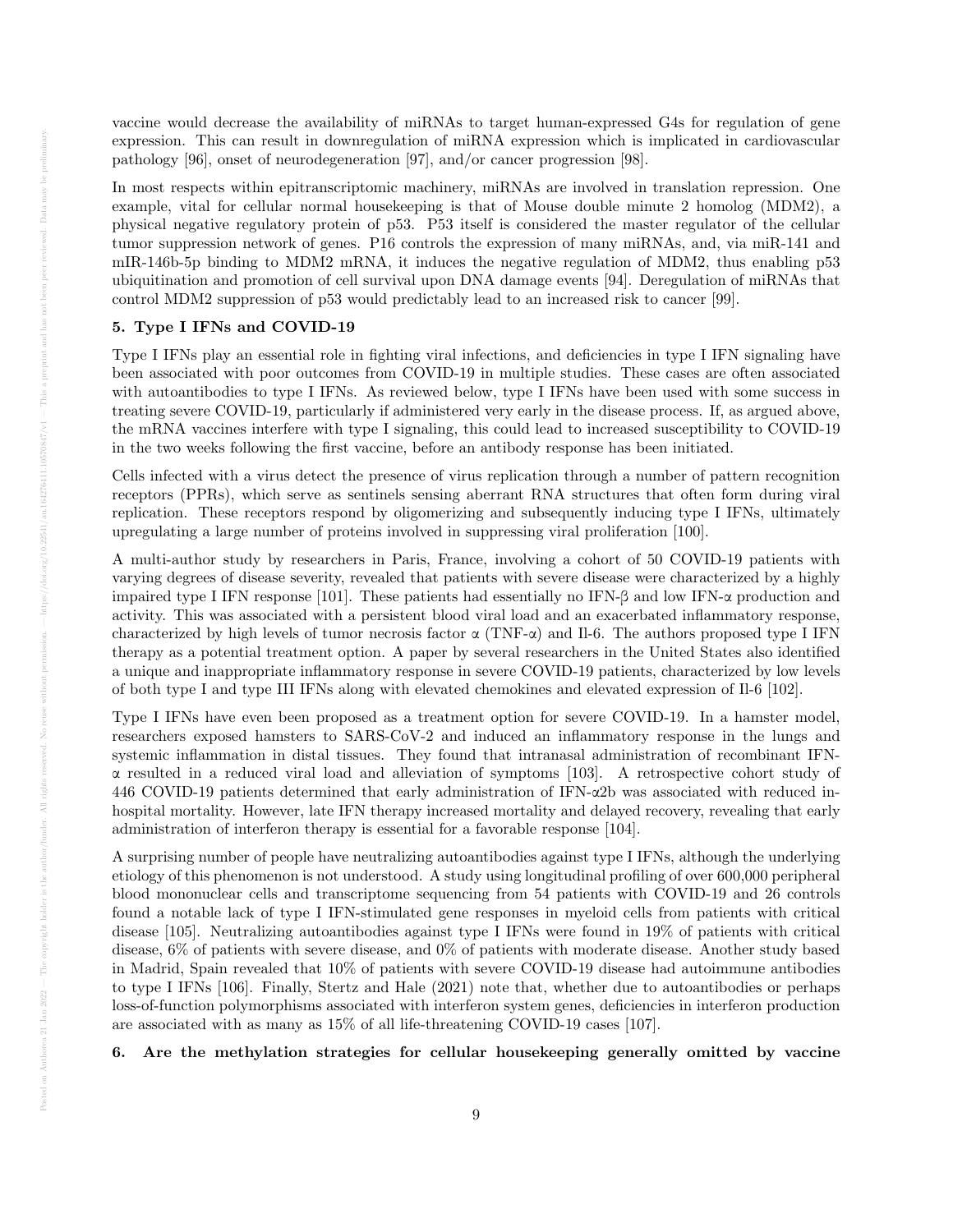# mRNAs?

Methylation of mRNAs has been evolutionarily devised to control translation of transcripts and therefore expression of genes by a complex cascade of methylator (writers) and de-methylator (eraser) and reader proteins. A key methylation of adenosine "N6-methyladenosine (m6A)" in the 5' UTR of mRNAs regulates normal cell physiology, the inflammatory response and cancer progression. The role and mechanisms of m6A in human disease is extensive and excellently covered in other comprehensive reviews [108,109]. Foremost among these, the SARS-CoV-2 molecular vaccination induces cell stress conditions, as is described by the elevated NF- $\mathsf{R}$ B signaling after vaccination [52,110].

Under conditions of cellular stress which can be induced by a viral infection or disease states such as cancer, m6A mediates mRNAs to undergo translation preferentially in a cap-independent way [111]. As discussed previously, this is opposite to the impact of mRNA SARS-CoV-2 vaccination, which drives cells toward a capdependenttranslation. Furthermore, under diversified conditions of cellular stress, there is an overwhelming induction of transcriptome-wide addition of m6A that causes an increased number of mRNAs to possess 5'UTRs enriched with m6A [111].

Eukaryotic translation initiation factor 4E (eIF4E) is the initial mRNA cap binding protein that directs ribosomes to the cap structure of mRNAs, in order to initiate translation into protein. The dependence on cap-dependent translation of vaccine mRNAs will consume a surplus of eIF4E availability needed to translate an unnaturally high number of synthetic mRNAs. However, the cap-independent translation takes place without requiring eIF4E to be bound to eIF4F. The competition for ribosomes will shift towards the cap-independent translation of transcripts, since the mRNAs undergoing cap-independent translation are equipped, apart from internal ribosome entry sites (IRES), with special binding motifs that bind to factors that actively recruit mRNAs to the ribosome cap-independent translational enhancers (CITEs) [112].

Furthermore, this also means that eIF4E, which is a powerful oncogene regulator and cell proliferation modulator, will sustain its activities by this competition, for an unnaturally prolonged period of time, trying to counterbalance the competition between robustly-capped mRNAs in vaccines and IRES-containing mRNAs [113,65]. This type of condition results in dysregulation of co-transcriptional m6A mRNA modifications and seriously links to molecular progressions of various cancers [114], as well as creating predisposing conditions for subsequent viral infections [113].

We next consider the impact of mRNA-vaccination-derived spike protein on the cellular IFN system via massive exosome production.

## 7. Exosomes and MicroRNAs

An important communication network among cells consists of extracellular vesicles (EVs) that are constantly released by one cell and later taken up by another cell, which could be in a distant organ. Small vesicles known as exosomes, formed inside endosomes, are similar in size to viruses, and are released through exocytosis into the extracellular space to subsequently circulate throughout the body [115]. Exosomes can deliver a diverse collection of biologically active molecules, including mRNA, microRNAs, proteins, and lipids [116]. During a viral infection, infected cells secrete large quantities of exosomes that act as a communication network among the cells to orchestrate the response to the infection [117].

In a collaborative effort by a team of researchers from Arizona and Connecticut, it was found that people who were vaccinated with the mRNA vaccines acquired circulating exosomes containing the spike protein by day 14 following vaccination [118]. They also found that there were no circulating antibodies to the spike protein fourteen days after the first vaccine. After the second vaccine, however, the number of circulating spike-containing exosomes increased by up to a factor of 12. Furthermore, antibodies to spike first appeared on day 14. The exosomes presented spike protein on their surface, which, the authors argued, facilitated antibody production. When mice were exposed to exosomes derived from vaccinated people, they developed antibodies to the spike protein. Interestingly, following peak expression, the number of circulating spikecontaining exosomes decreased over time, in step with the decrease in the level of antibodies to the spike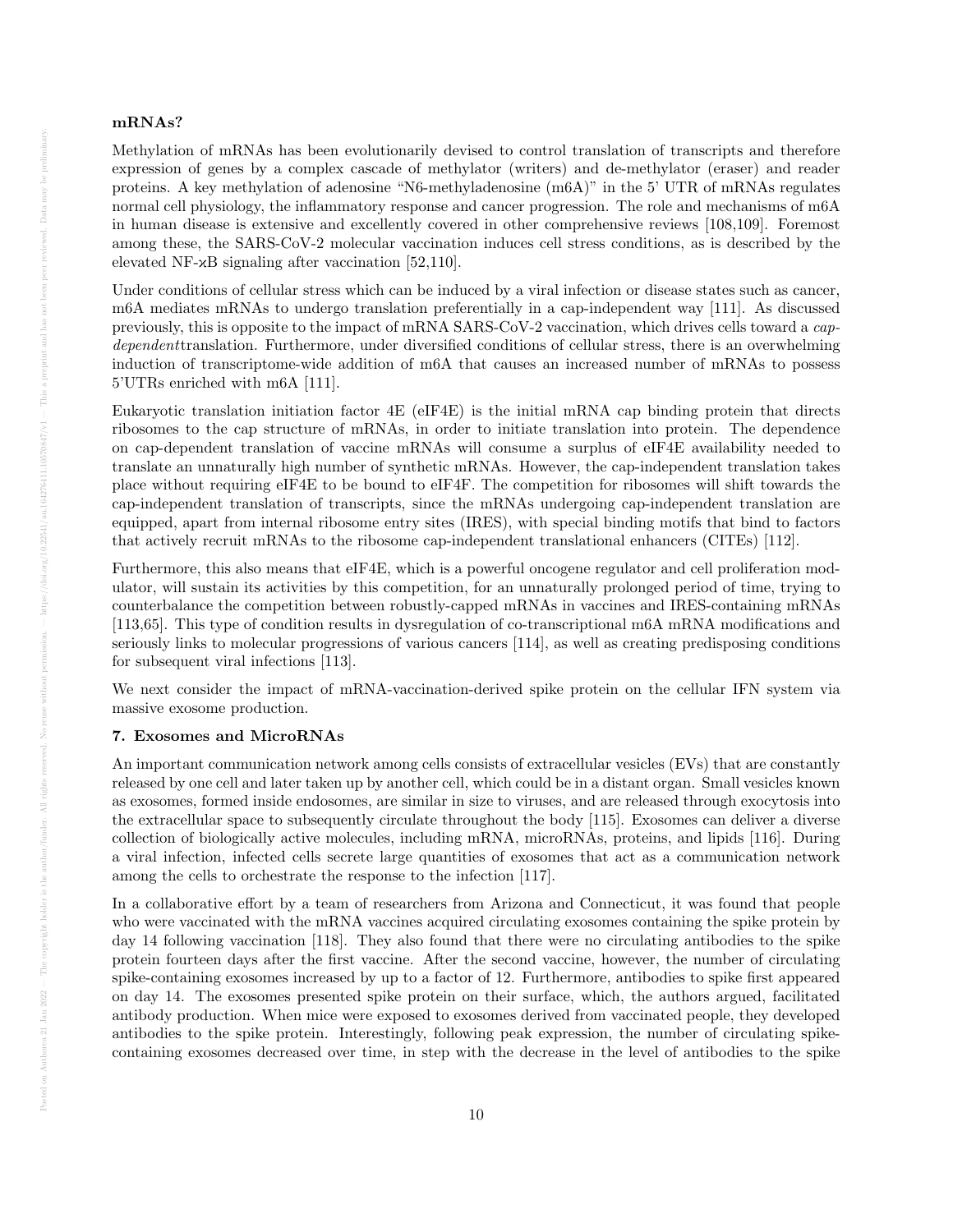protein.

Exosomes exist as a part of the mRNA decay mechanism in close association under stress conditions with stress granules (SGs) and P-bodies (PBs) [119,120]. Under conditions of vaccine-mRNA-induced translation, which could be called "excessive dependence on cap-dependent translation," there is an obvious resistance to promotion and assembly of the large decapping complex [65], and therefore resistance against physiological mRNA decay processes [119]. This would mean that the fate of particular synthetic mRNAs that otherwise would be determined by the common cellular strategy for mRNA turnover involving messenger ribonucleinproteins (mRNPs) is being omitted [121].

Furthermore, under conditions of over-reliance on cap-dependent translation by the synthetic mRNAs in SARS-CoV-2 vaccines [65], many native mRNAs holding considerable IRES and specific methylations (m6A) in their structure will favorably choose cap-independent translation, which is strongly linked to mRNA decay quality control mechanisms [114]. In this sense, considerable deadenylated mRNA products as well as products derived from mRNA metabolism (decay) are directly linked to exosome cargoes [121].

A fine example of dependence on cap-dependent translation is described in T-cell acute lymphoblastic leukaemia (T-ALL). Due to mechanistic target of rapamycin C (mTORC)-1 over-functioning in T-ALL, the cells are driven completely towards cap-dependent translation [122]. An analogous condition is described by Kyriakopoulos and McCullough (2021) [65]. Even in this highly aggressive cancerous state, during inhibition of cap-dependent translation in T-ALL cells, there is a rapid reversion to cap-independent translation [122]. Similarly, a picornavirus infection [123] drives cells towards cap-independent translation due to inhibition of components of eIF4F complex and pluralism of IRES in viral RNA.

In humans, there is an abundance of mostly asymptomatic picornavirus infections like the Safford Virus with an over 90% seroprevalence in young children and adults [124]. In either case, whether an apoptotic event due to a stress-like condition[125] or an mRNA-cap-driven-like carcinomatous effect [126], the miRNA levels will be increased due to the increased epitranscriptomic functioning and enhanced mRNA decay. Because of the high demand for gene expression, high levels of certain miRNAs will be expected to be contained in exosomes via P bodies [127].

Also, under conditions of overwhelming production of spike protein due to SARS-CoV-2 molecular vaccination, it would of course be expected that a significant proportion of over-abundant intra-cellular spike proteins would also be exported via exosome cargoes [128].

A seminal paper by a research team in India investigated the role of exosomes in the cellular response to internally synthesized SARS-CoV-2 spike protein [50]. They wrote in the abstract:

"We propose that SARS-CoV-2 gene product, Spike, is able to modify the host exosomal cargo, which gets transported to distant uninfected tissues and organs and can initiate a catastrophic immune cascade within Central Nervous System (CNS)."

Their experiments involved growing human HEK293T cells in culture and exposing them to SARS-CoV-2 spike gene plasmids, which induced synthesis of spike protein within the cells. They found experimentally that these cells released abundant exosomes housing spike protein along with specific microRNAs. They then harvested the exosomes and transferred them to a cell culture of human microglia (the immune cells that are resident in the brain). They showed that the microglia readily took up the exosomes and responded to the microRNAs by initiating an acute inflammatory response. The role of microglia in causing neuroinflammation in various viral diseases, such as Human Immunodeficiency Virus (HIV), Japanese Encephalitis Virus (JEV), and Dengue, is well established. They proposed that long-distance cell-cell communication via exosomes could be the mechanism by which neurological symptoms become manifest in severe cases of COVID-19.

In further exploration, the authors identified two microRNAs that were present in high concentrations in the exosomes: miR-148a and miR-590. They proposed a specific mechanism by which these two microRNAs would specifically disrupt type I interferon signaling, through suppression of two critical proteins that control the pathway: ubiquitin specific peptidase 33 (USP33) and IRF9. Phosphorylated STAT1 and STAT2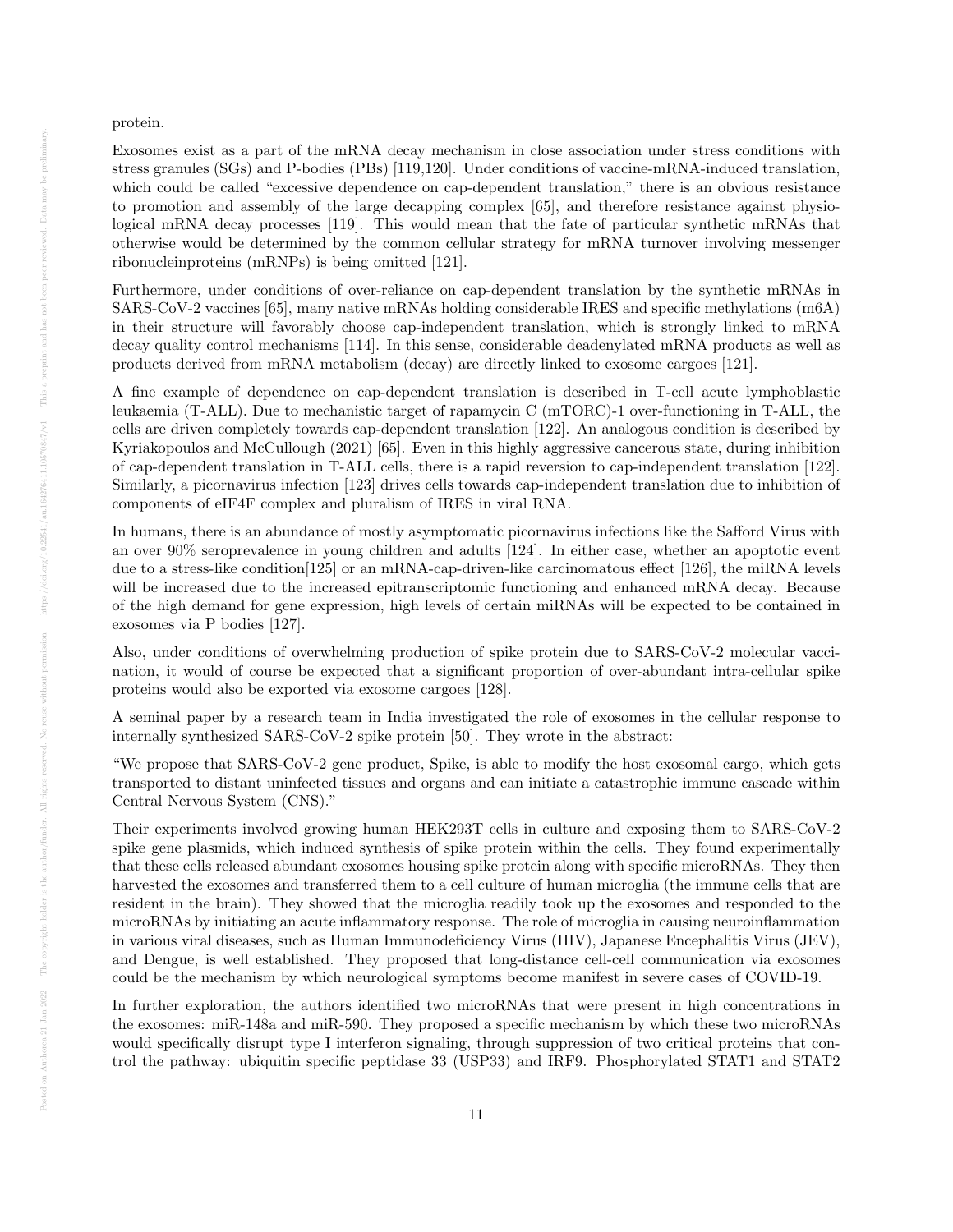heterodimers require IRF9 in order to bind IFN-stimulated response elements, and therefore IRF9 plays an essential role in the signaling response. The authors showed experimentally that microglia exposed to the exosomes extracted from the HEK293 culture had a 50% decrease in cellular expression of USP33 and a 60% decrease in IRF9. They further found that miR-148a specifically blocks USP33 and miR-590 specifically blocks IRF9. USP33 removes ubiquitin from IRF9, and in so doing it protects it from degradation. Thus, the two microRNAs together conspire to interfere with IRF9, thus blocking receptor response to type I interferons.

A study by de Gonzalo-Calvo et. al. (2021) looked at the microRNA profile in the blood of COVID-19 patients and their quantitative variance based upon disease severity [129]. Multiple miRNAs were found to be up- and down-regulated. Among these was miR-148a-3p, the guide strand precursor to miR-148a. However, miR-148a itself was not among the microRNAs catalogued as excessive or deficient in their study, nor was miR-590. It appears from these findings that miR148a and miR-590 and their inflammatory effects are unique to vaccination-induced spike protein production.

Tracer studies have shown that, following injection into the arm muscle, the mRNA in mRNA vaccines is carried into the lymph system by immune cells and ultimately accumulates in the spleen in high concentrations [130]. Other studies have shown that stressed immune cells in the spleen release large quantities of exosomes that travel to the brain stem nuclei along the vagus nerve (as reviewed in Seneff and Nigh (2021) [81]). The vagus nerve is the 10th cranial nerve and it enters the brainstem near the larynx. The superior and recurrent laryngeal nerves are branches of the vagus that innervate structures involved in swallowing and speaking. Lesions in these nerves cause vocal cord paralysis associated with difficulty swallowing (dysphagia) difficulty speaking (dysphonia) and/or shortness of breath (dyspnea) [131,132]. We will return to these specific pathologies in our review of VAERS data below.

HEK293 cells were originally derived from cultures taken from the kidney of a human fetus several decades ago and immortalized through infection with adenovirus DNA. While they were extracted from the kidney, the cells show through their protein expression profile that they are likely to be of neuronal origin [133]. This suggests that neurons in the vagus nerve would respond similarly to the spike protein. Thus, the available evidence strongly suggests that endogenously produced spike protein creates a different microRNA profile than does natural infection with SARS-CoV-2, and those differences entail a potentially wide range of deleterious effects.

A central point of our analysis below is the important distinction between the impact of vaccination versus natural infection on type I IFN. While vaccination actively suppresses its production, natural infection promotes type I IFN production very early in the disease cycle. Those with preexisting conditions often exhibit impaired type I IFN signaling, which leads to more severe, critical, and even fatal COVID-19. If the impairment induced by the vaccine is maintained as antibody levels wane over time, this could lead to a situation where the vaccine causes a more severe disease expression than would have been the case in the absence of the vaccine.

Another expected consequence of suppressing type I IFN would be reactivation of preexisting, chronic viral infections, as described in the next section.

## 8. Reactivation of Varicella-zoster

Type I IFN receptor signaling in CD8+ T cells is critical for the generation of effector and memory cells in response to a viral infection [134]. CD8+ T cells can block reactivation of latent herpes infection in sensory neurons [135]. If type I IFN signaling is impaired, as happens following vaccination but not following natural infection with SARS-CoV-2, CD8+ T cells' ability to keep herpes in check would also be impaired. Might this be the mechanism at work in response to the vaccines?

Shingles is an increasingly common condition caused by reactivation of latent herpes zoster viruses (HZV), which also causes chicken pox in childhood. In a systematic review, Katsikas et al., (2021) identified 91 cases of herpes zoster occurring an average of 5.8 days following mRNA vaccination [136]. While acknowledging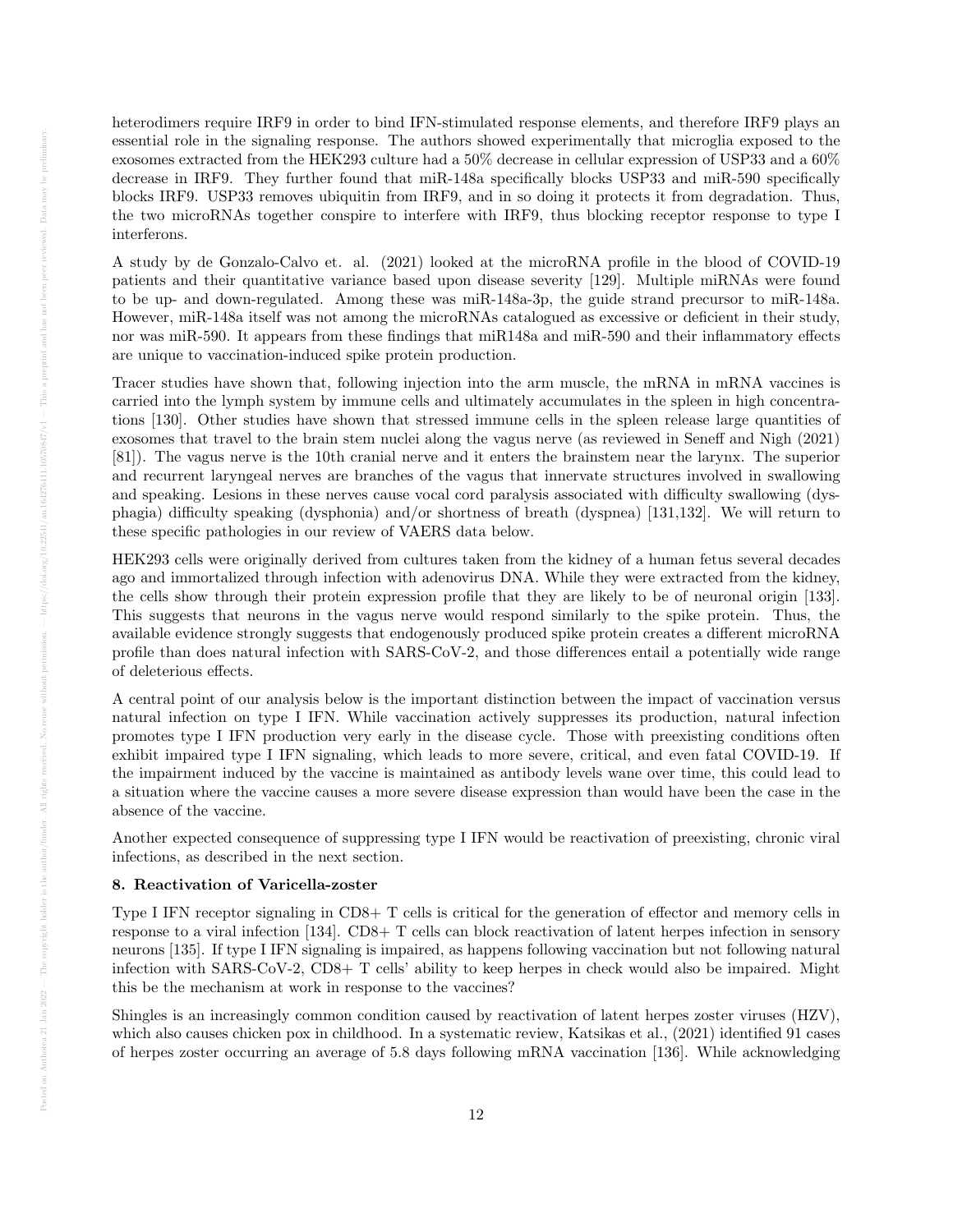that causality is not yet confirmed, "Herpes zoster is possibly a condition physicians and other healthcare professionals may expect to see in patients receiving COVID-19 vaccines" [136]. In a letter to the editor published in September 20201, Fathy et al. (2021) reported on 672 cases of skin reactions that were presumably vaccine-related, including 40 cases of herpes zoster and/or herpes simplex reactivation [137]. These cases had been reported to the American Academy of Dermatology and the International League of Dermatologic Societies' COVID-19 Dermatology Registry, established specifically to track dermatological sequalae from the vaccines. There are multiple additional case reports of herpes zoster reactivation following COVID-19 vaccination in the literature [138,139]. Lladó et al. (2021) noted that 51 of 52 reports of reactivated herpes zoster infections happened following mRNA vaccination [140]. Herpes zoster itself also interferes with IFN-α signaling in infected cells both through interfering with STAT2 phosphorylation and through facilitating IRF9 degradation [141].

An additional case of viral reactivation is noteworthy as well. It involved an 82-year-old woman who had acquired a hepatitis C viral (HCV) infection in 2007. A strong increase in HCV load occurred a few days after vaccination with an mRNA Pfizer/BioNTech vaccine, along with an appearance of jaundice. She died three weeks after vaccination from liver failure [142].

# 9. Impaired DNA Repair and Adaptive Immunity

The immune system and the DNA repair system are the two primary systems that higher organisms rely on for defense against diverse threats, and they share common elements. Loss of function of key DNA repair proteins leads to defects in repair that inhibit the production of functional B and T cells, resulting in immunodeficiency. Non-homologous end joining (NHEJ) repair plays a critical role in lymphocyte-specific V(D)J recombination, which is essential for producing the highly diverse repertoire of B-cell antibodies in response to antigen exposure [143]. Impaired DNA repair is also a direct pathway towards cancer.

A seminal study conducted by researchers in Shanghai, China monitored several parameters associated with immune function in a cohort of patients by conducting single-cell mRNA sequencing of peripheral blood mononuclear cells (PBMCs) harvested from the patients before and 28 days after the first inoculation of a COVID-19 vaccine based on a weakened version of the virus [52]. While these vaccines are different from the mRNA vaccines, they also work by injecting the contents of the vaccine into the deltoid muscle, bypassing the mucosal and vascular barriers. The authors found consistent alteration of gene expression following vaccination in many different immune cell types. Observed increases in NF-κB signaling and reduced type I IFN responses were further confirmed by biological assays. Consistent with other studies, they found that STAT2 and IRF7 were significantly downregulated 28 days after vaccination, indicative of impaired type I IFN responses. They wrote: "Together, these data suggested that after vaccination, at least by day 28, other than generation of neutralizing antibodies, people's immune systems, including those of lymphocytes and monocytes, were perhaps in a more vulnerable state." [52].

These authors also identified disturbing changes in gene expression that would imply impaired ability to repair DNA. Up to 60% of the total transcriptional activity in growing cells involves the transcription of ribosomal DNA (rDNA) to produce ribosomal RNA (rRNA). The enzyme that transcribes ribosomal DNA into RNA is RNA polymerase I (Pol I). Pol I also monitors rDNA integrity and influences cell survival [144]. During transcription, RNA polymerases (RNAPs) actively scan DNA to find bulky lesions (doublestrand breaks) and trigger their repair. In growing eukaryotic cells, most transcription involves synthesis of ribosomal RNA by Pol I. Thus, Pol I promotes survival following DNA damage [144]. Many of the downregulated genes identified by Liu et al. (2021) were linked to the cell cycle, telomere maintenance, and both promoter opening and transcription of POL I, indicative of impaired DNA repair processes [52]

One of the gene sets that were suppressed was due to "deposition of new CENPA [centromere protein A] containing nucleosomes at the centromere." Newly synthesized CENPA is deposited in nucleosomes at the centromere during late telophase/early G1 phase of the cell cycle. This points to arrest of the cell cycle in G1 phase as a characteristic feature of the response to the inactivated SARS-CoV-2 vaccine. Arrest of pluripotent embryonic stem cells in the G1 phase (prior to replication initiation) would result in impaired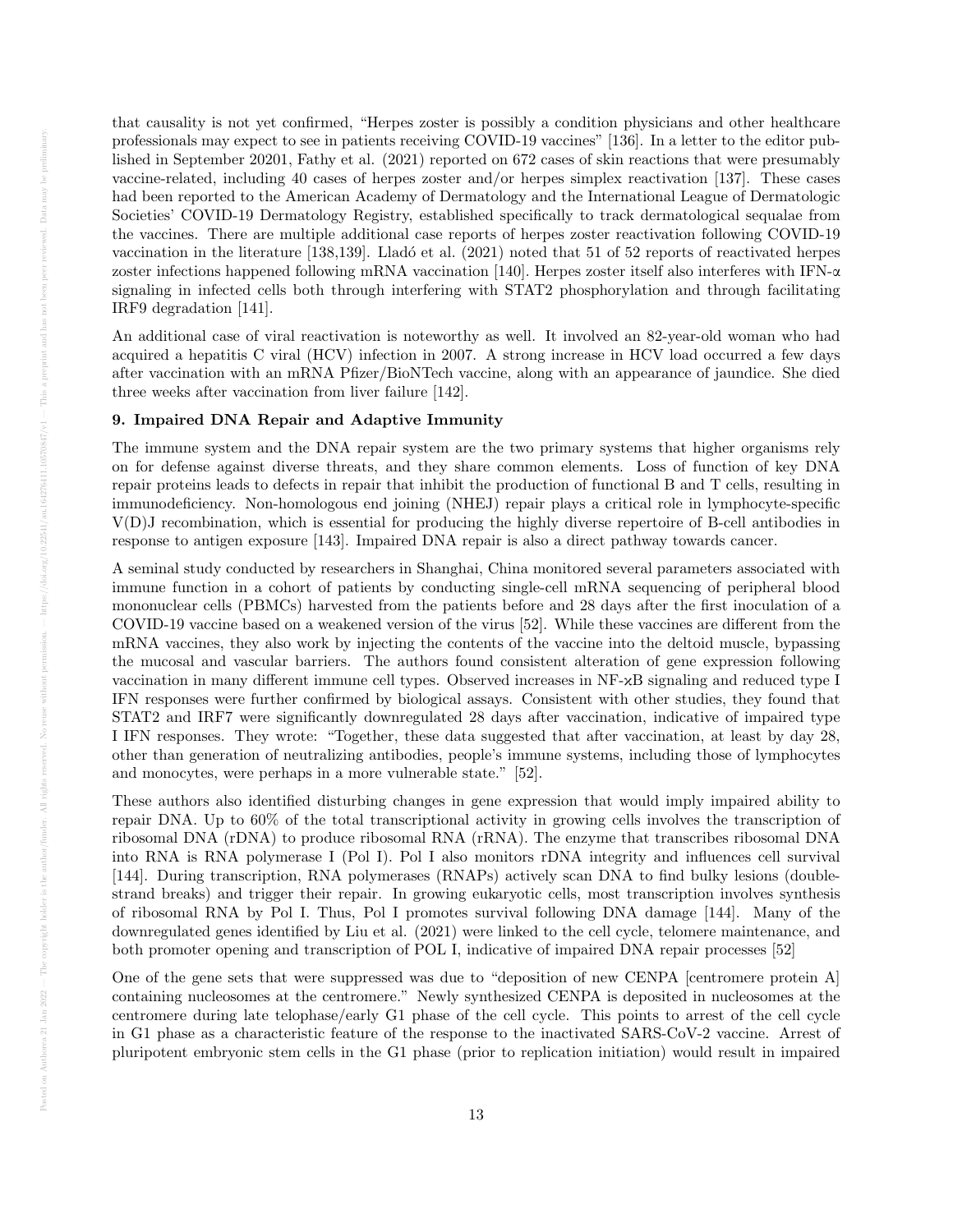self-renewal and maintenance of pluripotency [145].

Two checkpoint proteins crucially involved in DNA repair and adaptive immunity are BRCA1 and 53BP1, which facilitate both homologous recombination (HR) and NHEJ, the two primary repair processes [146,147]. In an in vitro experiment on human cells, the SARS-CoV-2 full-length spike protein was specifically shown to enter the nucleus and hinder the recruitment of these two repair proteins to the site of a double-strand break [143]. The authors summarized their findings by saying, "Mechanistically, we found that the spike protein localizes in the nucleus and inhibits DNA damage repair by impeding key DNA repair protein BRCA1 and 53BP1 recruitment to the damage site."

Another mechanism by which the mRNA vaccines could interfere with DNA repair is through miR-148. This microRNA has been shown to downregulate HR in the G1 phase of the cell cycle [148]. As was mentioned earlier in this paper, this was one of the two microRNAs found in exosomes released by human cells following spike protein synthesis in the experiments by Mishra and Banerjea (2021) [50].

#### 10. Immune Thrombocytopenia

Immune thrombocytopenia is an autoimmune disorder, where the immune system attacks circulating platelets. Immune thrombocytopenic purpura (ITP) has been associated with several vaccinations, including measles, mumps, rubella (MMR), hepatitis A, varicella, diphtheria, tetanus, pertussis (DPT), oral polio and influenza [149]. While there is broad awareness that the adenovirus DNA-based vaccines can cause vaccineinduced immune thrombotic thrombocytopenia (VITT) [150], the mRNA vaccines are not without risk to VITT, as case studies have been published documenting such occurrences, including life threatening and fatal cerebral venous sinus thrombosis [151-153]. The mechanism is believed to involve VITT antibodies binding to platelet factor 4 (PF4) and forming immune complexes that induce platelet activation. Subsequent clotting cascades cause the formation of diffuse microclots in the brain, lungs, liver, legs and elsewhere, associated with a dramatic drop in platelet count (Kelton et al., 2021). The reaction to the vaccine has been described as being very similar to heparin-induced thrombocytopenia (HIT), except that heparin administration is notably not involved [154].

It has been shown that the mRNA vaccines elicit primarily an immunoglobulin G (IgG) immune response, with lesser amounts of IgA induced [155], and even less IgM production [156]. The amount of IgG antibodies produced is comparable to the response seen in severe cases of COVID-19. It is IgG antibodies in complex with heparin that induce HIT. One can hypothesize that IgG complexed with the spike protein and PF4 is the complex that induces VITT in response to mRNA vaccines. It has in fact been shown experimentally that the receptor binding domain (RBD) of the spike protein binds to PF4 [157].

The underlying mechanism behind HIT has been well studied, including through the use of humanized mouse models. Interestingly, human platelets, but not mouse platelets, express the  $Fc\gamma RIIA$  receptor, which responds to PF4/heparin/IgG complexes through a tyrosine phosphorylation cascade to induce platelet activation. Upon activation, platelets release granules and generate procoagulant microparticles. They also take up calcium, activate protein kinase C, clump together into microthrombi, and launch a cell death cascade via calpain activation. These activated platelets release PF4 into the extracellular space, supporting a vicious cycle, as this additional PF4 also binds to heparin and IgG antibody to further promote platelet activation. Thus,  $Fc\gamma RIIA$  is central to the disease process [158].

Studies on mice engineered to express the human FcγRIIA receptor have shown that these transgenic mice are far more susceptible to thrombocytopenia than their wild type counterparts [159]. It has been proposed that platelets may serve an important role in the clearance of antibody-antigen complexes by trapping the antigen in thrombi and/or carrying them into the spleen for removal by immune cells. Platelets are obviously rapidly consumed in the process, which then results in low platelet counts (thrombocytopenia).

Platelets normally circulate with an average lifespan of only five to nine days, so they are constantly synthesized in the bone marrow and cleared in the spleen. Antibody-bound platelets, subsequent to platelet activation via Fcγ receptors, migrate to the spleen where they are trapped and removed through phagocy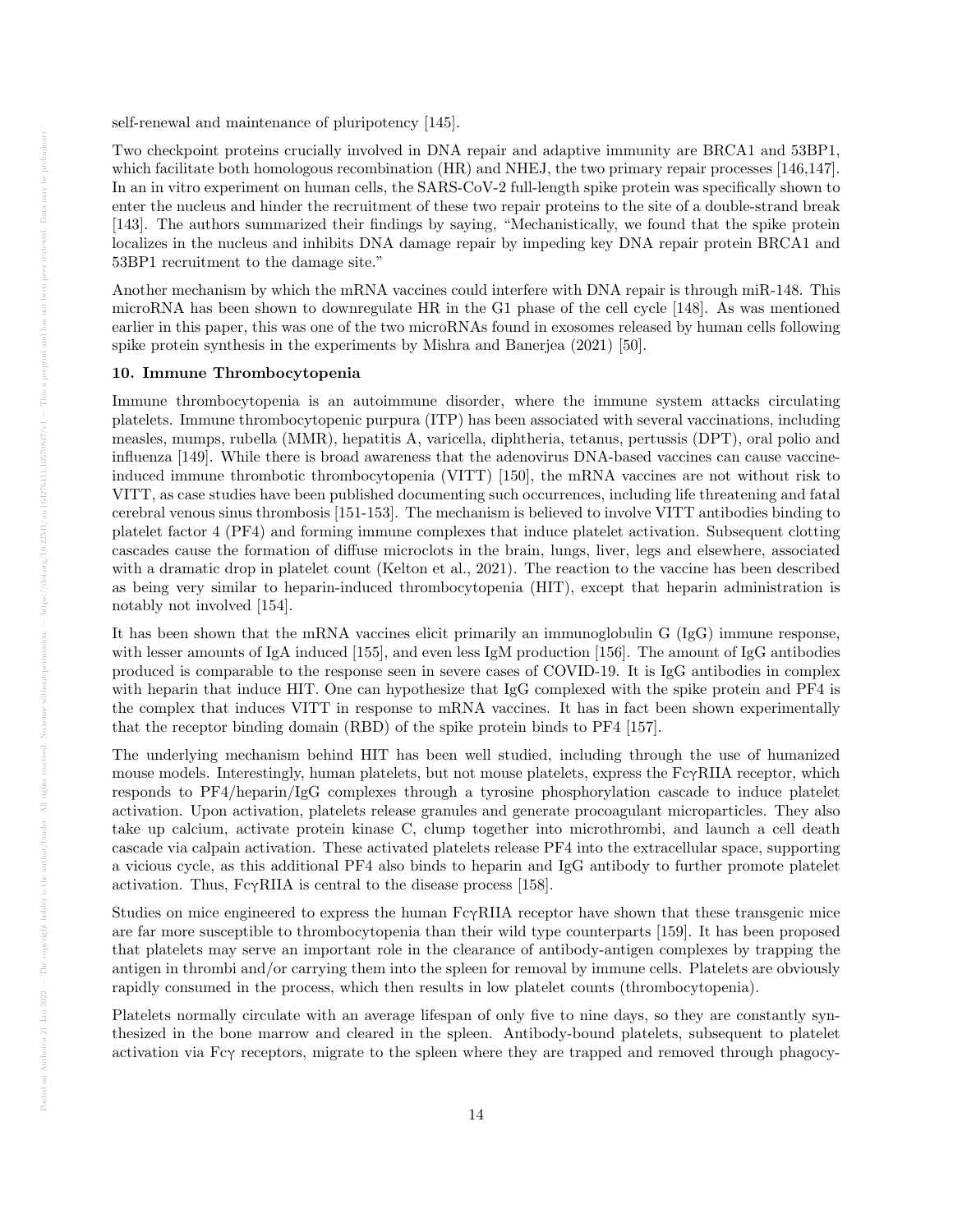tosis by macrophages [160]. Fully one third of the body's total platelets are found in the spleen. Since the mRNA vaccines are carried into the spleen by immune cells initially attracted to the injection site in the arm muscle, there is tremendous opportunity for the release of spike-protein-containing exosomes by vaccineinfected macrophages in the spleen. One can speculate that platelet activation following the formation of a P4F/IgG/spike protein complex in the spleen is part of the mechanism that attempts to clear the toxic spike protein.

We mentioned earlier that one of the two microRNAs highly expressed in exosomes released by human cells exposed to the spike protein was miR-148a. miR-148a has been shown experimentally to suppress expression of a protein that plays a central role in regulating FcγRIIA expression on platelets. This protein, called T-cell ubiquitin ligand-2 (TULA-2), specifically inhibits activity of the platelet Fcγ receptor. miR-148a targets TULA-2 mRNA and downregulates its expression. Thus, miR-148a, present in exosomes released by macrophages that are compelled by the vaccine to synthesize spike protein, acts to increase the risk of thrombocytopenia in response to immune complexes formed by spike antigen and IgG antibodies produced against spike.

# 11. ΠΠΑΡ-α, Συλφατιδε ανδ Λιερ Δισεασε

As we have already stated, an experiment by Mishra and Banerjea (2021) demonstrated that the spike protein induces the release of exosomes containing microRNAs that specifically interfere with IRF9 synthesis [50]. In this section we will show that one of the consequences of suppression of IRF9 would be reduced synthesis of sulfatide in the liver, mediated by the nuclear receptor peroxisome proliferator-activated receptor α (PPAR-α).

Sulfatides are major mammalian serum sphingoglycolipids which are synthesized and secreted mainly from the liver [161]. They are the only sulfonated lipids in the body. Sulfatides are formed by a two-step process involving the conversion of ceramide to galactocerebroside and its subsequent sulfation. Sulfatide is expressed on the surface of platelets, erythrocytes and lymphocytes. Serum sulfatides exert both anti-coagulative and anti-platelet-activation functions. The enzyme in the liver that synthesizes sulfatide, cerebroside sulfotransferase, has specifically been found to be induced by activation of PPAR-α in mice [162]. Therefore, reduced expression of PPAR-α leads to sulfatide deficiency.

PPAR-α ligands exhibit anti-inflammatory and anti-fibrotic effects, whereas PPAR-α deficiency leads to hepatic steatosis, steatohepatitis, steatofibrosis, and liver cancer [163]. In 2019, a seminal experiment was conducted by a team of researchers in Japan on mice with a defective gene for PPAR-α [161]. These mice, when fed a high cholesterol diet, were susceptible to excess triglyceride accumulation and exacerbated inflammation and oxidative stress in the liver, along with increased levels of coagulation factors. The mice also manifested with decreased levels of sulfatides in both the liver and the serum. The authors hypothesized that cholesterol overload exerts its toxic effects in part by enhancing thrombosis, following abnormal hepatic lipid metabolism and oxidative stress. They showed that  $PPAR-\alpha$  can attenuate these toxic effects through transcriptional regulation of coagulation factors and upregulation of sulfatide synthesis, in addition to its effects in ameliorating liver disease. They proposed that therapies such as fibrates aimed at activating PPAR-α might prevent high-cholesterol-diet-induced cardiovascular disease.

Tracer studies have shown that the mRNA from mRNA vaccines migrates preferentially to the liver and spleen, reaching higher concentration there than in any other organs [130]. Thus, there is potential for suppression of IRF9 in the liver by the vaccine. IRF9 is highly expressed in hepatocytes, where it interacts with PPAR-α, activating PPAR-α target genes. A study on IRF9 knockout mice showed that these mice developed steatosis and hepatic insulin resistance when exposed to a high-fat diet. In contrast, adenoviralmediated hepatic IRF9 overexpression in obese mice improved insulin sensitivity and ameliorated steatosis and inflammation [164].

Multiple case reports in the research literature describe liver damage following mRNA vaccines [165-167]. A plausible factor leading to these outcomes is the suppression of PPAR-α through downregulation of IRF9, and subsequently decreased sulfatide synthesis in the liver.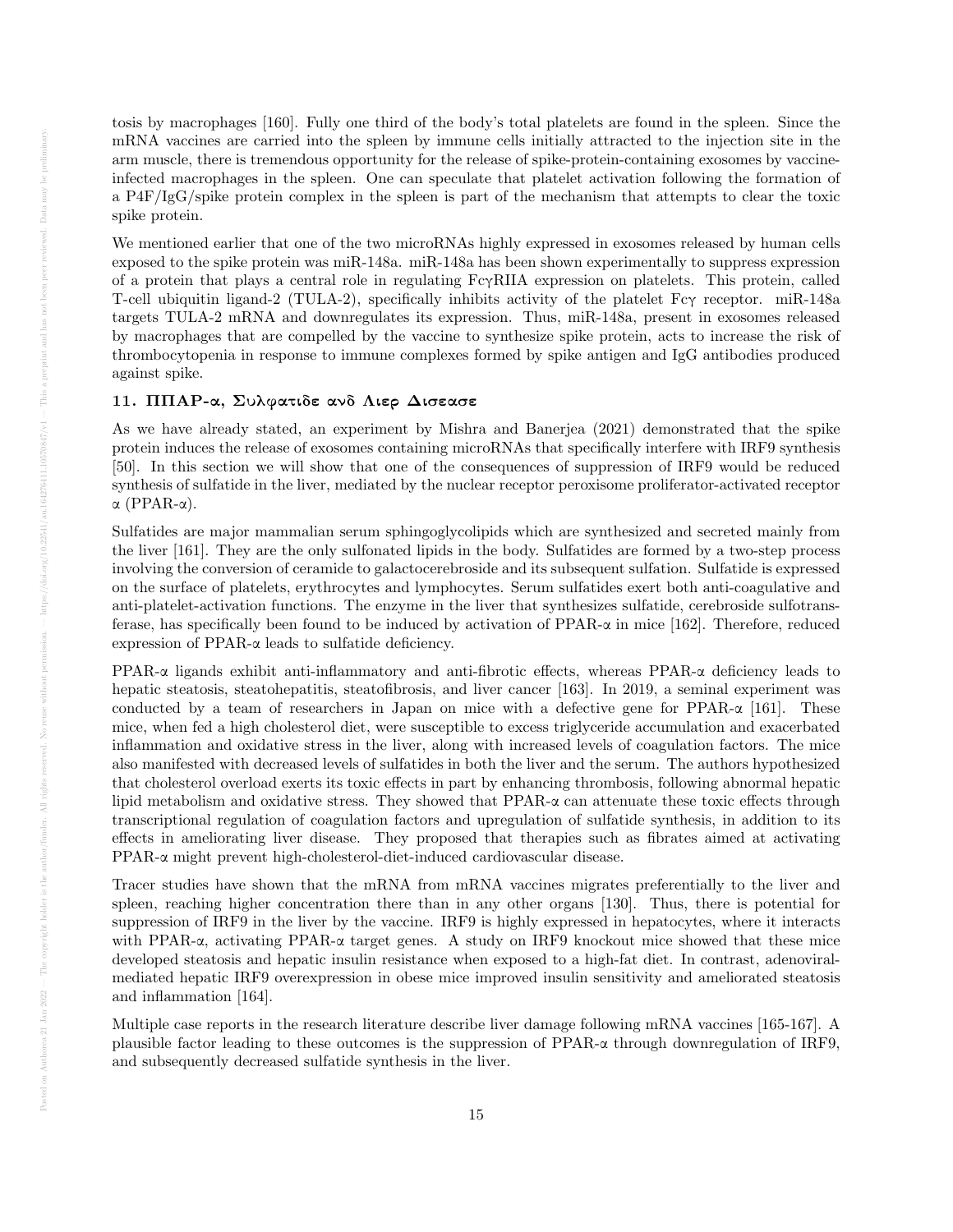#### 12. Guillain Barré Syndrome and Other Neurological Conditions

GBS is an acute inflammatory demyelinating neuropathy associated with long-lasting morbidity and a significant risk of mortality [168]. The disease involves an autoimmune attack on the nerves associated with the release of pro-inflammatory cytokines.

GBS is often associated with autoantibodies to sulfatide and other sphingolipids [169]. Activated T cells produce cytokines in response to antigen presentation by macrophages, and these cytokines can induce autoantibody production through epitope spreading [170]. The antibodies, in turn, induce complement activation, which causes demyelination and axonal damage, leading to severe injury to peripheral neurons [171]. The spike protein has been shown to bind to heparan sulfate, which is a sulfated amino-sugar complex resembling the sulfated galactose in sulfatide [172]. Thus, it is conceivable that spike also binds to sulfatide, and this might trigger an immune reaction to the spike-sulfatide complex.

As described in the previous section, impaired sulfatide synthesis in the liver due to suppression of IRF9 will lead to systemic sulfatide deficiency over time. Sulfatide deficiency can have major impact in the brain and nervous system. Twenty percent of the galactolipids found in the myelin sheath are sulfatides. Sulfatide is a major component of the nervous system, found in especially high concentrations in the myelin sheath in both the peripheral and the central nervous system. Deficiencies in sulfatide can lead to muscle weakness, tremors, and ataxia [173], which are common symptoms of GBS. Chronic neuroinflammation mediated by microglia and astrocytes in the brain leads to dramatic losses of brain sulfatide, and brain deficiencies in sulfatide are a major feature of Alzheimer's disease [174]. Mice with a defect in the ability to synthesize sulfatide from ceramide show an impaired ability to maintain the health of axons as they age. Over time, they develop redundant, uncompacted and degenerating myelin sheaths as well as deteriorating structure at the nodes of Ranvier in the axons, causing the loss of a functionally competent axoglial junction [175].

Angiotensin II (Ang II), in addition to its profound effects on cardiovascular disease, also plays a role in inflammation in the brain leading to neurodegenerative disease [176]. The SARS-CoV-2 spike protein contains a unique furin cleavage site not found in SARS-CoV, which allows the extracellular enzyme furin to detach the S1 segment of the spike protein and release it into circulation [177]. S1 has been shown to cross the bloodbrain barrier in mice [178]. S1 contains the receptor binding domain that binds to ACE2 receptors, disabling them. When ACE2 receptor signaling is reduced, Ang II synthesis is increased. Neurons in the brain possess ACE2 receptors that would be susceptible to disruption by S1 released from spike-containing exosomes or spike-producing cells that had taken up the nanoparticles in the vaccines. Ang II enhances TLR4-mediated signaling in microglia, inducing microglial activation and increasing the production of reactive oxygen species leading to tissue damage, within the paraventricular nucleus in the brain [179].

Overexpression of Ang II is a causal factor in neurodegeneration of the optic nerve, causing optic neuritis, which can result in severe irreversible visual loss [180]. Multiple case reports have described cases of optic neuropathy appearing shortly after mRNA vaccination for COVID-19 [181,182]. Other debilitating neurological conditions are also appearing shortly after vaccination, where a causal relationship is suspected. A case study based in Europe tracking neurological symptoms following COVID-19 vaccination identified 21 cases developing within a median of 11 days post-vaccination. The cases had diverse diagnoses including cerebral venous sinus thrombosis, nervous system demyelinating diseases, inflammatory peripheral neuropathies, myositis, myasthenia, limbic encephalitis, and giant cell arteritis [183]. Khayat-Khoei et.al. (2021) describe a case series of 7 patients, ages ranging from 24 to 64, presenting with demyelinating disease within 21 days of a first or second mRNA vaccination [184]. Four had a prior history of (controlled) MS, while three were previously healthy.

Hearing loss and tinnitus are also known rare side effects of COVID-19. A case study involved a series of ten COVID-19 patients who suffered from audiovestibular symptoms such as hearing loss, vestibular dysfunction and tinnitus [185]. The authors demonstrated that human inner ear tissue expresses ACE2, furin and the transmembrane protease serine 2 (TMPRSS2), which facilitates viral entry. They also showed that SARS-CoV-2 can infect specific human inner ear cell types.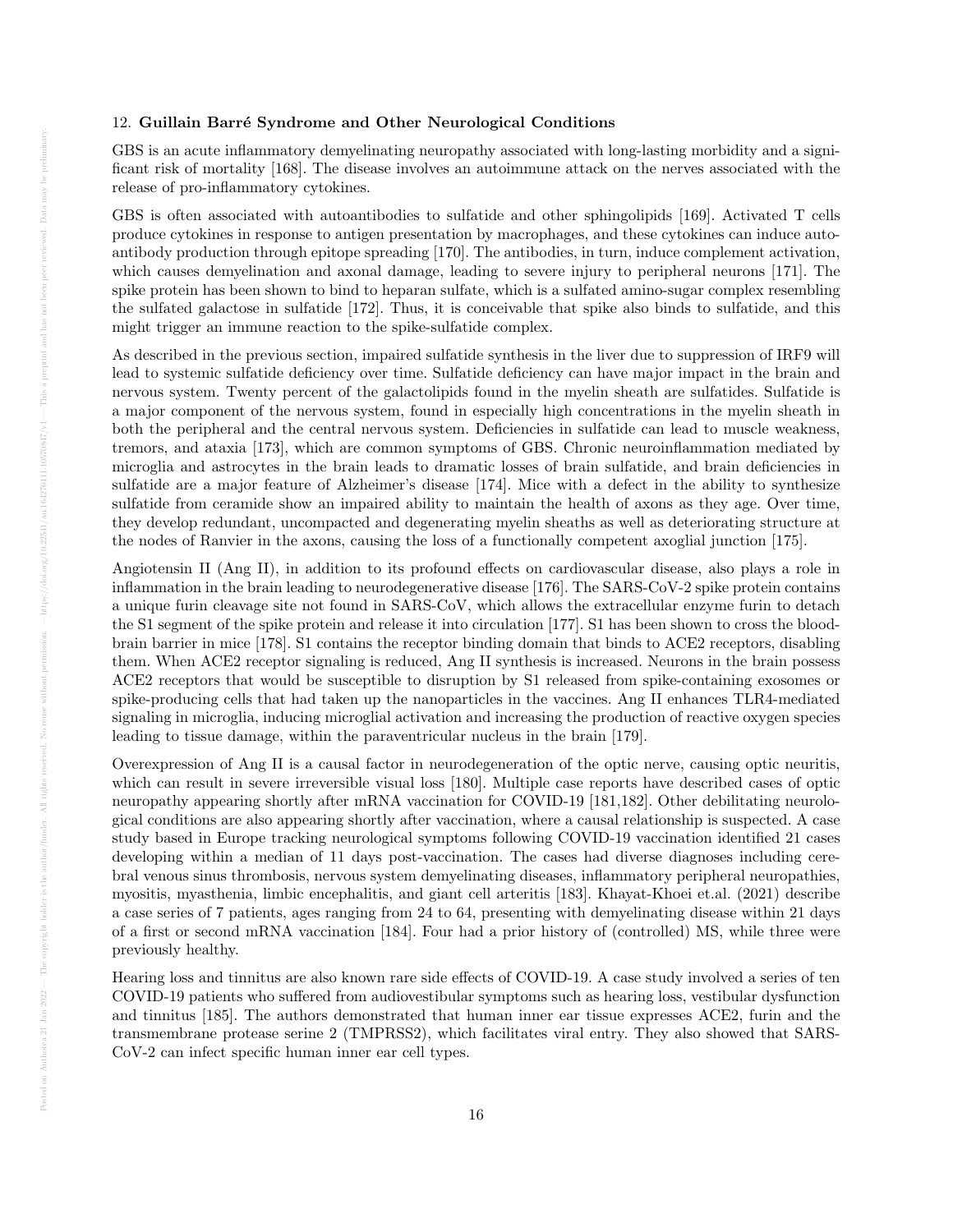Another study evaluating the potential for the SARS-CoV-2 virus to infect the ear specifically examined expression of the receptor ACE2 and the enzymes furin and TM-PRSS2 various types of cells in the middle and inner ears of mice. They found that ACE2 and furin were "diffusely present in the eustachian tube, middle ear spaces, and cochlea, suggesting that these tissues are susceptible to SARS-CoV-2 infection." [186]. Tinnitus is positively associated with hypertension, which is induced by elevated levels of Ang II [187].

Headache is a very common adverse reaction to the COVID-19 mRNA vaccines, particularly for people who are already susceptible to headaches. In a study based on a questionnaire involving 171 participants, the incidence of headaches was found to be 20.5% after the first vaccine, rising to 45.6% after the second shot [188]. A case study described a 37-year-old woman suffering from a debilitating migraine attack lasting for 11 days following the second Pfizer/BioNtech mRNA vaccine [189].

Steroids are often used as adjunct therapy to treat migraine [190]. Dexamethasone and other steroids stimulate PPAR-α receptors in the liver through the steroid receptor, thus offsetting the effects of IRF9 suppression [191]. A theory for the origins of migraine involves altered processing of sensory input in the brainstem, primarily trigeminal neurons [192]. The trigeminal nerve is in close proximity to the vagus nerve in the brainstem, so spike-carrying exosomes could easily reach it along the vagal route. Magnetic resonance imaging has revealed that structural changes in the trigeminal nerve reflecting aberrant microstructure and demyelination are a characteristic feature of people who suffer from frequent migraine headaches [193]. A potential factor linked to either SARS-CoV-2 infection or mRNA vaccination is an excessive level of Ang II in the brainstem due to spike inhibition of ACE2 receptors. ACE inhibitors and Ang II receptor antagonists have become popular drugs to treat migraine headaches off-label [194,195]. Migraine headache could thus arise from both the spike protein's disruption of ACE2 receptors and the destruction of the myelin sheath covering critical facial nerves through a microglial inflammatory response and loss of sulfatide. The source of that spike protein could be either exogenous or endogenous.

## 13. Bell's Palsy

Bell's palsy is a common cranial neuropathy causing unilateral facial paralysis. Even in the Phase III clinical trials, Bell's palsy stood out, with seven cases appearing in the treatment arm as compared to only one in the placebo group [196,197]. A case study reported in the literature involved a 36-year-old man who developed weakness in the left arm one day after vaccination, progressing to numbness and tingling in the arm and subsequent symptoms of Bell's palsy over the next few days. A common cause of Bell's palsy is reactivation of herpes simplex virus infection centered around the geniculate ganglion [198]. This, in turn, can be caused by disruption of type I IFN signaling.

# 14. Myocarditis

There has been considerable media attention devoted to the fact that COVID-19 vaccines cause myocarditis and pericarditis, with an increased risk in particular for men below the age of 30 [197,200]. Myocarditis is associated with platelet activation, so this could be one factor at play in the response to the vaccines [201]. However, another factor could be related to exosomes released by macrophages infected with the mRNA vaccines, and the specific microRNAs found in those exosomes.

A study involving patients suffering from severe COVID-19 disease looked specifically at the expression of circulating microRNAs compared to patients suffering from influenza and to healthy controls. One microRNA that was consistently upregulated in association with COVID-19 was miR-155, and the authors suggested that it might be a predictor of chronic myocardial damage and inflammation. By contrast, influenza infection was not associated with increased miR-155 expression. They concluded: "Our study identified significantly altered levels of cardiac-associated miRs in COVID-19 patients indicating a strong association of COVID-19 with cardiovascular ailments and respective biomarkers" [202].

A study comparing 300 patients with cardiovascular disease to healthy controls showed a statistically significant increase in circulating levels of miR-155 in the patients compared to controls. Furthermore, those with more highly constricted arteries (according to a Gensini score) had higher levels than those with lesser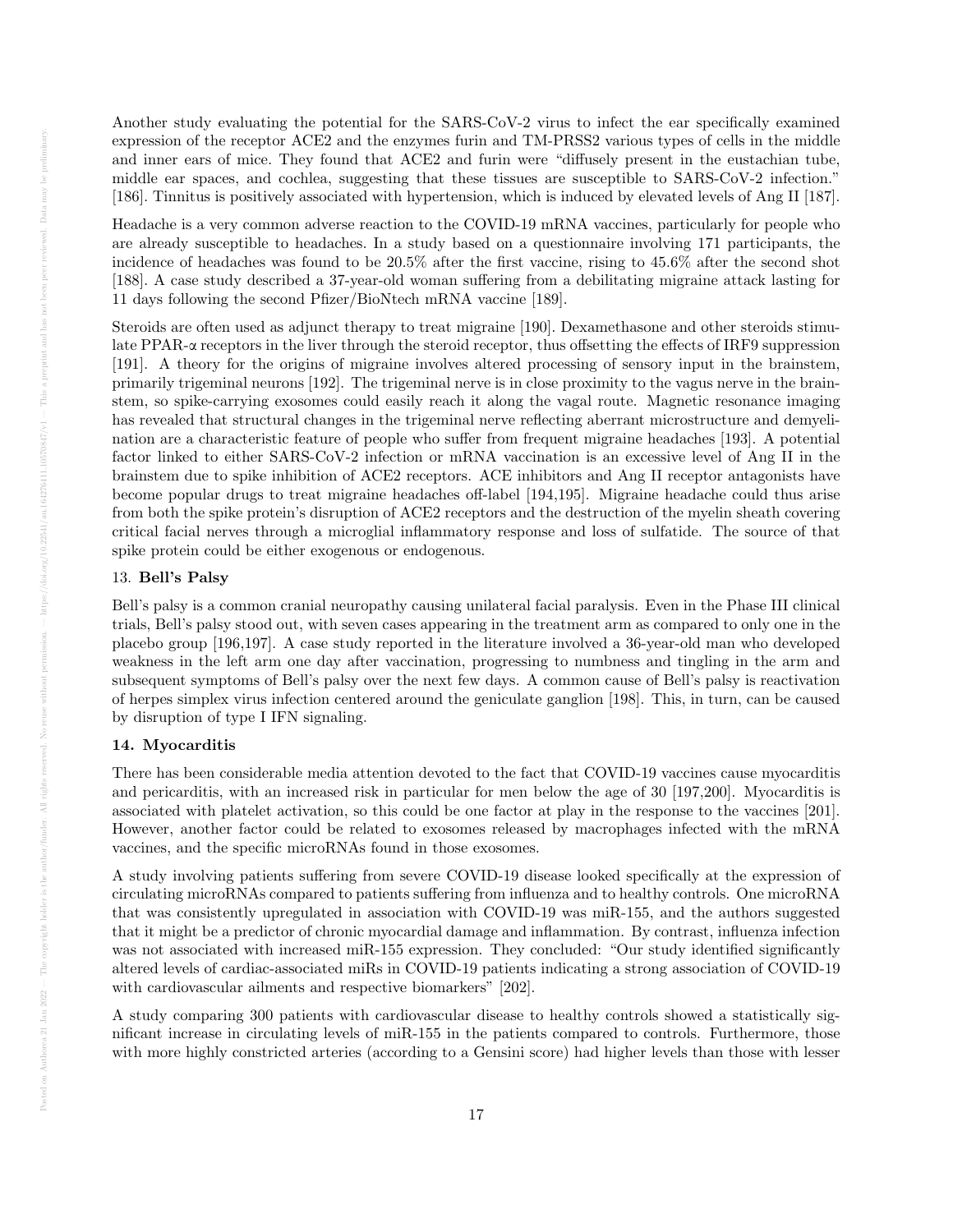disease [203].

Importantly, exosomes play a role in inflammation in association with heart disease. During myocardial infarction, miR-155 is sharply upregulated in macrophages in the heart muscle and released into the extracellular milieu within exosomes. These exosomes are delivered to fibroblasts, and miR-155 downregulates proteins in the fibroblasts that protect from inflammation and promote fibroblast proliferation. The resulting impairment leads to cardiac rupture [204].

We have already discussed how the S1 segment of the spike protein can be cleaved by furin and released into circulation. It binds to ACE2 receptors through its receptor binding domain (RBD), and this inhibits their function. Because ACE2 degrades Ang II, disabling ACE2 leads directly to overexpression of Ang II, further enhancing risk to cardiovascular disease. AngII-induced vasoconstriction is an independent mechanism to induce permanent myocardial injury even when coronary obstruction is not present. Repeated episodes of sudden constriction of a cardiac artery due to Ang II can eventually lead to heart failure or sudden death [205].

ACE2 suppression had already been seen in studies on the original SARS-CoV virus. An autopsy study on patients succumbing to SARS-CoV revealed an important role for ACE2 inhibition in promoting heart damage. SARS-CoV viral RNA was detected in 35% of 20 autopsied human heart samples taken from patients who died. There was a marked increase in macrophage infiltration associated with myocardial damage in the patients whose hearts were infected with SARS-CoV. Importantly, the presence of SARS-CoV in the heart was associated with marked reduction in ACE2 protein expression [206].

# 15. Considerations Regarding the Vaccine Adverse Event Reporting System (VAERS)

The Food and Drug Administration's Vaccine Adverse Event Reporting System (VAERS) is an imperfect but valuable resource for identifying potential adverse reactions to vaccines. Established through collaboration between the CDC and FDA, VAERS is "a national early warning system to detect possible safety problems in U.S.-licensed vaccines." According to the CDC it is "especially useful for detecting unusual or unexpected patterns of adverse event reporting that might indicate a possible safety problem with a vaccine." (https://vaers.hhs.gov/about.html) Even the CDC recognizes that adverse events reported to VAERS represent "only a small fraction of actual adverse events [207]. A widely cited report noted that less than 1% of all vaccine-related adverse events are reported to VAERS [208]. That assertion, though, has no citation so the basis for the claim is unclear. Rose (2021) published a much more sophisticated analysis of VAERS data to offer an estimate of underreporting by a factor of 31 [209]. While it is impossible to determine underreporting with precision, the available evidence is that underreporting very strongly characterizes the VAERS data. The information presented below should be understood in that light.

# 15.1 VAERS Signal for Immune Suppression, Thrombocytopenia and Neurodegeneration

All of the tabulations on the number of reports for a specific condition mentioned in this subsection are based on a probe of the VAERS database online tool, http://wonder.cdc.gov/vaers.html, on November 29, 2021 and include all reports for any COVID-19 vaccine but restricted to the US population.

Over the 31-year history of VAERS, there were a total of 9,153 deaths reported in association with any vaccine, and 7,114 (78%) of those deaths were linked to COVID-19 vaccines. Importantly, only 14% of VAERS-reported deaths as of June 2021 could have vaccination ruled out as a cause [210]. This strongly suggests that these unprecedented vaccines exhibit unusual mechanisms of toxicity that go well beyond what is seen with more traditional vaccines.

A shocking 96% of all cases linking Bell's palsy to any vaccine since 1990 were linked to COVID-19 vaccines (3,197 out of 3,331 cases). There were 760 reports of Guillain Barré Syndrome (GBS) for COVD-19 vaccines. Over 100 cases of optic neuritis or optic neuropathy were listed. A total of 8,298 reports linked migraine headache to COVID-19. There were 52 cases of Herpes zoster oticus linked to COVID-19 vaccines. This is basically a case of herpes affecting the cranial nerves near the ears. Hearing loss is a characteristic symptom of Herpes zoster oticus, and it can become permanent [211,212]. As of November 19, 2021, there were 12,204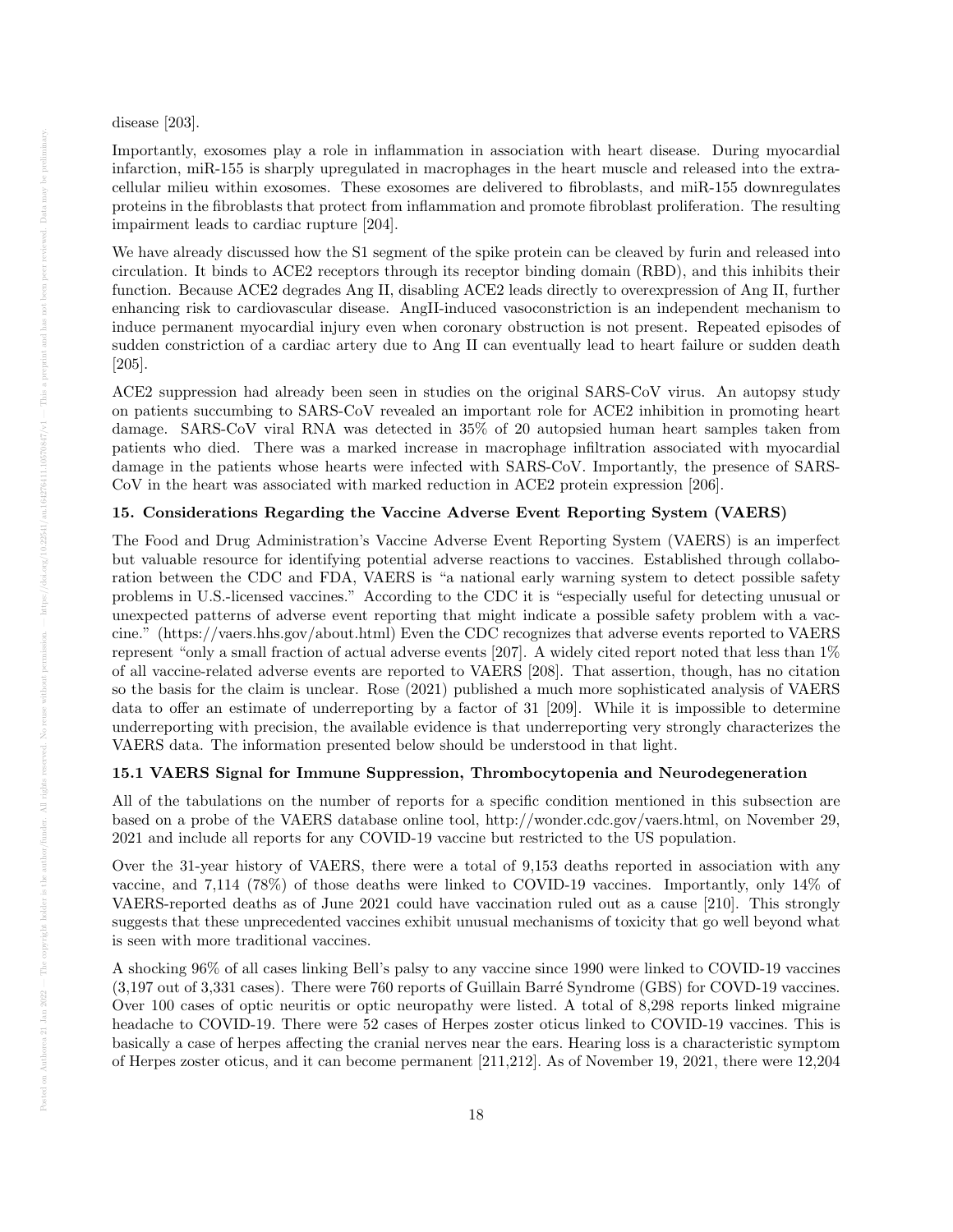cases where "tinnitus" was mentioned. Deafness is of course much more serious and therefore less common, and yet it also has a striking number of hits, coming in at 2,662 cases.

There were 653 VAERS reports linking the COVID-19 vaccines to thrombocytopenia. This is to be compared with 774 cases reported for all the other vaccines over the 31-year period from 1990 to 2021.

The VAERS database includes many terms related to liver dysfunction, and there were around 2,000 reports in VAERS for various liver-related terms linked to COVID-19 vaccines, such as hepatomegaly (73 cases), hepatic steatosis (105 cases) hepatic enzyme increased (338 cases), liver disorder (71 cases), liver injury (44 cases), hepatic pain (91 cases) and hepatitis (62 cases).

There were 4,650 cases with dysphagia, 1,697 cases of dysphonia, and 37,132 cases of dyspnea in reaction to COVID vaccines. As reviewed previously in this paper, a likely cause is vagus nerve damage due to inflammation induced by exposure to exosomes containing the spike protein and the associated microRNAs. In addition, there were 13,789 reports of syncope. Vasovagal syncope is the most common type of syncope among all age groups [213]. 67,682 cases of nausea and 26,630 cases of vomiting may reflect damage to vagal neurocircuits that play a central role in inducing nausea and vomiting in response to various insults [214].

Table 1. Number of events in the VAERS database from 1990 to December 12, 2021, where several terms indicating cancer occurred in association with COVID-19 vaccines or with all other vaccines, along with the ratio between the two counts. Counts were restricted to data from the United States. Note that counts for all the other vaccines are totals for 31 years, whereas the COVID-19 counts are for a single class of vaccines over less than one year.

|                        |                 |                           | Ratio: COVID-19     |
|------------------------|-----------------|---------------------------|---------------------|
| Cancer Reports to      | Counts COVID-19 |                           | vaccines/ All other |
| <b>VAERS</b>           | vaccines        | Counts All other vaccines | vaccines            |
| <b>Breast</b>          | 147             | 49                        | 3.00                |
| Prostate               | $32\,$          | 13                        | 2.46                |
| Lung                   | $82\,$          | 46                        | 1.78                |
| Colorectal/Colon       | 30              | 7                         | 5.00                |
| Ovarian                | 24              | $\overline{7}$            | 3.43                |
| Uterine                | 11              | $\bf 5$                   | 2.20                |
| Uterine leiomyoma      | 80              | 12                        | 6.67                |
| Lymphoma (subtype      | $52\,$          | 47                        | 1.11                |
| not identified)        |                 |                           |                     |
| B-cell lymphoma        | 19              | $\sqrt{3}$                | 6.33                |
| Follicular lymphoma    | $13\,$          | $\mathbf{1}$              | 13.00               |
| Metastasis             | 13              | $\overline{7}$            | 1.86                |
| Glioblastoma           | 16              | 3                         | 5.33                |
| Brain neoplasm         | 22              | 34                        | 0.65                |
| Neoplasm (unspecified) | 71              | 82                        | 0.87                |
| ${\mbox{Hepatic}}$     | 40              | $8\,$                     | 5.00                |
| Pancreatic             | 27              | $6\phantom{.}6$           | 4.50                |
| Prostate               | 23              | 13                        | 1.77                |
| Squamous cell          | 33              | 25                        | 1.32                |
| carcinoma (not         |                 |                           |                     |
| otherwise              |                 |                           |                     |
| characterized)         |                 |                           |                     |
| <b>Total</b>           | 735             | 368                       | 2.00                |

15.2 VAERS Signal for Cancer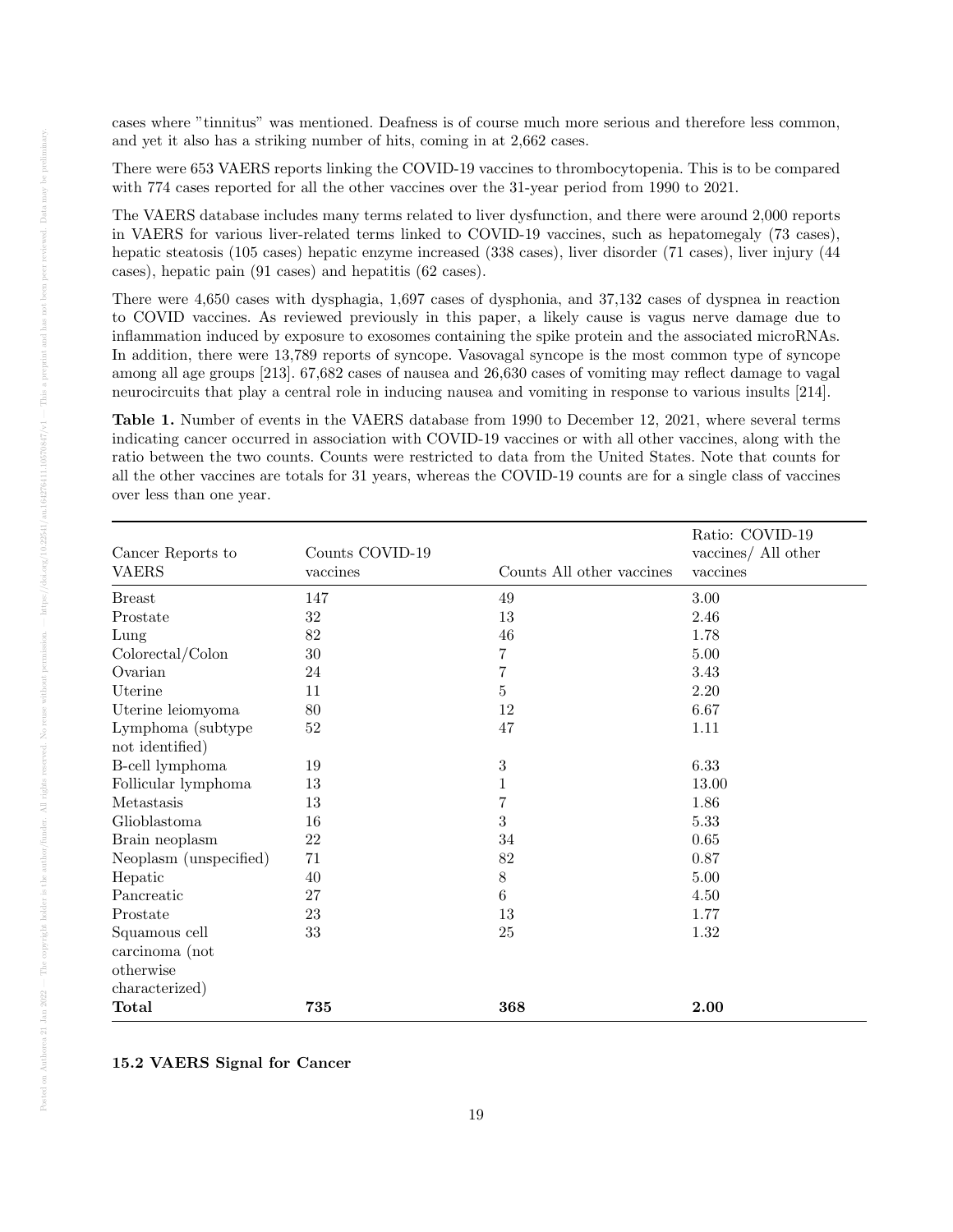Cancer is a disease generally understood to take months or, more commonly, years to progress from an initial malignant transformation in a cell to development of a clinically recognized condition. Since VAERS reports of adverse events are happening primarily within the first month or even the first few days after vaccination [209], it seems likely that the acceleration of cancer progression following vaccines would be a difficult signal to recognize. Furthermore, most people do not expect cancer to be an adverse event that could be caused by a vaccine. However, as we have outlined in our paper, if the mRNA vaccinations are leading to widespread dysregulation of oncogene controls, cell cycle regulation, and apoptosis, then VAERS reports should reflect an increase in reports of cancer, relative to the other vaccines.

This is in fact what VAERS reports reflect, and dramatically so. Table 1 illustrates events involving the most common cancers reported to VAERS in the US, cancers either newly identified or stable disease newly progressing. It compares reports related to COVID-19 vaccination to reports related to all other vaccinations over the 31-year history of VAERS information collection. To obtain this table, we searched the online resource, http://wonder.cdc.gov/vaers.html, for search terms indicating cancer, such as "cancer," "carcinoma," "mass," "neoplasm," etc., and summed over all hits related to a particular organ, such as "lung." These data were collected on December 12, 2021.

Notably, there were three times as many reports of breast cancer following a COVID-19 vaccine, and more than six times the number of reports of B-cell lymphoma. All but one of the cases of follicular lymphoma were associated with COVID-19 vaccines. Pancreatic carcinoma was more than three times as high.

This cannot be explained by reference to a disproportionately large number of people receiving an mRNA vaccination in the past year compared to all other vaccinations. The total number of people receiving a non-COVID-19 vaccination is unknown, but over the 31 years history of reports VAERS contains it is unquestionably many orders of magnitude larger than the number receiving an mRNA vaccination in the past year. Overall, in the above table, twice as many cancer reports to VAERS are related to a COVID-19 vaccination compared to those related to all other vaccines. That, in our opinion, constitutes a signal in urgent need of investigation.

## 16. Discussion

There has been an unwavering message about the safety and efficacy of mRNA vaccinations against SARS-CoV-2 from the public health apparatus in the US and around the globe. The efficacy is increasingly in doubt, as shown in a recent letter to the Lancet Regional Health by Günter Kampf [215]. Kampf provided data showing that the vaccinated are now as likely as the unvaccinated to spread disease. He concluded: "It appears to be grossly negligent to ignore the vaccinated population as a possible and relevant source of transmission when deciding about public health control measures."

In this paper we call attention to three very important aspects of the safety profile of these vaccinations. First is the extensively documented subversion of innate immunity, primarily via suppression of IFN-α and its associated signaling cascade. This suppression will have a wide range of consequences, not the least of which include the reactivation of latent viral infections and the reduced ability to effectively combat future infections. Second is the dysregulation of the system for both preventing and detecting genetically driven malignant transformation within cells and the consequent potential for vaccination to promote those transformations. Third, mRNA vaccination potentially disrupts intracellular communication carried out by exosomes, and induces cells taking up spike mRNA to produce high levels of spike-carrying exosomes, with potentially serious inflammatory consequences. Should any of these potentials be fully realized, the impact on billions of people around the world could be enormous and could contribute to both the short-term and long-term disease burden our health care system faces.

Given the current rapidly expanding awareness of the multiple roles of G4s in regulation of mRNA translation and clearance through stress granules, the increase in pG4s due to enrichment of GC content as a consequence of codon optimization has unknown but likely far-reaching consequences. Specific analytical evaluation of the safety of these constructs in vaccines is urgently needed, including mass spectrometry for identification of cryptic expression and immunoprecipitation studies to evaluate the potential for disturbance of or interference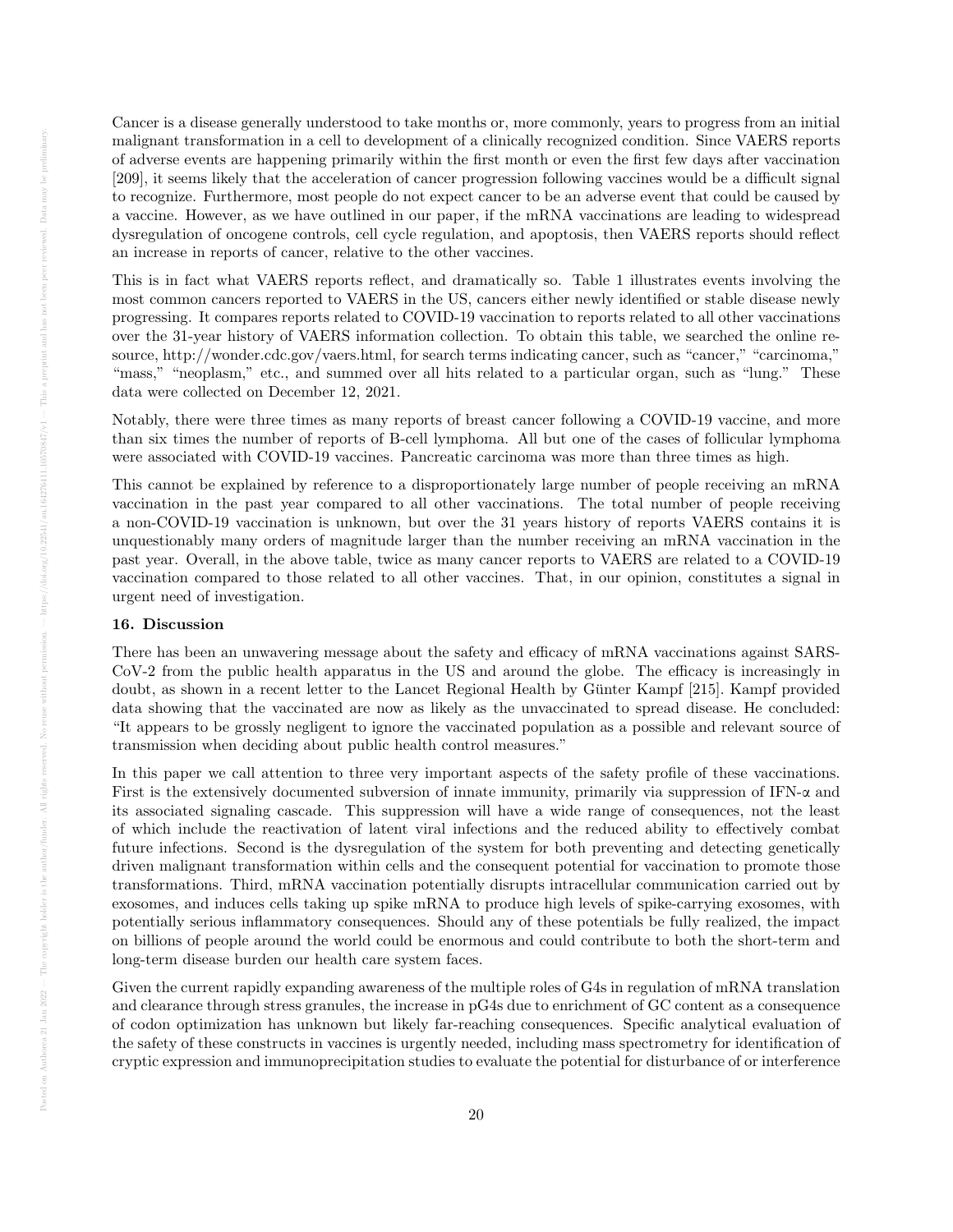with the essential activities of RNA and DNA binding proteins.

### 17. Conclusions

It is imperative that worldwide administration of the mRNA vaccinations be stopped immediately until further studies are conducted to determine the extent of the potential pathological consequences outlined in this paper. It is not possible for these vaccinations to be considered part of a public health campaign without a detailed analysis of the human impact of the potential collateral damage. It is also imperative that VAERS and other monitoring system be optimized to detect signals related to the health consequences of mRNA vaccination we have outlined. We believe the upgraded VAERS monitoring system described in the Harvard Pilgrim Health Care, Inc. study, but unfortunately not supported by the CDC, would be a valuable start in this regard [208].

In the end, we are not exaggerating to say that billions of lives are at stake. We call on the public health institutions to demonstrate, with evidence, why the issues discussed in this paper are not relevant to public health, or to acknowledge that they are and to act accordingly. Until our public health institutions do what is right in this regard, we encourage all individuals to make their own health care decisions with this information as a contributing factor in those decisions.

Author Contributions: S.S., G.N and A.K. all contributed substantially to the writing of the original draft. P.M. participated in the process of editorial revisions.

Funding: This research was funded in part by Quanta Computers, Inc., Taipei, Taiwan, under the auspices of the Qmulus project.

Conflicts of Interest: The authors declare no conflict of interest.

#### References

- 1. Bhurani, V.; Mohankrishnan, A.; Morrot, A.; Dalai, S. K.. Developing effective vaccines: cues from natural infection. Int Rev Immunol 2018, 37(5),249-265. doi: 10.1080/08830185.2018.1471479.
- 2. Psichogiou, M.; Karabinis, A.; Poulakou, G.; Antoniadou, A.; Kotanidou, A.; Degiannis ,D.; Pavlopoulou, I.D.; Chaidaroglou, A.; Roussos, S.; Mastrogianni E.; et al. Comparative Immunogenicity of Bnt162b2 mRNA Vaccine with Natural COVID-19 Infection. Vaccines (Basel) 2021, 9(9), 1017. doi: 10.3390/vaccines9091017.
- 3. Jhaveri, R. The COVID-19 mRNA Vaccines and the Pandemic: Do They Represent the Beginning of the End or the End of the Beginning? Clin Ther  $2021,43(3)$ , 549-556. doi: 10.1016/j.clinthera.2021.01.014
- 4. Centers for Disease Control and Prevention. 2021. Coronavirus Disease 2019 (COVID-19). [online] Available at: <https://www.cdc.gov/coronavirus/2019-ncov/science/science-briefs/vaccine-inducedimmunity.html#anchor 1635540449320 [Accessed 28 November 2021].
- 5. Ivanova, E.N.; Devlin, J.C.; Buus, T.B.; Koide, A.; Cornelius, A.; Samanovic, M.I.; Herrera, A.; Zhang, C.; Desvignes, L.; Odum, N.; Ulrich, R.; Mulligan, M.J.; Koide, S.; Ruggles, K.V.; Herati, R.S.; Koralov, S.B. Discrete immune response signature to SARS-CoV-2 mRNA vaccination versus infection. medRxiv preprint April 21, 2021 .doi: https://doi.org/10.1101/2021.04.20.21255677.
- 6. Kwok, H. F. Review of COVID-19 vaccine clinical trials  $A$  puzzle with missing pieces. Int J Biol Sci **2021**,  $7(6)$ , 1461.
- 7. Shrotri, M.; Navaratnam, A.M.; Nguyen, V.; Byrne, T.; Geismar, C.; Fragaszy, E.; Beale, S.; Fong, W.L.E.; Patel, P.; Kovar, J.; et al. Spike-antibody waning after second dose of BNT162b2 or ChAdOx1. The Lancet 2021, 398(10298), 385-387.
- 8. Centers for Disease Control and Prevention. 2021. COVID-19 Booster Shot. [online] Available at: <https://www.cdc.gov/coronavirus/2019-ncov/vaccines/booster-shot.html> [Accessed 28 November 2021].
- 9. Yahi, N.; Chahinian, H.; Fantini, J. Infection-enhancing anti-SARS-CoV-2 antibodies recognize both the original Wuhan/D614G strain and Delta variants. A potential risk for mass vaccination? J In-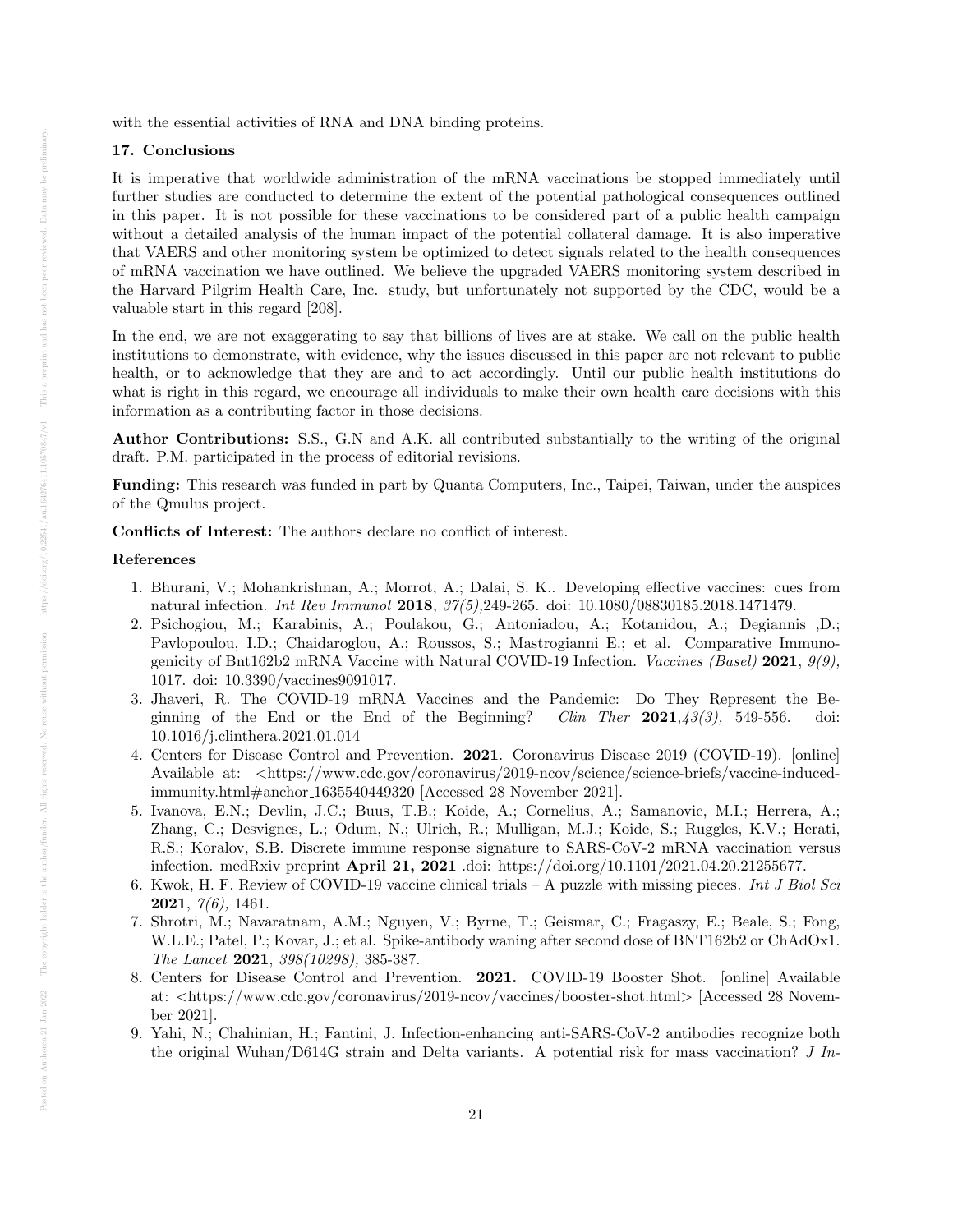fect **2021**,  $83(5)$ , 607-635. doi:  $10.1016/i$ ,  $\text{imf.2021.08.010}$ .

- 10. Kampf, G. The epidemiological relevance of the COVID-19-vaccinated population is increasing.Lancet  $\textit{Req Health} - \textit{Europe } 2021, 11, 100272. \text{ Doi: } 10.1016 / \text{i.lanepe.} 2021.100272.$
- 11. Subramanian, S.V.; Kumar, A. Increases in COVID-19 are unrelated to levels of vaccination across 68 countries and 2947 counties in the United States. Eur J Epidemiol 2021, 1-4. doi:  $10.1007 \div 10.654$ -021-00808-7.
- 12. Shitrit, P.; Zuckerman, N.S.; Mor, O.; Gottesman, B.-S.; Chowers, M. Nosocomial outbreak caused by the SARS-CoV-2 Delta variant in a highly vaccinated population, Israel, July 2021. Euro Surveill 2021, 26(39),2100822. doi: 10.2807/1560-7917.ES.2021.26.39.2100822.
- 13. Brosh-Nissimov, T.; Orenbuch-Harroch, E.; Chowers, M.; Elbaz, M.; Nesher, L.; Stein, M.; Maor, Y.; Cohen, R.; Hussein, K.; Weinberger, M.; et al. BNT162b2 vaccine breakthrough: clinical characteristics of 152 fully vaccinated hospitalized COVID-19 patients in Israel. Clin Microbiol Infect 2021,  $27(11)$ , 1652-1657. doi: 10.1016/j.cmi.2021.06.036.
- 14. Lindenmann, J. From interference to interferon: a brief historical introduction. Philos Trans R Soc Lond B, Biol Sci 1982, 299(1094), 3-6.
- 15. Wang, H.; Hu, H.; Zhang, K. Overview of interferon: characteristics, signaling and anti-cancer effect. Arch Biotechnol Biomed 2017, 1, 1-16.
- 16. Passegu, E.; Ernst, P.A. IFN-alpha wakes up sleeping hematopoietic stem cells. Nat Med 2009,  $15(6)$ , 612613. doi: 10.1038/nm0609-612.
- 17. Kaur, A.; Fang, C. M. (2020). An overview of the human immune system and the role of interferon regulatory factors (IRFs). Prog Microbes Mol Biol 2020, 3(1). doi: 10.36877/pmmb.a0000129.
- 18. Alsamman, K.; El-Masry, O.S. (2018). Interferon regulatory factor 1 inactivation in human cancer.Biosci Reports 2018, 38(3), BSR20171672. doi: 10.1042/BSR20171672.
- 19. Huang, F.T.; Sun, J.; Zhang, L.; He, X.; Zhu, Y.H.; Dong, H.J.; Wang, H.-Y.; Zhu, L.; Zou, Huang, J.-W.; et al. Role of SIRT1 in hematologic malignancies. J Zhejiang Univ-Sci B 2019, 20(5), 391-398. doi: 10.1631/jzus.B1900148.
- 20. Zitvogel, L.; Galluzzi, L.; Kepp, O.; Smyth, M.J.; Kroemer, G. Type I interferons in anticancer immunity. Nat Rev Immunol 2015, 15(7), 405-414. doi: 10.1038/nri3845.
- 21. Jego, G.A.; Palucka, K.; Blanck, J.-P.; Chalouni, C.; Pascual, V.; Banchereau, J. Plasmacytoid dendritic cells induce plasma cell differentiation through type I interferon and interleukin 6. Immunity 2003, 19 , 225234. doi: 10.1016/s1074-7613(03)00208-5.
- 22. De Andrea, M.; Ravera, R.; Gioia, D.; Gariglio, M.; Landolfo, S. The interferon system: an overview. Eur J Paedia Neurol 2002, 6 , A41-A46. doi: 10.1053/ejpn.2002.0573
- 23. Feng, B.; Eknoyan, G.; Guo, Z.S.; Jadoul, M.; Rao, H.Y.; Zhang, W.; Wei, L. Effect of interferon- alphabased antiviral therapy on hepatitis C virus-associated glomerulonephritis: a meta-analysis. Nephrol Dial Transplant 2012, 27(2), 640-646.
- 24. Delannoy, A.S.; Hober, D.; Bouzidi, A.; Wattre, P. Role of interferon alpha (IFN-α) and interferon gamma (IFN- $\gamma$ ) in the control of the infection of monocyte-like cells with Human Cytomegalovirus (HCMV). Microbiol Immunol 1999, 43(12), 1087-1096.
- 25. Sakai, Y., Ohga, S., Tonegawa, Y., Takada, H., Nakao, F., Nakayama, H., Aoki, T.; Yamamori, S.; Hara, T. (1998). Interferon-alpha therapy for chronic active Epstein-Barr virus infection: potential effect on the development of T- lymphoproliferative disease. J Pediatr Hematol Oncol 1998,  $20(4)$ , 342-346.
- 26. Ruther, U., Nunnensiek, C., Muller, H. A., Bader, H., May, U., Jipp, P. Interferon alpha (IFN alpha 2a) therapy for herpes virus-associated inflammatory bowel disease (ulcerative colitis and Crohn's disease). Hepato-gastroenterology 1998, 45(21), 691-699. doi: 10.1111/j.1348-0421.1999.tb03365.x.
- 27. Musella, M.; Manic, G.; de Maria, R.; Vitale, I.; Sistigue, A. Type-I-interferons in infection and cancer: Unanticipated dynamics with therapeutic implications.*Oncoimmunology* 2017, 6(5), e1314424. doi: 10.1080/2162402X.2017.1314424.
- 28. Matsuoka, M.; Tani, K.; Asano, S. Interferon-alpha-induced G1 phase arrest through upregulated expression of CDK inhibitors, p19Ink4D and p21Cip1 in mouse macrophages. Oncogene 1998, 16,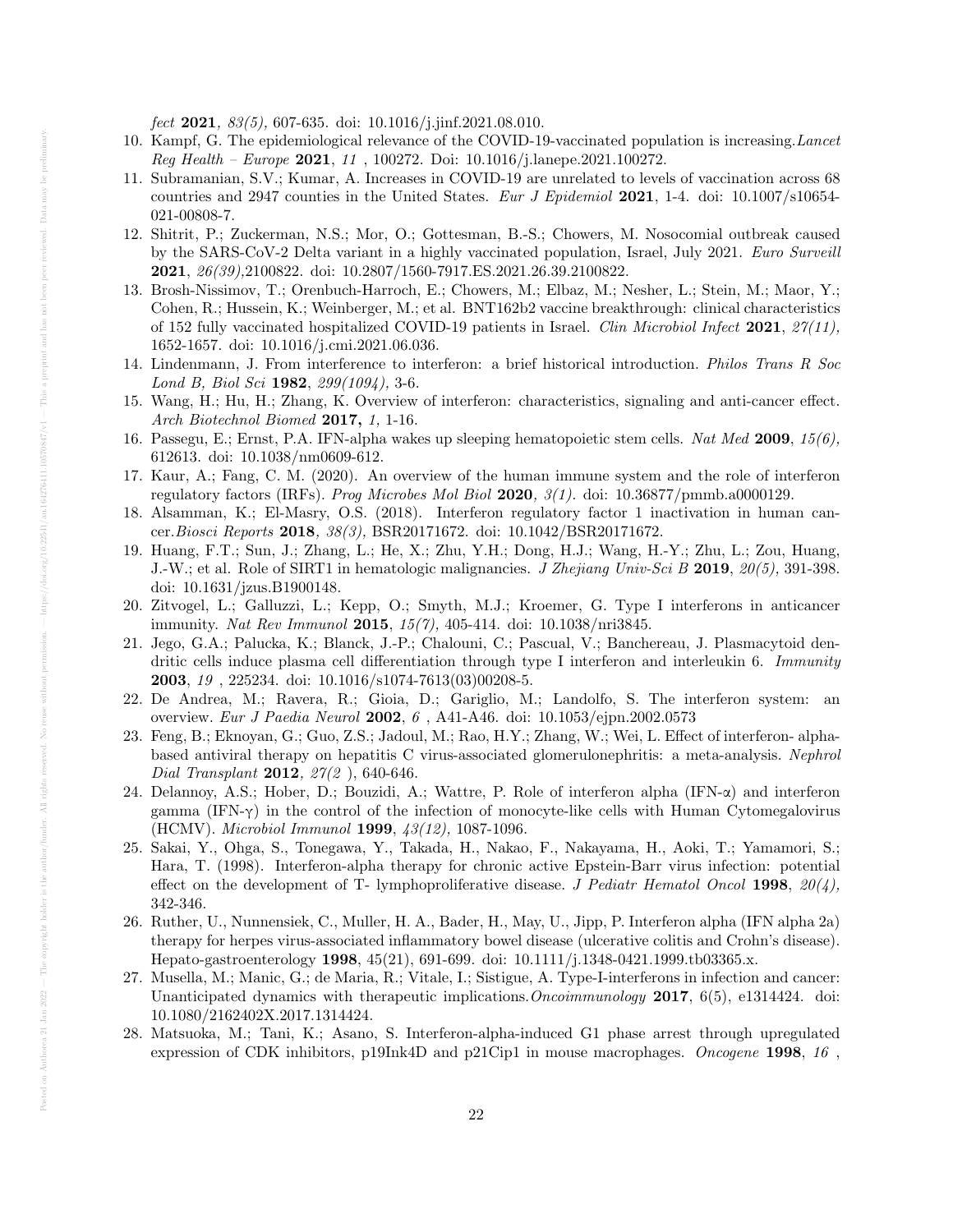2075-86. doi: 10.1038/sj.onc.1201745.

- 29. Heise, R.; Amann, P.M.; Ensslen, S.; Marquardt, Y.; Czaja, K.; Joussen, S.; Beer, D.; Abele, R.; Plewnia, G.; Tampé, R.; et al. Interferon alpha signaling and its relevance for the upregulatory effect of transporter proteins associated with antigen processing (TAP) in patients with malignant melanoma. PLoS One 2016, 11(1), e0146325. doi: 10.1371/journal.pone.0146325.
- 30. Sundstedt, A.; Celander, M.; Hedlund, G. (2008). Combining tumor-targeted superantigens with interferon-alpha results in synergistic anti-tumor effects. Int Immunopharmacol 2008, 8(3), 442- 452. doi: 10.1016/j.intimp.2007.11.006.
- 31. Schneider, W.M.; Chevillotte, M.D.; Rice, C.M. Interferon-stimulated genes: a complex web of host defenses. Anni Rev Immunol 2014, 32 , 513-545.
- 32. Asmana Ningrum, R. Human interferon α-2b: a therapeutic protein for cancer treatment.Scientifica  $(Cairo)$  2014, 2014, 970315. doi: 10.1155/2014/970315.
- 33. Takaoka, A.; Tamura, T.; Taniguchi, T. Interferon regulatory factor family of transcription factors and regulation of oncogenesis. Cancer Science 2008, 99(3), 467-478. doi: 10.1111/j.1349-7006.2007.00720.
- 34. Tsuno, T.; Mejido, J.; Zhao, T.; Morrow, A.; Zoon, K.C. IRF9 is a key factor for eliciting the antiproliferative activity of IFN-α. J Immunother 2009, 32(8), 803. doi: 10.1097/CJI.0b013e3181ad4092.
- 35. Honda, K.; Takaoka, A.; Taniguchi, T. Type I interferon [corrected] gene induction by the interferon regulatory factor family of transcription factors.Immunity 2006, 25(3 ), 349-360. doi: 10.1016/j.immuni.2006.08.009.
- 36. Sayers, T.J. Targeting the extrinsic apoptosis signaling pathway for cancer therapy. Cancer Immunol Immunother 2011 , 60(8), 1173-1180. doi: 10.1007/s00262-011-1008-4.
- 37. Testa, U. TRAIL/TRAIL-R in hematologic malignancies. J Cell Biochem 2010,  $110(1)$ , 21-34. doi: 10.1002/jcb.22549
- 38. Finnberg, N.K.; El-Deiry, W.S. TRAIL death receptors as tumor suppressors and drug targets.Cell Cycle 2008,  $7(11)$ , 1525-1528. doi: 10.4161/cc.7.11.5975
- 39. Dunn, G.P.; Bruce, A.T.; Sheehan, K.C.F.; Shankaran, V.; Uppaluri, R.; Bui, J.D.; Diamond, M.S.; Koebel, C.M.; Arthur, C.; White, J.M. et al. A critical function for type I interferons in cancer immunoediting.Nat Immunol 2005, 6(7), 722-9. doi: 10.1038/ni1213.
- 40. Bidwell, B.N.; Slaney, C.Y.; Withana, N.P.; Forster, S.; Cao, Y.; Loi, S.; Andrews, D.; Mikeska, T.; Mangan, N.E.; Samarajiwa, S.A.; et al. Silencing of Irf7 pathways in breast cancer cells promotes bone metastasis through immune escape.Nature Med 2012, 18(8), 1224-1231. doi: 10.1038/nm.2830.
- 41. Li, Y.; Huang, R.; Wang, L.; Hao, J.; Zhang, Q.,; Ling, R.; Yun, J. micro RNA-762 promotes breast cancer cell proliferation and invasion by targeting IRF7 expression. Cell Prolif 2015, 48(6), 643-649. doi: 10.1111/cpr.12223.
- 42. Zhao, Y.; Chen, W.; Zhu, W.; Meng, H.; Chen, J.; Zhang, J. Overexpression of interferon regulatory factor 7 (IRF7) reduces bone metastasis of prostate cancer cells in mice. Oncol Res 2017,  $25/4$ , 511. doi: 10.3727/096504016X14756226781802.
- 43. Solis, M.; Goubau, D.; Romieu-Mourez, R.; Genin, P.; Civas, A.; Hiscott, J. Distinct functions of IRF-3 and IRF-7 in IFN-alpha gene regulation and control of anti-tumor activity in primary macrophages. Biochem Pharmacol 2006, 72(11), 1469-1476. doi: 10.1016/j.bcp.2006.06.002.
- 44. Erb, H.H.; Langlechner, R.V.; Moser, P.L; Handle, F.; Casneuf, T.; Verstraeten, K.; Schlick, B.; Schäfer, G.; Hall, B.; Sasser, K.; Culig, Z.; Santer, F.R.; et al. IL6 sensitizes prostate cancer to the antiproliferative effect of IFN $\alpha$ 2 through IRF9. *Endocrine-related Cancer* 2013, 20(5), 677. doi: 10.1530/ERC-13-0222.
- 45. Tian , W.-L.; Guo, R.; Wang, F.; Jiang, Z.-X.; Tang, P.; Huang, Y.-M.; Sun, L. The IRF9-SIRT1-P53 axis is involved in the growth of human acute myeloid leukemia. Exper Cell Res 2018, 365 , 185-193. doi: 10.1016/j.yexcr.2018.02.036.
- 46. Mittal, M.K.; Chaudhuri, G. Abstracts: First AACR International Conference on Frontiers in Basic Cancer Research–Oct 8-11, 2009 . Boston, MA. 2009. doi: 10.1158/0008-5472.FBCR09-A16. https://cancerres.aacrjournals.org/content/69/23 Supplement/A16.short
- 47. Buckley, N.E.; Hosey, A.M.; Gorski, J.J.; Purcell, J.W.; Mulligan, J.M.; Harkin, D.P.; Mullan, P.B.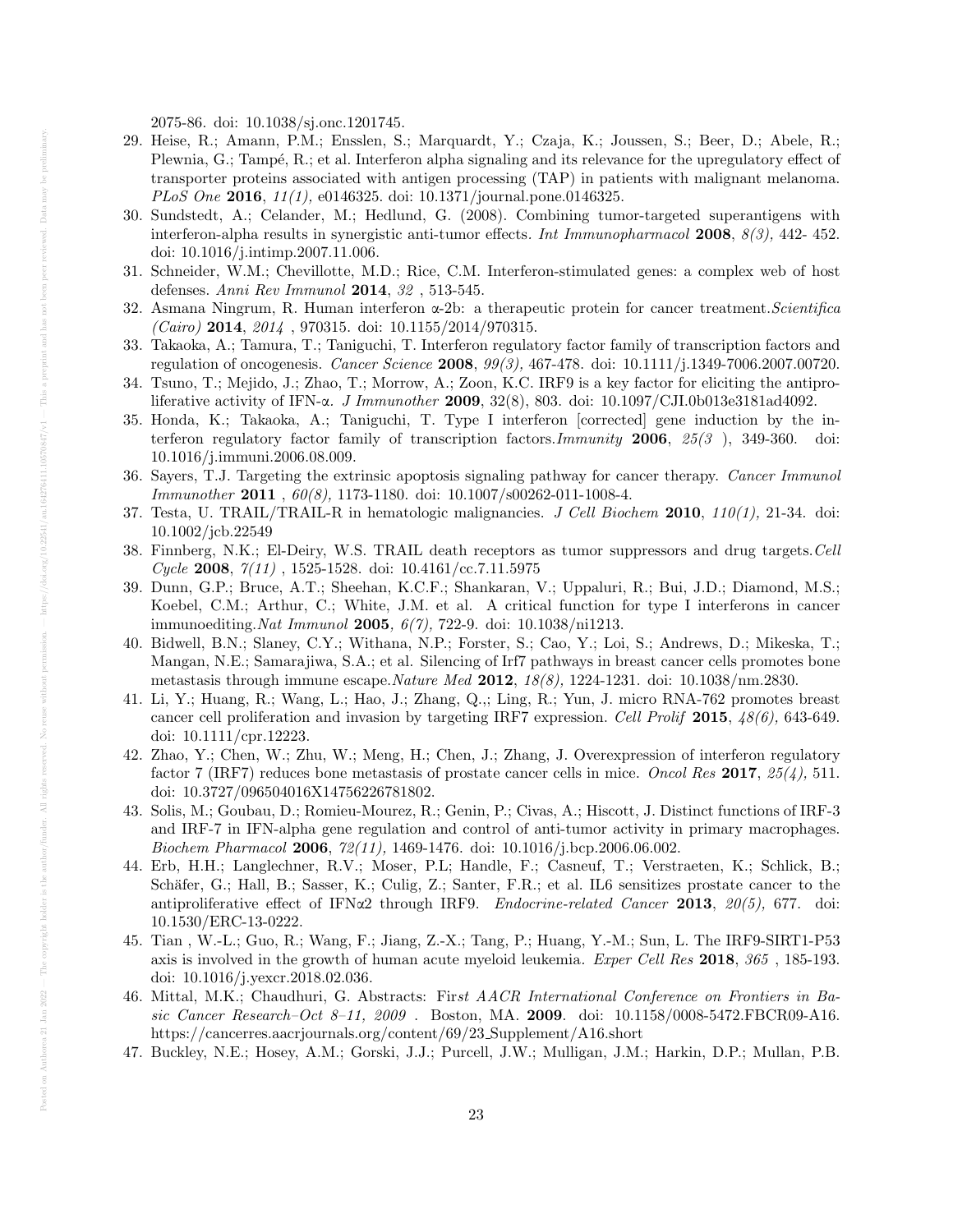BRCA1 regulates IFN-γ signaling through a mechanism involving the type I IFNs. Mol Cancer Res 2007, 5(3),261-270. doi: 10.1158/1541-7786.MCR-06-0250.

- 48. Mamoor, S. Transcriptional induction of IRF7 and IRF9 in coronavirus infections. Preprint Aug 2020. doi: 10.31219[/osf.io/7ad45.](http://osf.io/7ad45)
- 49. Rasmussen, S.A.; Abul-Husn, N.S.; Casanova, J.L; Daly, M.J.; Rehm, H.L; Murray, M.F. The intersection of genetics and COVID-19 in 2021: preview of the 2021 Rodney Howell Symposium. Genetics in Medicine 2021,  $23(6)$ , 1001-1003. doi: 10.1038/s41436-021-01113-0.
- 50. Mishra, R.; Banerjea, A.C. SARS-CoV-2 Spike targets USP33-IRF9 axis via exosomal miR-148a to activate human microglia. Front Immunol 2021, 12 , 656700. doi: 10.3389/fimmu.2021.656700.
- 51. National Cancer Institute.2021. BRCA Gene Mutations: Cancer Risk and Genetic Testing Fact Sheet. [online] Available at: https://www.cancer.gov/about-cancer/causes-prevention/genetics/brca-factsheet#what-other-cancers-are-linked-to-harmful-variants-in-brca1-and-brca2. [Accessed 27 November 2021].
- 52. Liu, J.; Wang, J.; Xu, J.; Xia, H.; Wang, Y.; Zhang, C.; Chen, W.; Zhang, H.; Liu, Q.; Zhu, R.; et al. Comprehensive investigations revealed consistent pathophysiological alterations after vaccination with COVID-19 vaccines. Cell Discov 2021,  $7(1)$ , 99. doi: 10.1038/s41421-021-00329-3.
- 53. Cancer risk and BRCA1 gene mutations. **2021**. Available at: https://www.facingourrisk.org/info/hereditary-cancer-and-genetic-testing/hereditary-cancer-genesand-risk/genes-by-name/brca1/cancer-risk [Accessed 27 November 2021].
- 54. Zhang, W.; Luo, J.; Yang, F.; Wang, Y.; Yin, Y.; Strom, A.; Gustafsson, J.À.;, Guan, X. BRCA1 inhibits AR-mediated proliferation of breast cancer cells through the activation of SIRT1. Sci Reports 2016, 6 , 22034. doi: 10.1038/srep22034.
- 55. Suberbielle, E.; Djukic, B.; Evans, M.; Kim, D.H.; Taneja, P.; Wang, X.; Finucane, M.; Knox, J.; Ho, K.; Devidze, N.; et al. DNA repair factor BRCA1 depletion occurs in Alzheimer brains and impairs cognitive function in mice. Nat Comm 2015, 6, 8897. doi:  $10.1038/n \text{comm}$
- 56. Goldman, S.; Bron, D.; Tousseyn, T.; Vierasu, I.; Dewispelaere, L.; Heimann, P.; Cogan, E.; Goldman, M. Rapid progression of angioimmunoblastic T cell lymphoma following BNT162b2 mRNA vaccine booster shot: A case report. Front Med 2021, 8, 798095. doi: 10.3389/fmed.2021.798095.
- 57. MacFarlane, M.; Kohlhaas, S.L.; Sutcliffe, M.J.; Dyer, M.J.; Cohen, G.M. TRAIL receptor-selective mutants signal to apoptosis via TRAIL-R1 in primary lymphoid malignancies. Cancer Res 2005, 65(24 ), 11265-11270. doi: 10.1158/0008-5472.CAN-05-2801.
- 58. Kaczmarek, R.; El Ekiaby, M.; Hart, D. P.; Hermans, C.; Makris, M.; Noone, D.; O'Mahony, B.; Page, D.; Peyvandi, F.; Pipe, S.W.; et al. Vaccination against COVID-19: Rationale, modalities and precautions for patients with haemophilia and other inherited bleeding disorders. Haemophilia 2021,  $7/4$ , 515-518. doi: 10.1111/hae.14271.
- 59. Kariko, K.; Buckstein, M.; Ni, H.; Weissman, D. Suppression of RNA recognition by toll-like receptors: The impact of nucleoside modification and the evolutionary origin of RNA. *Immunity* 2005, 23, 165175. doi: 10.1016/j.immuni.2005.06.008.
- 60. de Beuckelaer, A.; Pollard, C.; Van Lint, S.; Roose, K.; Van Hoecke,L.V.; Naessens, T.; Udhayakumar, V.K.; Smet, M.; Sanders, N.; Lienenklaus, S.; et al. Type I interferons interfere with the capacity of mRNA lipoplex vaccines to elicit cytolytic T cell responses. Mol Ther 2016,  $24(11)$ , 2012-2020. doi: 10.1038/mt.2016.161.
- 61. Andries, O.; Mc Cafferty, S.; De Smedt, S.C.; Weiss, R.; Sanders, N.N.; Kitada, T. (2015). N1 methylpseudouridine-incorporated mRNA outperforms pseudouridine-incorporated mRNA by providing enhanced protein expression and reduced immunogenicity in mammalian cell lines and mice. J Control Release 2015, 217 , 337-344. doi: 10.1016/j.jconrel.2015.08.051.
- 62. Park, J.W.; Lagniton, P.; Liu, Y.; Xu, R.H. (2021). mRNA vaccines for COVID-19: what, why and how.Int J Biol Sci 2021, 17(6), 1446–1460. doi: 10.7150/ijbs.59233
- 63. Hou, X.; Zaks, T.; Langer, R.; Dong, Y. Lipid nanoparticles for mRNA delivery. Nat Rev Mater 2021, 6, 1078-1094.. doi: 10.1038/s41578-021-00358-0.
- 64. Wrapp, D.; Wang, N.; Corbett, K.S.; Goldsmith, J.A.; Hsieh, C.L.; Abiona, O.; Graham, B.S.; McLel-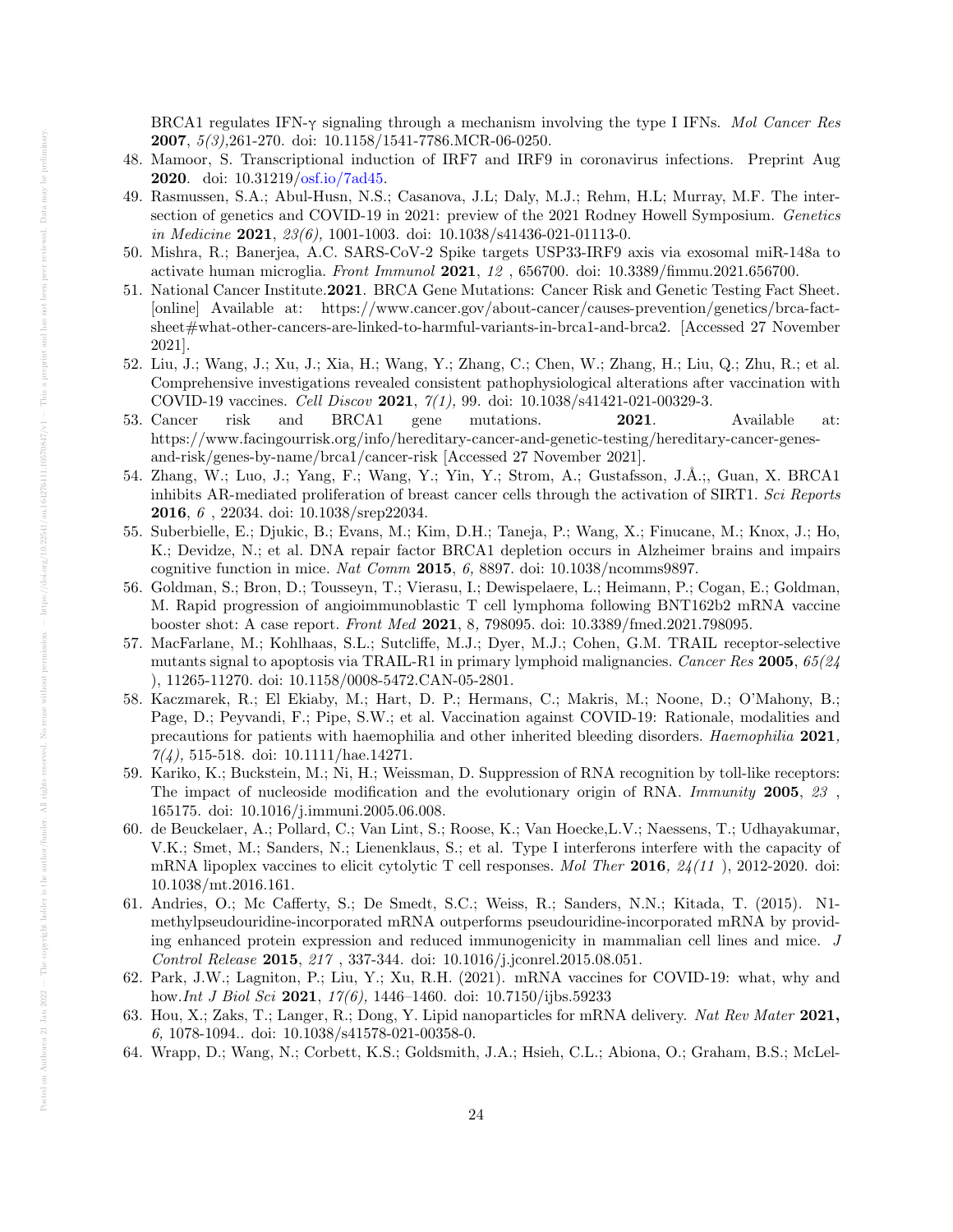lan, J.S. Cryo-EM structure of the 2019-nCoV spike in the prefusion conformation. *Science* 2020, 367(6483 ), 1260-1263. doi: 10.1126/science.abb2507.

- 65. Kyriakopoulos, A.M.;McCullough, P.A. Synthetic mRNAs; Their Analogue Caps and Contribution to Disease.Diseases 2021, 9, 57. doi: 10.3390/diseases9030057.
- 66. Orlandini von Niessen, A.G.; Poleganov, M.A.; Rechner, C.; Plaschke, A.; Kranz, L.M.; Fesser, S.; Diken, M.; Lower, M.; Vallazza, B.; Beissert, T.; et al. Improving mRNA-based therapeutic gene delivery by expression-augmenting 3' UTRs identified by cellular library screening. Mol Ther 2019,  $27(4)$ , 824-836. doi: 10.1016/j.ymthe.2018.12.011.
- 67. Xia, X. Detailed dissection and critical evaluation of the Pfizer/BioNTech and Moderna mRNA vaccines.Vaccines 2021, 9, 734. doi: 10.3390/vaccines9070734.
- 68. Williams, G.D.; Gokhale, N.S.; Snider, D.L.; Horner, S.M. The mRNA cap 2'-O-methyltransferase CMTR1 regulates the expression of certain interferon-stimulated genes.  $mSphere$  **2020**,  $5(3)$ , e00202-20. doi: 10.1128/mSphere.00202-20.
- 69. Leung, D.W.; Amarasinghe, G.K. When your cap matters: structural insights into self vs non-self recognition of 5' RNA by immunomodulatory host proteins. Curr Opin Struct Biol 2016, 36, 133-141. doi: 10.1016/j.sbi.2016.02.001.
- 70. Chaudhary, N.; Weissman, D.; Whitehead, K.A. mRNA vaccines for infectious diseases: principles, delivery and clinical translation. Nat Rev Drug Discov 2021, 20, 817–838. doi:  $10.1038/s41573-021-$ 00283-5.
- 71. McKernan, K.; Kyriakopoulos, A.M.; McCullough, P.A. Differences in vaccine and SARS-CoV-2 replication derived mRNA: Implications for cell biology and future disease. OSF Preprints November 26, 2021 . doi: 10.31219/osf.io/bcsa6.
- 72. Mauro , V.P.; Chappell, S.A. A critical analysis of codon optimization in human therapeutics.Trends Mol Med 2014,  $20(11)$ , 604-13. doi: 10.1016/j.molmed.2014.09.003.
- 73. Shabalina, S.A.; Spiridonov, N.A.; Kashina, A. Sounds of silence: synonymous nucleotides as a key to biological regulation and complexity. Nucleic Acids Res 2013,  $41(4)$ , 2073-94. doi: 10.1093/nar/gks1205.
- 74. Zhou, M.; Guo, J.; Cha, J.; Chae, M.; Chen, S.; Barral, J.M.; Sachs, M.S.; Liu, Y. Non-optimal codon usage affects expression, structure and function of clock protein FRQ. Nature 2013,  $495(7439)$ , 111-5. doi: 10.1038/nature11833.
- 75. Agashe, D.; Martinez-Gomez, N.C.; Drummond, D.A.;Marx, C.J. Good codons, bad transcript: large reductions in gene expression and fitness arising from synonymous mutations in a key enzyme. Mol Biol Evol 2013, 30, 549-560. doi: 10.1093/molbev/mss273
- 76. McCarthy, C.; Carrea, A.; Diambra, L.Bicodon bias can determine the role of synonymous SNPs in human diseases. BMC Genomics 2017, 18(1), 227. doi: 10.1186/s12864-017-3609-6.
- 77. Kudla, G.; Lipinski, L.; Caffin, F.; Helwak, A.; Zylicz, M. High guanine and cytosine content increases mRNA levels in mammalian cells. *PLoS Biol* 2006,  $\mu/6$ , e180. doi: 10.1371/journal.pbio.0040180.
- 78. Otsuka, H.; Fukao , A.; Funakami , Y.; Duncan, K.E.; Fujiwara, T. Emerging evidence of translational control by AU-rich element-binding proteins. Front. Genet 2019, 10 , 332. doi: 10.3389/fgene.2019.00332.g.
- 79. Wang, E.; Thombre, R.; Shah, Y.; Latanich, R.; Wang, J. G-Quadruplexes as pathogenic drivers in neurodegenerative disorders. Nucleic Acids Research 2021,  $49(9)$ , 4816-4830. doi: 10.1093/nar/gkab164.
- 80. Olsthoorn, R.C. G-quadruplexes within prion mRNA: the missing link in prion disease? Nucleic Acids  $Res$  2014,  $42$ , 9327-9333. doi: 10.1093/nar/gku559.
- 81. Seneff, S.; Nigh, G. Worse Than the Disease? Reviewing Some Possible Unintended Consequences of the mRNA Vaccines Against COVID-19.  $I\,VTPR$  2021,  $\mathcal{Q}(1)$ , 38-79.
- 82. Babendure, J.R.; Babendure, J.L.; Ding, J.H.; Tsien, R.Y. Control of mammalian translation by mRNA structure near caps. RNA 2006, 12(5), 851-861. doi:10.1261/rna.2309906
- 83. Herdy, B.; Mayer, C.; Varshney, D.; Marsico, G.; Murat, P.; Taylor, C.; D'Santos, C.; Tannahill , D.; Balasubramanian, S. Analysis of NRAS RNA G-quadruplex binding proteins reveals DDX3X as a novel interactor of cellular G-quadruplex containing transcripts. Nucleic Acids Res 2018 ,  $46(21)$ ,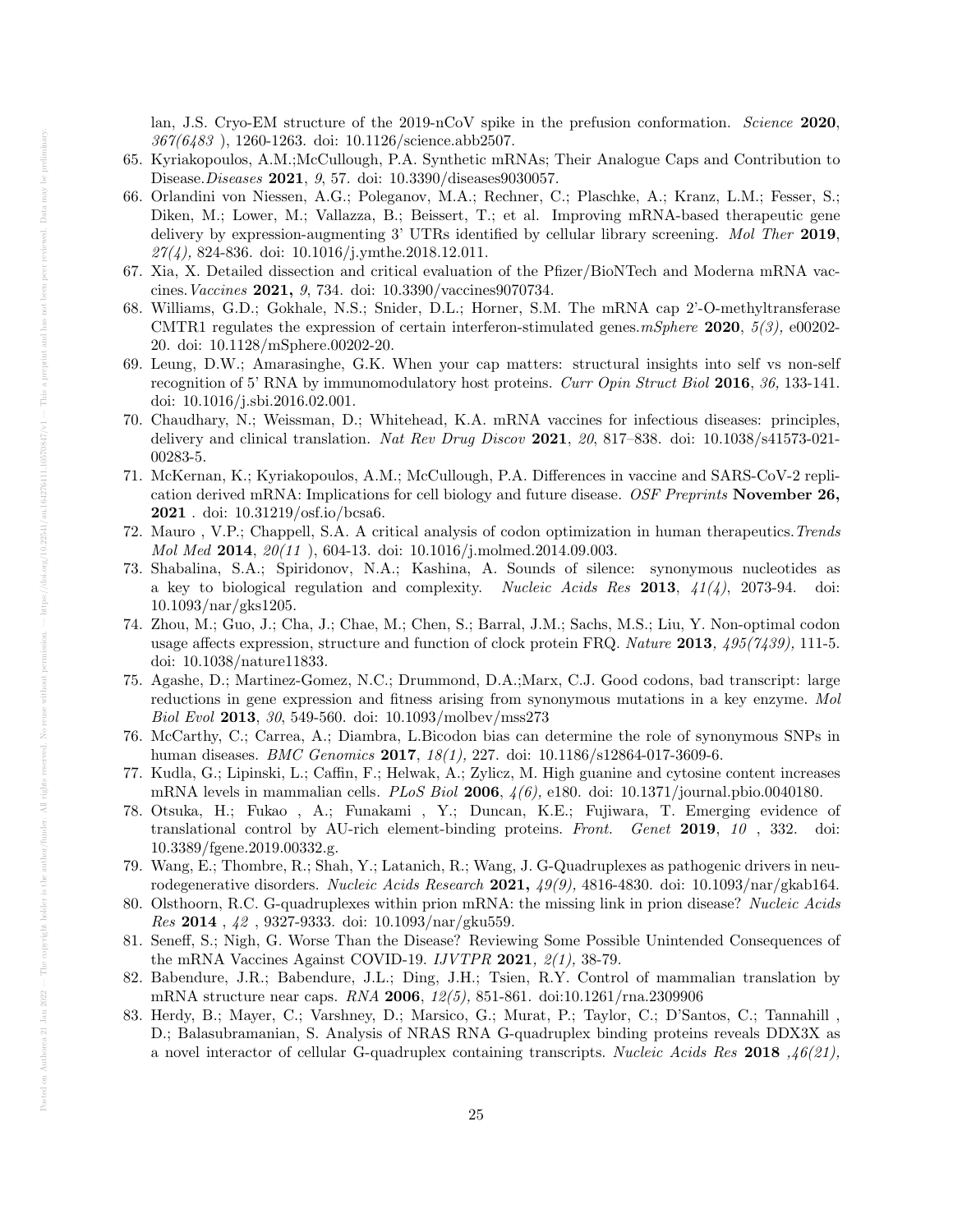11592-11604. doi: 10.1093/nar/gky861.

- 84. Fay, M.M.; Lyons , S.M.; Ivanov, P. RNA G-quadruplexes in biology: principles and molecular mechanisms. J Mol Biol 2017,  $429(14)$ , 2127–2147. doi: 10.1016/j.jmb.2017.05.017.
- 85. Zhang, R.; Xiao, K.; Gu, Y.; Liu, H.; Sun, X. Whole genome identification of potential G-quadruplexes and analysis of the G-quadruplex binding domain for SARS-CoV-2. Front Genet 2020, 11, 587829. doi: 10.3389/fgene.2020.587829.
- 86. Schmidt, N.; Lareau, C.A.; Keshishian, H.; Ganskih, S.; Schneider, C.; Hennig, T.; Melanson, R.; Werner, S.; Wei, Y.; Zimmer, M.; et al. The SARS-CoV-2 RNA-protein interactome in infected human cells. Nat Microbiol 2021, 6(3), 339-353. doi: 10.1038/s41564-020-00846-z.
- 87. Rouleau, S.; Glouzon, J.S.; Brumwell, A.; Bisaillon, M.; Perreault, J.P. 3' UTR G-quadruplexes regulate miRNA binding. RNA , 2017, 23(8), 1172-1179. doi:10.1261/rna.060962.117.
- 88. Bezzi, G.; Piga, E.J.; Binolfi, A.; Armas, P. CNBP binds and unfolds in vitro G-quadruplexes formed in the SARS-CoV-2 positive and negative genome strands. Int J Mol Sci 2021,  $22(5)$ , 2614. doi: 10.3390/ijms22052614.
- 89. Sola, I.; Almazan, F.; Zuniga, S.; Enjuanes , L. Continuous and discontinuous RNA synthesis in coronaviruses. Annu Rev Virol 2015,  $2(1)$ ,265-88. doi: 10.1146/annurev-virology-100114-055218.
- 90. Jaubert , C.; Bedrat , A.; Bartolucci, L.; Di Primo, C.; Ventura, M.; Mergny, J.-L.; Amrane, S.; Andreola, M.-L RNA synthesis is modulated by G-quadruplex formation in Hepatitis C virus negative RNA strand. Sci Rep 2018, 8, 8120. <https://doi.org/10.1038/s41598-018-26582-3>.
- 91. Spiegel, J.; Adhikari, S.;Balasubramanian, S. The structure and function of DNA G-quadruplexes. Trends Chem 2020, 2(2),123-136. doi: 10.1016/j.trechm.2019.07.002.
- 92. Rouleau, S.G.; Garant, J.-M.; Balduc, F.; Bisaillon, M.; Perreault, J.-P. G-Quadruplexes influence pri-microRNA processing. RNA Biology **2018**, 15(2), 198-206. doi: 10.1080/15476286.2017.1405211.
- 93. Chan, K.L.; Peng, B.; Umar, M.I.; Chan, C.Y.; Sahakyan, A.B.; Le, M.T.N.; Kwok, C.K. Structural analysis reveals the formation and role of RNA G-quadruplex structures in human mature microR-NAs. Chem Commun (Camb) 2018, 54(77), 10878-10881. doi: 10.1039/c8cc04635b.
- 94. Al-Khalaf, H.H.; Aboussekhra, A. p16 controls p53 protein expression through miR-dependent destabilization of MDM2. Mol Cancer Res 2018, 16(8), 1299-1308. doi: 10.1158/1541-7786.MCR-18-0017.
- 95. Weldon, C.; Dacanay, J.G.; Gokhale, V.; Boddupally, P.V.L.; Behm-Ansmant, I.; Burley, G.A.; Branlant, C.; Hurley, L.M.; Dominguez, C.; Eperon, I.C. Specific G-quadruplex ligands modulate the alternative splicing of Bcl-X. Nucleic Acids Res 2018,  $46(2)$ , 886-896. doi: 10.1093/nar/gkx1122.
- 96. Small, E.M.; Olson, E.N. Pervasive roles of microRNAs in cardiovascular biology. Nature 2011, 469(7330), 336-342. doi:10.1038/nature09783.
- 97. Abe, M.; Bonini, N.M. MicroRNAs and neurodegeneration: role and impact. Trends Cell Biol 2013,  $23(1)$ , 30-6. doi:  $10.1016$ /j.tcb.2012.08.013.
- 98. Farazi, T.A.; Hoell, J.I.; Morozov, P.; Tuschl, T. MicroRNAs in human cancer. Adv Exp Med Biol **2013**,  $774$ , 1-20. doi:  $10.1007/978-94-007-5590-1.1$ .
- 99. Ozaki, T.; Nakagawara, A. Role of p53 in Cell Death and Human Cancers. Cancers (Basel) 2011 ,  $3(1)$ , 994-1013. doi:10.3390/cancers3010994.
- 100. Janeway, C.A., Jr.; Medzhitov, R. Innate immune recognition. Annu Rev Immunol 2002, 20, 197-216. doi: 10.1146/annurev.immunol.20.083001.084359.
- 101. Hadjadj, J.; Yatim, N.; Barnabei, L.; Corneau, A.; Boussier, J.; Smith, N.; Pere, H.; Charbit, B.; Bondet, V.; Chenevier-Gobeaux, C.; et al. Impaired type I interferon activity and inflammatory responses in severe COVID-19 patients. Science 2020, 369(6504), 718-724. doi: 10.1016/j.cell.2020.04.026.
- 102. Blanco-Melo, D.; Nilsson-Payant, B.E.; Liu, W.C.; Uhl, S.; Hoagland, D.; Moller, R.; Jordan, T.X.; Oishi, K.; Panis, M.; Sachs, D.; et al. Imbalanced host response to SARS-CoV-2 drives development of COVID-19. Cell . 2020, 181(5), 1036-1045 e9.
- 103. Hoagland, D.A.; Moller, R.; Uhl, S.A.; Oishi, K.; Frere, J.; Golynker, T.; Horiuchi, S.; Panis, M.; Blanco-Melo, D.; Sachs, D.; et al. Leveraging the antiviral type I interferon system as a first line of defense against SARS-CoV-2 pathogenicity. Immunity 2021, 54, 557570. doi: 10.1016/j.immuni.2021.01.017.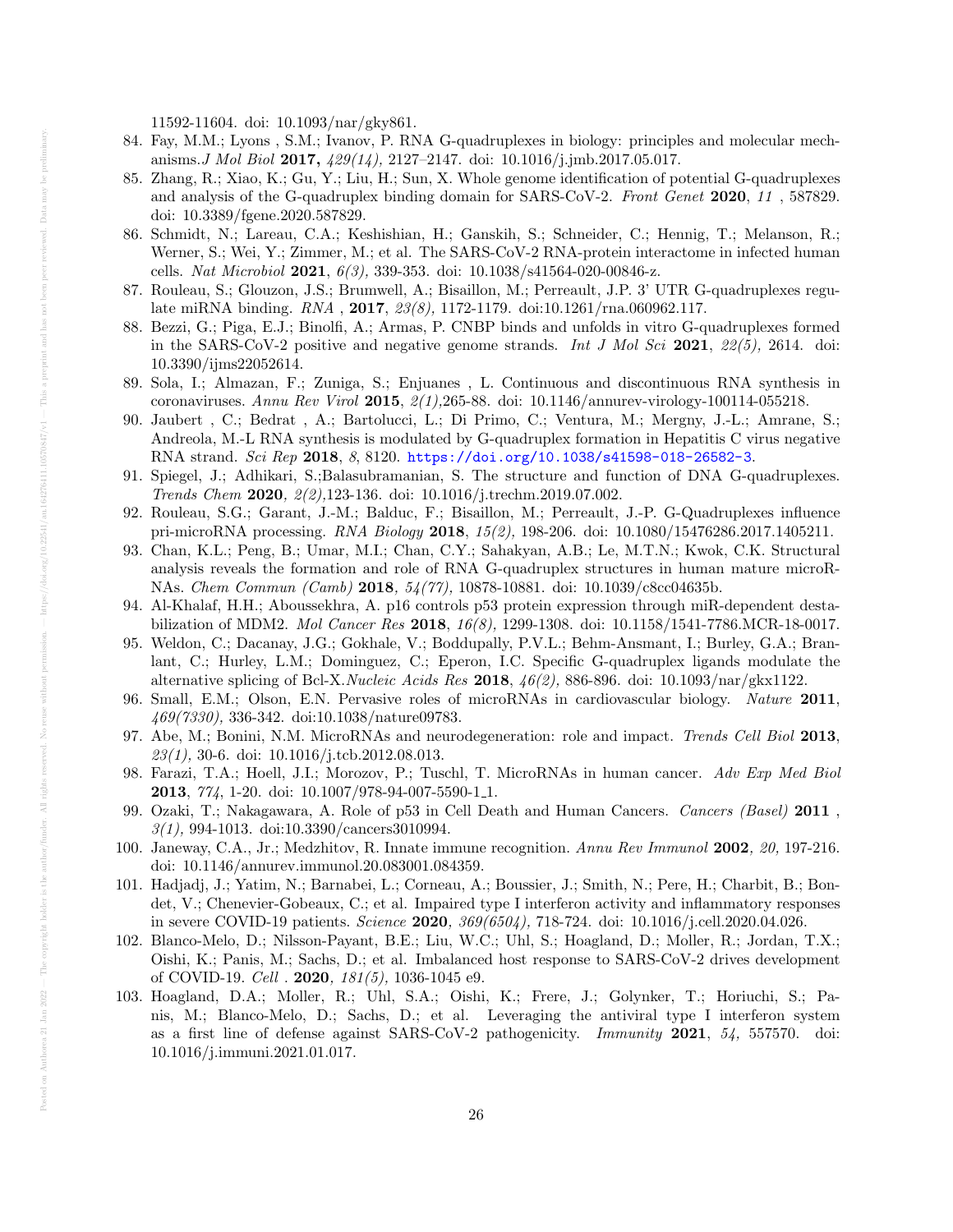- 104. Wang, N.; Zhan, Y.; Zhu, L.; Hou, Z.; Liu, F.; Song, P.; Qiu, F.; Wang, X.; Zou, X.; Wan, D.; et al. Retrospective multicenter cohort study shows early interferon therapy is associated with favorable clinical responses in COVID-19 patients. Cell Host Microbe 2020, 28(3),455-464.e2. doi: 10.1016/j.chom.2020.07.005.
- 105. van der Wijst, M.G.P.; Vazquez, S.E.; Hartoularos, G.C.; Bastard, P.; Grant, T.; Bueno, R>; Lee, D.S.; Greenland, J.R.; Sun, Y.; Perez, R.; et al. Type I interferon autoantibodies are associated with systemic immune alterations in patients with COVID-19. Sci Transl Med 2021, 13(612), eabh2624. doi: 10.1126/scitranslmed.abh2624.
- 106. Troya, J.; Bastard, P.; Planas-Serra, L.; Ryan, P.; Ruiz, M.; de Carranza, M.; Torres, J.; Martnez, A.; Abel, L.; Casanova, J.-L.; Pujol, A. Neutralizing autoantibodies to type I IFNs in >10% of patients with severe COVID-19 pneumonia hospitalized in Madrid, Spain. J Clin Immunol 2021, 41, 914922. doi: 10.1007/s10875-021-01036-0.
- 107. Stertz, S.; Hale, B.G. Interferon system deficiencies exacerbating severe pandemic virus infections. Trends Microbiol 2021, 29(11), 973-982. doi: 10.1016/j.tim.2021.03.001.
- 108. Yang, C.; Hu, Y.; Zhou, B.; Bao, Y.; Li, Z.; Gong, C.; Yang, H.; Wang, S.; Xiao, Y. The role of m6A modification in physiology and disease. Cell Death Dis 2020, 11, 960. https://doi.org/10.1038/s41419-020-03143-z
- 109. Knuckles, P.; Buhler , M. Adenosine methylation as a molecular imprint defining the fate of RNA.FEBS Lett 2018, 592(17), 2845-2859. doi:10.1002/1873-3468.13107.
- 110. Koo, J.W.; Russo, S.J.; Ferguson, D.; Nestler, E.J.; Duman, R.S. Nuclear factor-kappaB is a critical mediator of stress-impaired neurogenesis and depressive behavior. Proc Natl Acad Sci U S A 2010, 107(6), 2669-2674. doi:10.1073/pnas.0910658107.
- 111. Meyer, K.D.; Patil, D.P.; Zhou, J.; Zinoviev, A.; Skabkin, M.A.; Elemento, O.; Pestova, T.V.; Qian, S.-B.; Jaffrey, S.R. 5' UTR  $m(6)$ A promotes cap-independent translation. Cell 2015, 163(4), 999-1010. doi: 10.1016/j.cell.2015.10.012.
- 112. Shatsky, I.N.; Terenin, I.M.; Smirnova, V.V.; Andreev, D.E.. Cap-independent translation: What's in a name? Trends Biochem Sci 2018, 43(11 ), 882-895. doi: 10.1016/j.tibs.2018.04.011.
- 113. Svitkin, U.V.; Herdy, B.; Costa-Mattioli, M.; Gingras, A.-C.; Raught, B.; Sonenberg, N. Eukaryotic translation initiation factor 4E availability controls the switch between cap-dependent and internal ribosomal entry site-mediated translation. Mol Cell Biol 2005, 25(23), 10556-65. doi: 10.1128/MCB.25.23.10556-10565.2005.
- 114. Han, S.H.; Choe, J. Diverse molecular functions of m6A mRNA modification in cancer. Exp Mol Med 2020, 52(5), 738-749. doi:10.1038/s12276-020-0432-y.
- 115. Yoshikawa, F.S.; Teixeira, F.M.; Sato, M.N.; Oliveira, L.M.Delivery of microRNAs by extracellular vesicles in viral infections: Could the news be packaged? Cells 2019,  $8/(6)$ , 611. doi: 10.3390/cells8060611.
- 116. Ratajczak, M.Z.; Ratajczak, J. Horizontal transfer of RNA and proteins between cells by extracellular microvesicles: 14 years later. Clin Trans Med 2016, 5 , 7. doi: 10.1186/s40169-016-0087-4.
- 117. Chahar, H.S.; Bao, X.; Casola, A. Exosomes and their role in the life cycle and pathogenesis of RNA viruses. Viruses 2015, 7 , 3204-3225; doi: 10.3390/v7062770.
- 118. Bansal, S.; Perincheri, S.; Fleming, T.; Poulson, C.; Tiffany, B.; Bremner, R.M.; Mohanakumar, T.. Cutting edge: circulating exosomes with COVID spike protein are induced by BNT162b2 (PfizerBioN-Tech) vaccination prior to development of antibodies: A novel mechanism for immune activation by mRNA vaccines. J Immunol 2021, 207(10), 2405-2410. doi: 10.4049/jimmunol.2100637.
- 119. Decker , C.J.; Parker, R. P-bodies and stress granules: possible roles in the control of translation and mRNA degradation. Cold Spring Harb Perspect Biol 2012, 4(9), a012286. doi:10.1101/cshperspect.a012286.
- 120. Kothandan, V.K.; Kothandan, S.; Kim, D.H.; Byun, Y.; Lee, Y.-K.; Park, I.-K.; Hwang, S.R. Crosstalk between stress granules, exosomes, tumour antigens, and immune cells: Significance for cancer immunity. Vaccines 2020, 8(2), 172, doi:10.3390/vaccines8020172.
- 121. Borbolis, F.; Syntichaki, P. Cytoplasmic mRNA turnover and ageing. Mech Ageing Dev 2015, 152 ,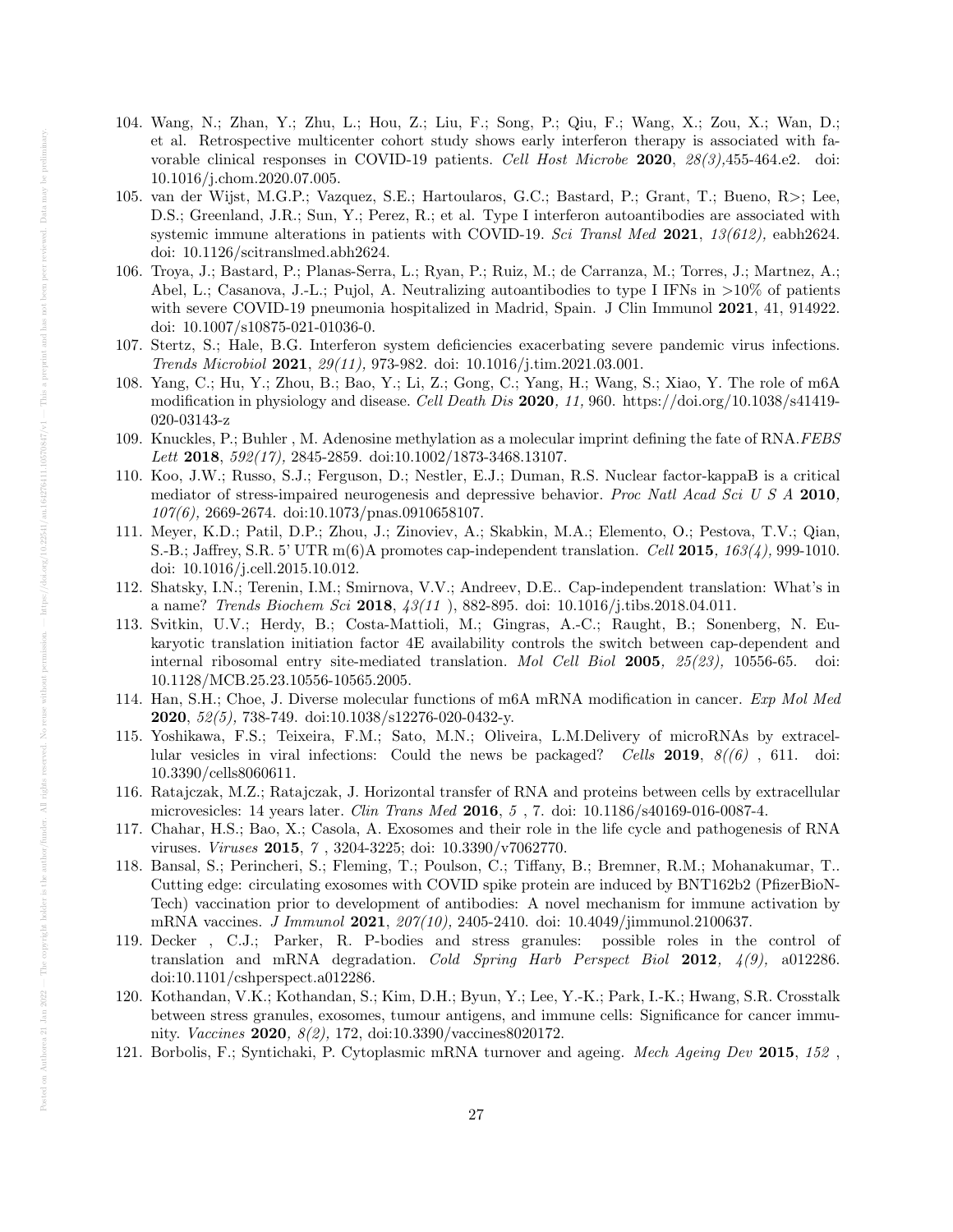32-42. doi:10.1016/j.mad.2015.09.006.

- 122. Girardi, T.; De Keersmaecker, K. T-ALL: ALL a matter of translation?. Haematologica 2015, 100(3), 293-295. doi: 10.3324/haematol.2014.118562.
- 123. Jang, S.K.; Pestova, T.V.; Hellen, C.U.T.; Witherell, G.W.; Wimmer, E. Cap-independent translation of picornavirus RNAs: structure and function of the internal ribosomal entry site. Enzyme 1990, 44 , 292-309. doi: 10.1159/000468766.
- 124. Zoll, J.; Erkens Hulshof, S.; Lanke, K.; Verduyn Lunel. F.; Melchers, W.J.; Schoondermark-van de Ven, E.; Roivainen, M.; Galama, J.M.; van Kuppeveld, F.J. Saffold virus, a human Theiler's-like cardiovirus, is ubiquitous and causes infection early in life. PLoS Pathog 2009,  $5(5)$ , e1000416. doi: 10.1371/journal.ppat.1000416.
- 125. Rusk, N. When microRNAs activate translation. Nat Methods 2008, 5, 122–123. doi: 10.1038/nmeth0208-122a.
- 126. De Paolis, V.; Lorefice, E.; Orecchini, E.; Carissimi, C.; Laudadio, I.; Fulci, V.. Epitranscriptomics: A new layer of microRNA regulation in cancer. Cancers (Basel). 2021, 13(13), 3372. doi:10.3390/cancers13133372.
- 127. Yu, X.; Odenthal, M.; Fries, J.W.U. Exosomes as miRNA carriers: formation–function–future.Int J Mol Sci 2016, 17, 2028. doi: 10.3390/ijms17122028.
- 128. Wei, H.; Chen, Q.; Lin, L.; Sha, C.; Li, T.; Liu, Y.; Yin, X.; Xu, Y.; Chen, L.; Gao, W.; Li, Y.; Zhu, X.. Regulation of exosome production and cargo sorting. Int J Biol Sci 2021, 17(1), 163–177. doi: 10.7150/ijbs.53671.
- 129. de Gonzalo-Calvo, D.; Benitez, I.D.; Pinilla, L.; Carratala, A.; Moncusi-Moix, A.; Gort-Paniello, C.; Molinero, M.; Gonzalez, J.; Torres, G.; Bernal, M.; et al. Circulating microRNA profiles predict the severity of COVID-19 in hospitalized patients. Transl Res 2021, 236, 147-159. doi: 10.1016/j.trsl.2021.05.004.
- 130. Bahl, K.; Senn, J.J.; Yuzhakov, O.; Bulychev, A.; Brito, L.A.; Hassett, K.J.; Laska M.E.; Smith, M.; Almarsson, O.; Thompson, J.; et al. Preclinical and clinical demonstration of immunogenicity by mRNA vaccines against H10N8 and H7N9 influenza viruses. Molecular Therapy 2017, 25(6), 1316-1327. doi: 10.1016/j.ymthe.2017.03.035.
- 131. Gould, F.D.H.; Lammers, A.R.; Mayer, C.J.; German, R.Z. Specific vagus nerve lesion have distinctive physiologic ,echanisms of dysphagia. Front Neurol 2019, 10 , 1301. doi: 10.3389/fneur.2019.01301.
- 132. Erman, A.B.; Kejner, A.E.; Norman, B.S.; Hogikyan, D.; Feldman, E.L.. Disorders of cranial nerves IX and X. Semin Neurol 2009, 29(1), 8592. doi: 10.1055/s-0028-1124027.
- 133. Shaw, G.; Morse. S.; Ararat, M.; Graham, F.L. Preferential transformation of human neuronal cells by human adenoviruses and the origin of HEK 293 cells. FASEB J. 2002,  $16(8)$ , 869-71. doi: 10.1096/fj.01-0995fje.
- 134. Kolumam, G.A.; Thomas, S.; Thompson, L.J.; Sprent, J.; Murali-Krishna, K. Type I interferons act directly on CD8 T cells to allow clonal expansion and memory formation in response to viral infection. J Exp Med 2005, 202(5), 637650. doi: 10.1084/jem.20050821.
- 135. Liu, T.; Khanna, K.M.; Chen, X.; Fink, D.J.; Hendricks, R.L.. CD8(+) T cells can block herpes simplex virus type 1 (HSV-1) reactivation from latency in sensory neurons. J Exp Med 2000, 191(9), 1459-66. doi: 10.1084/jem.191.9.1459.
- 136. Katsikas Triantafyllidis, K.; Giannos, P.; Mian, I. T.; Kyrtsonis, G.; Kechagias, K.S.). Varicella zoster virus reactivation following COVID-19 vaccination: a systematic review of case reports. Vaccines 2021, 9(9),1013. doi: 10.3390/vaccines9091013.
- 137. Fathy, R.A.; McMahon, D.E.; Lee, C.; Chamberlin, G.C.; Rosenbach, M.; Lipoff, J.B.; Tyagi, A.; Desai, S.R.; French, L.E.; Lim. H.W.; et al. Varicella-zoster and herpes simplex virus reactivation post-COVID-19 vaccination: a review of 40 cases in an International Dermatology Registry. JEADV **2022**,  $36(1)$ , e6-e9. doi:  $10.1111/jdv.17646$ .
- 138. Psichogiou, M.; Samarkos, M.; Mikos, N.; Hatzakis, A. Reactivation of Varicella zoster virus after vaccination for SARS-CoV-2. Vaccines 2021, 9,572. doi: 10.3390/vaccines9060572.
- 139. Iwanaga, J.; Fukuoka, H.; Fukuoka, N.; Yutori, H.; Ibaragi, S.; Tubbs, R.S.A narrative review and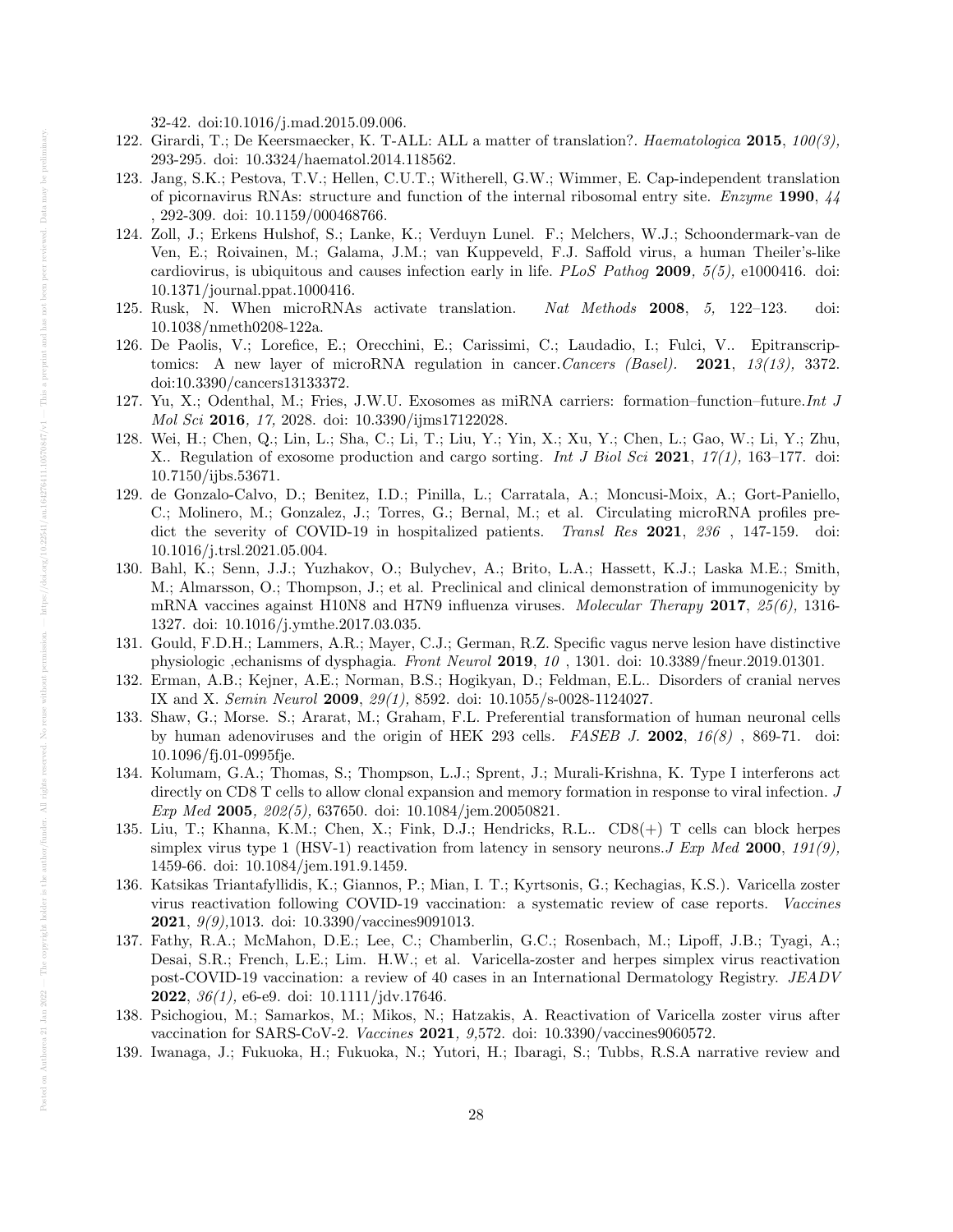clinical anatomy of Herpes zoster infection following COVID-19 vaccination. Clin Anat 2021,  $35(1)$ , 45-51. doi: 10.1002/ca.23790.

- 140. Llado, I.; Fernandez-Bernaldez, A.; Rodriguez-Jimenez, P. Varicella zoster virus reactivation and mRNA vaccines as a trigger. JAAD Case Reports 2021, 15, 62-63. doi: 10.1016/j.jdcr.2021.07.011.
- 141. Verweij, M.C.; Wellish, M.; Whitmer, T.; Malouli, D.; Lapel, M.; Jonjić, S.; Haas, J.G.; DeFilippis, V.R.; Mahalingam, R.; Früh, K. Varicella viruses inhibit interferon-stimulated JAK-STAT signaling through multiple mechanisms  $PLoS$  Pathog 2015, 11(5), e1004901. doi: 10.1371/journal.ppat.1004901.
- 142. Lensen, R.; Netea, M.G.; Rosendaal, F.R. Hepatitis C virus reactivation following COVID-19 vaccination – A case report. *Int Med Case Rep J* 2021,  $14$ , 573-575. doi: 10.2147/IMCRJ.S328482.
- 143. Jiang , H.; Mei , Y.-F. SARS-CoV-2 spike impairs DNA damage repair and inhibits V(D)J recombination in vitro. Viruses 2021, 13, 2056. doi: 10.3390/v13102056.
- 144. Kakarougkas, A.; Ismail, A.; Klement, K.; Goodarzi, A.A.; Conrad, S.; Freire, R.; Shibata, A.; Lobrich, M.; Jeggo, P.A. Opposing roles for 53BP1 during homologous recombination. Nucleic Acids Res 2013, 41(21),9719-31. doi: 10.1093/nar/gkt729.
- 145. Choi, H.S.; Lee, H.M.; Jang, Y.-J.; Kim, C.-H.; Ryua, C.J. Heterogeneous nuclear ribonucleoprotein A2/B1 regulates the self-renewal and pluripotency of human embryonic stem cells via the control of the G1/S transition. Stem Cells 2013, 31 , 2647-2658. doi: 10.1002/stem.1366.
- 146. Zhang, J.; Powell, S.N. The role of the BRCA1 tumor suppressor in DNA double-strand break repair. Mol Cancer Res 2005, 3(10), 531-9. doi: 10.1158/1541-7786. MCR-05-0192.
- 147. Panier, S.; Boulton, S.J. Double-strand break repair: 53BP1 comes into focus. Nature Reviews 2014, 15, 9. doi: Ihttps://doi.org/10.1038/nrm3719.
- 148. Choi, Y.E.; Pan, Y.; Park, E.; Konstantinopoulos, P.; De, S.; D'Andrea, A.; Chowdhury, D. MicroRNAs downregulate homologous recombination in the G1 phase of cycling cells to maintain genomic stability. eLife 2014, 3 , e02445. doi: 10.7554/eLife.02445.
- 149. Perricone, C.; Ceccarelli, F.; Nesher, G.; Borella, E.; Odeh, Q.; Conti, F.; Shoenfeld, Y.; Valesini, G. Immune thrombocytopenic purpura (ITP) associated with vaccinations: a review of reported cases. Immunol Res 2014, 60, 226-35. 10.1007/s12026-014-8597-x
- 150. Kelton , J.G.; Arnold, D.M.; Nazy, I. Lessons from vaccine-induced immune thrombotic thrombocytopenia. Nat Rev Immunol 2021, 21(12),753-755. doi: 10.1038/s41577-021-00642-8.
- 151. Lee, E.-J.; Cines, D.B.; Gernsheimer, T.; Kessler, C.; Michel, M.; Tarantino, M.D.; Semple, J.W.; Arnold, D.M.; Godeau, B.; Lambert, M.P.; Bussel, J.B. Thrombocytopenia following Pfizer and Moderna SARS-CoV-2 vaccination.Am J Hematol 2021, 96(5), 534-537. https://doi.org/10.1002/a jh.26132.
- 152. Akiyama, H.; Kakiuchi, S.; Rikitake, J.; Matsuba, H.; Sekinada, D.; Kozuki, Y.; Iwata, N.. Immune thrombocytopenia associated with Pfizer-BioNTech's BNT162b2 mRNA COVID-19 vaccine. IDCases 2021, 25, e01245. doi: 10.1016/j.idcr.2021.e01245.
- 153. Zakaria, Z.; Sapiai, N.A.; Izaini Ghani, A.R. Cerebral venous sinus thrombosis 2 weeks after the first dose of mRNA SARS-CoV-2 vaccine. Acta Neurochir (Wien) 2021, 163(8), 2359-2362. doi: 10.1007/s00701-021-04860-w.
- 154. Cines , D.B.; Bussel, J.B. SARS-CoV-2 vaccine-induced immune thrombotic thrombocytopenia. N Engl J Med 2021, 384 , 2254-2256. doi: 10.1056/NEJMe2106315.
- 155. Wisnewski, A.V.; Campillo Luna, J.; Redlich, C.A. Human IgG and IgA responses to COVID-19 mRNA vaccines. PLoS ONE 2021, 16(6), e0249499. doi: 10.1371/journal.pone.0249499.
- 156. Danese, E.; Montagnana, M.; Salvagno, G.L.; Peserico, D.; Pighi, L.; De Nitto, S.; Henry B.M.; Porru, S.; Lippi, G. Comprehensive assessment of humoral response after Pfizer BNT162b2 mRNA Covid-19 vaccination: a three-case series. Clin Chem Lab Med 2021,  $59(9)$ , 1585-1591. doi: 10.1515/cclm-2021-0339.
- 157. Passariello, M.; Vetrei, C.; Amato, F.; De Lorenzo, C. Interactions of Spike-RBD of SARS-CoV-2 and Platelet Factor 4: New Insights in the Etiopathogenesis of Thrombosis.*Int J Mol Sci* 2021, 22, 8562. doi: 10.3390/ijms22168562.
- 158. Nevzorova, T.A.; Mordakhanova, E.R.; Daminova, A.G.; Ponomareva, A.A.; Andrianova, I.A.; Minh, G.L.; Rauova, L.; Litvinov, R.L.; Weisel, J.W. Platelet factor 4-containing immune complexes induce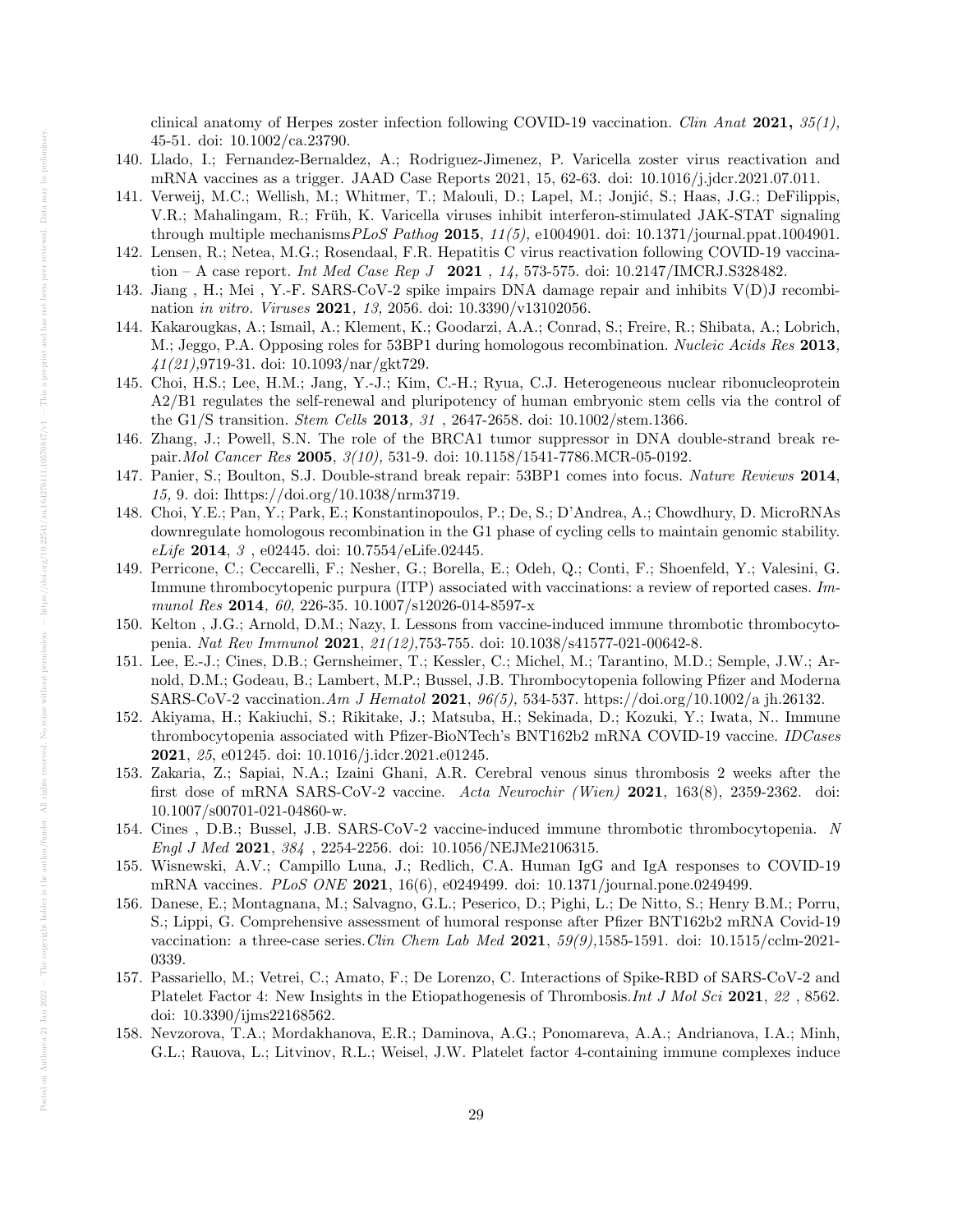platelet activation followed by calpain-dependent platelet death. Cell Death Discov 2019, 5 , 106. doi: 10.1038/s41420-019-0188-0.

- 159. McKenzie, S.E.; Taylor, S.M.; Malladi, P.; Yuhan, H.; Cassel, D.L.; Chien, P.; Schwartz, E.; Schreiber, A.D.; Surrey, S.; Reilly, M.P. The role of the human Fc receptor FcRIIA in the immune clearance of platelets: A transgenic mouse model. *J Immunol* 1999, 162, 4311-4318. http://www.jimmunol.org/content/162/7/4311.
- 160. Crow, A.R.; Lazarus, A.H. Role of Fcgamma receptors in the pathogenesis and treatment of idiopathic thrombocytopenic purpura. J Pediatr Hematol Oncol 2003, 25(Suppl 1), S14S18. doi: 10.1097/00043426-200312001-00004.
- 161. Lu, Y.; Harada, M.; Kamijo, Y.; Nakajima, T.; Tanaka, N.; Sugiyama, E.; Kyogashima, M.; Gonzalez, F.J.; Aoyama, T. Peroxisome proliferator-activated receptor attenuates high-cholesterol diet-induced toxicity and pro-thrombotic effects in mice. Arch Toxicol 2019,  $93(1)$ , 149161. doi: 10.1007/s00204-018-2335-4.
- 162. Kimura, T.; Nakajima, T.; Kamijo, Y.; Tanaka, N.; Wang, L.; Hara, A.; Sugiyama, E.; Tanaka, E.; Gonzalez, F.J.; Aoyama, T. Hepatic cerebroside sulfotransferase is induced by PPAR activation in mice. PPAR Research 2012, 2012 , 174932. doi: 10.1155/2012/174932
- 163. Wang, Y.; Nakajima, T.; Gonzalez, F.J.; Tanaka, N. PPARs as metabolic regulators in the liver: Lessons from liver-specific PPAR-null mice. Int J Mol Sci 2020, 21, 2061. doi:  $10.3390/ijms21062061$ .
- 164. Wang, X.-A.; Zhang, R.; Jiang, D.; Deng, W.; Zhang, S.; Deng, S.; Zhong, J.; Wang, T.; Zhu, L.-H.; Yang, L.; et al. Interferon regulatory factor 9 protects against hepatic insulin resistance and steatosis in male mice.Hepatology 2013, 58(2), 603-16. doi: 10.1002/hep.26368.
- 165. Zin Tun, G.S.; Gleeson, D.; Al-Joudeh, A.; Dube, A. Immune-mediated hepatitis with the Moderna vaccine, no longer a coincidence but confirmed. J Hepatol 2021, Oct 5. doi: 10.1016/j.jhep.2021.09.031 [Epub ahead of print].
- 166. Dumortiera, J. Liver injury after mRNA-based SARS-CoV-2 vaccination in a liver transplant recipient. Clin Res Hepatol Gastroenterol 2022, 46, 101743. doi: 10.1016/j.clinre.2021.101743.
- 167. Mann, R.; Sekhon, S.; Sekhon, S. Drug-induced liver injury after COVID-19 vaccine. Cureus 2021, 13(7), e16491. doi: 10.7759/cureus.16491.
- 168. Creange, A. A role for interferon-beta in Guillain-Barre Syndrome? BioDrugs 2000, 14(1), 1-11. doi: 10.2165/00063030-200014010-00001.
- 169. Ilyas, A.A.; Mithen, F.A.; Dalakas, M.C.; Wargo, M.; Chen, Z.W.; Bielory, L.; Cook, S.D. Antibodies to sulfated glycolipids in Guillain-Barr syndrome. J Neurol Sci 1991,  $105(1)$ , 108-17. doi: 10.1016/0022-510x(91)90126-r.
- 170. Vanderlugt, C.L.; Miller, S.D. Epitope spreading in immune-mediated diseases: Implications for immunotherapy. Nat Rev Immunol 2002, 2 , 85-95. doi: 10.1038/nri724.
- 171. Kuwahara, M.; Kusunoki, S. Mechanism and spectrum of anti-glycolipid antibody-mediated chronic inflammatory demyelinating polyneuropathy. Clin Exper Neuroimmunol 2018,  $9(1)$ , 65-74. doi: 10.1111/cen3.12452.
- 172. Kalra, R.S.; Kandimalla, R. Engaging the spikes: heparan sulfate facilitates SARS-CoV-2 spike protein binding to ACE2 and potentiates viral infection. Signal Transduct Target Ther 2021, 6, 39. doi: 10.1038/s41392-021-00470-1.
- 173. Honke, K. Biosynthesis and biological function of sulfoglycolipids. Proc Jpn Acad Ser B Phys Biol Sci 2013, 89(4), 129138. doi: 10.2183/pjab.89.129.
- 174. Qiu, S.; Palavicini, J.P.; Wang, J.; Gonzalez, N.S.; He, S.; Dustin, E.; Zou, C.; Ding, L.; Bhattacharjee, A.; Van Skike, C.E.; et al. Adult-onset CNS myelin sulfatide deficiency is sufficient to cause Alzheimers disease-like neuroinflammation and cogni- tive impairment. *Mol Neurodegen* 2021, 16, 64.. doi: 10.1186/s13024-021-00488-7.
- 175. Marcus, J.; Honigbaum, S.; Shroff, S.; Honke, K.; Rosenbluth, J.; Dupree, J.L. Sulfatide is essential for the maintenance of CNS myelin and axon structure. Glia 2006,  $53(4)$ , 372-81. doi: 10.1002/glia.20292.
- 176. Lanz. T.V.; Ding, Z.; Ho, P.P.; Luo, J.; Agrawal, A.N.; Srinagesh, H.; Axtell, R.; Zhang, H.; Platten, M.; Wyss-Coray, T.; Steinman, L. Angiotensin II sustains brain inflammation in mice via TGF-beta. J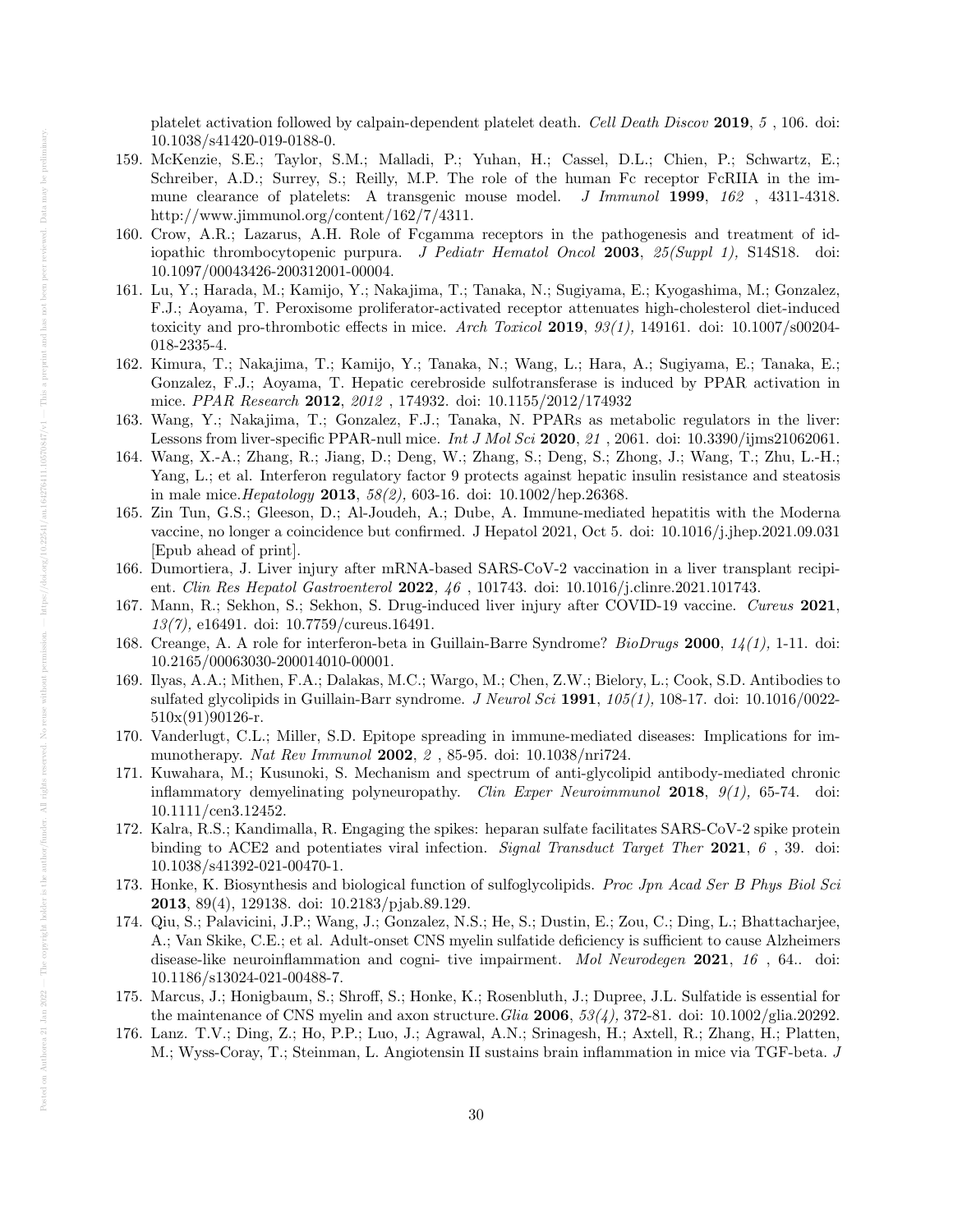Clin Invest 2010, 120(8), 2782-94. doi: 10.1172/JCI41709.

- 177. Letarov, A.V.; Babenko, V.V.; Kulikov, E.E.; Free SARS-CoV-2 spike protein S1 particles may play a role in the pathogenesis of COVID-19 infection. Biochemistry (Moscow) 2021,  $86(3)$ , 257-261. doi: 10.1134/S0006297921030032.
- 178. Rhea, E.M.; Logsdon, A.F.; Hanse, K.M.; Williams, L.M.; Reed, M.J.; Baumann, K.K.; Holden, S.J.; Raber, J.; Banks, W.A.; Erickson, M.A. The S1 protein of SARS-CoV-2 crosses the blood-brain barrier in mice. Nature Neurosci 2021,  $24$ , 368-378. doi:  $10.1038/\text{s}41593\text{-}020\text{-}00771\text{-}8$ .
- 179. Rodriguez-Perez, A.I.; Borrajo, A.; Rodriguez-Pallares, J.; Guerra, M.J.; Labandeira-Garcia, J.L. Interaction between NADPH-oxidase and Rho-kinase in angiotensin II-induced microglial activation. Glia 2015, 63 , 466e482. doi: 10.1002/glia.22765.
- 180. Guo, X.; Namekata, K.; Kimura, A.; Harada, C.; Harada, T. The renin-angiotensin system regulates neurodegeneration in a mouse model of optic neuritis. Am J Pathol 2017,  $187(12)$ , 2876-2885. doi: 10.1016/j.ajpath.2017.08.012.
- 181. Maleki, A. COVID-19 recombinant mRNA vaccines and serious ocular inflammatory side effects: Real or coincidence? J Ophthalmic Vis Res 2021, 16(3) , 490501. doi: 10.18502/jovr.v16i3.9443.
- 182. Barone, V.; Camilli, F.; Crisci, M.; Scandellari, C.; Barboni, P.; Lugaresia, A.. Inflammatory optic neuropathy following SARS-CoV-2 mRNA vaccine: Description of two cases. J Neurol Sci 2021, 429 , 118186. doi: 10.1016/j.jns.2021.118186
- 183. Kaulen, L.D.; Doubrovinskaia, S.; Mooshage, C.; Jordan, B.; Purrucker, J.; Haubner, C.; Seliger, C.; Lorenz, H.-M.; Nagel, S.; Wildemann, B.; Bendszus, M.; Wick, W.; Schnenberger, S. Neurological autoimmune diseases following vaccinations against SARS-CoV-2: a case series. Eur J Neurol 2021,  $00, 1$ -9. doi: 10.1111/ene.15147. [Online ahead of print]
- 184. Khayat-Khoei, M.; Bhattacharyya, S.; Katz, J.; Harrison, D.; Tauhid, S.; Bruso, P.; Houtchens, M.K.; Edwards, K.R.; Bakshi, R.). COVID-19 mRNA vaccination leading to CNS inflammation: a case series. J Neurol 2021 Sep 4, 1-14, doi: 10.1007/s00415-021-10780-7. [Online ahead of print.]
- 185. Jeong, M.; Ocwieja, K.E.; Han, D.; Wackym, P.A.; Zhang, Y.; Brown, A.; Moncada, C.; Vambutas, A.; Kanne, T.; Crain, R.; et al. Direct SARS-CoV-2 infection of the human inner ear may underlie COVID-19-associated audiovestibular dysfunction. Comm Med 2021, 1, 44. doi: 10.1038/s43856-021- 00044-w.
- 186. Uranaka, T.; Kashio, A.; Ueha, R.; Sato, T.; Bing, H.; Ying, G.; Kinoshita, M.; Kondo, K.; Yamasoba, T. Expression of ACE2, TMPRSS2, and furin in mouse ear tissue, and the implications for SARS-CoV-2 infection. Laryngoscope 2021, 131(6), E2013-E2017. doi: 10.1002/lary.29324.
- 187. Rodrigues Figueiredo, R.; Aparecida Azevedo, A.; De Oliveira Penido, N. Positive association between tinnitus and arterial hypertension. Front Neurol 2016,  $\gamma$ , 171. doi: 10.3389/fneur.2016.00171
- 188. Sekiguchi, K.; Watanabe, N.; Miyazaki, N.; Ishizuchi, K.; Iba, C.; Tagashira, Y.; Uno, S.; Shibata, M.; Hasegawa, N.; Takemura, R.; et al. Incidence of headache after COVID-19 vaccination in patients with history of headache: A cross-sectional study. Cephalalgia 2021, 3331024211038654. doi: 10.1177/03331024211038654. [Online ahead of print.]
- 189. Consoli, S.; Dono, F.; Evangelista, G.; D'Apolito, M.; Travaglini, D.; Onofrj, M.; Bonanni, L. Status migrainosus: A potential adverse reaction to Comirnaty (BNT162b2, BioNtech/Pfizer) COVID-19 vaccinea case report.Neurol Sci 2021 Nov 22, 1-4. doi: .10.1007/s10072-021-05741-x. [Online ahead of print]
- 190. Huang, Y.; Cai, X.; Song, X.; Tang, H.; Huang, Y.; Xie, S.; Hu, Y. Steroids for preventing recurrence of acute severe migraine headaches: a meta-analysis.Eur J Neurol. 2013, 20(8), 1184-1190. doi: 10.1111/ene.12155.
- 191. Lemberger, T.; Staels, B.; Saladin, R.; Desvergne, B.; Auwerx, J.; Wahli, W. Regulation of the peroxisome proliferator-activated receptor alpha gene by glucocorticoids. J Biol Chem 1994, 269(40), 24527-30.
- 192. Dodick, D.; Silberstein, S. Central sensitization theory of migraine: clinical implications. Headache 2006,  $46(suppl 4)$ , S18291. doi: 10.1111/j.1526-4610.2006.00602.x.
- 193. Mungoven, T.J.; Meylakh, N.; Marciszewski, K.K.; Macefield, V.G.; Macey, P.M.; Henderson, L.A.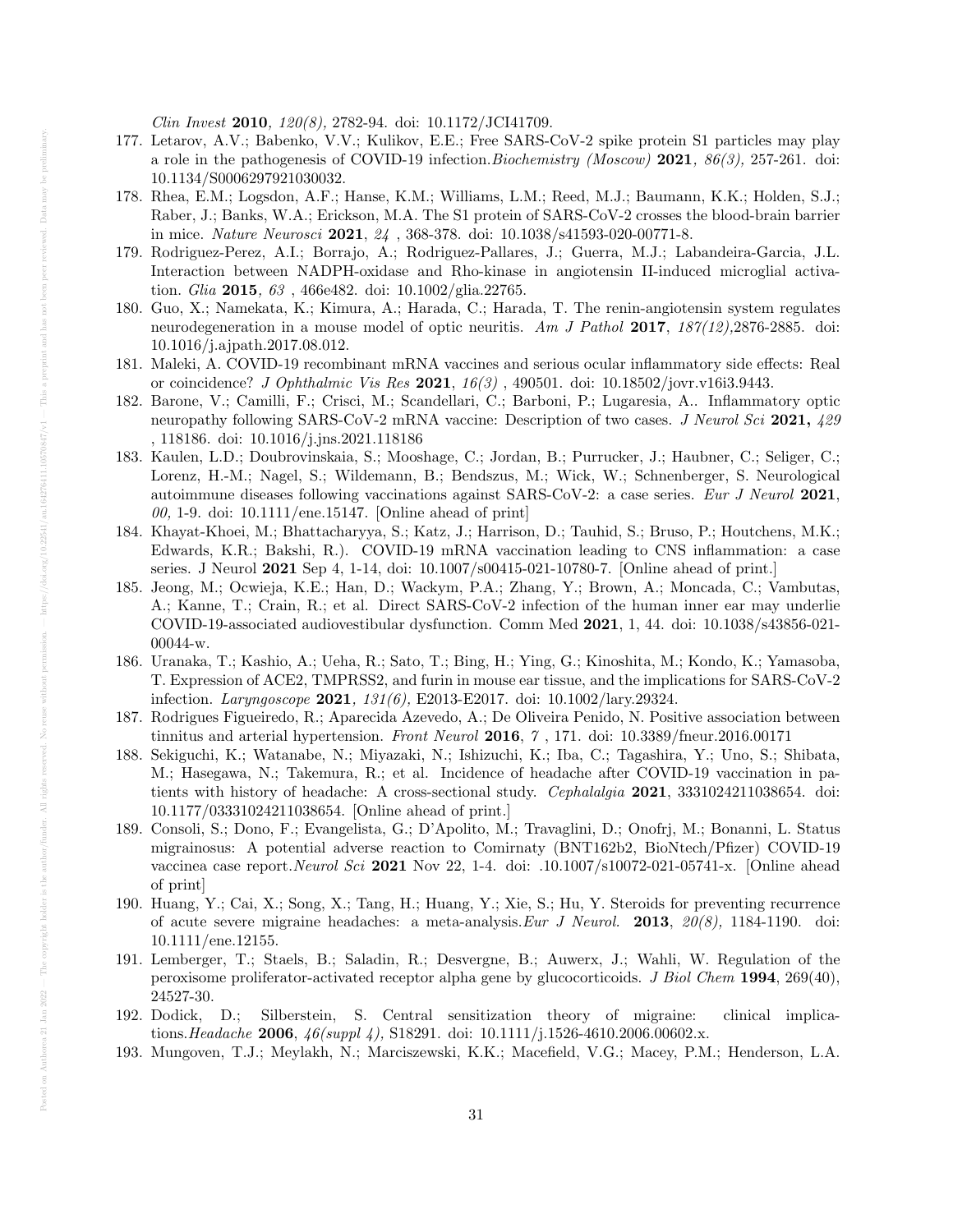Microstructural changes in the trigeminal nerve of patients with episodic migraine assessed using magnetic resonance imaging. *J Headache Pain* 2020, 21, 59. doi: 10.1186/s10194-020-01126-1.

- 194. Tronvik, E.; Stovner, L.J.; Helde, G.; Sand, T.; Bovim, G. Prophylactic treatment of migraine with an angiotensin II receptor-blocker: A randomized controlled trial. JAMA 2003,  $289(1)$ , 65-69. doi:10.1001/jama.289.1.65.
- 195. Nandha , R.; Singh, H. Renin angiotensin system: A novel target for migraine prophylaxis. Indian J Pharmacol 2012,  $44(2)$ , 157160. doi: 10.4103/0253-7613.93840.
- 196. FDA. Vaccines and related biological products advisory committee December 10, 2020 meeting announcement; 2021. https://www.fda.gov/advisory-committees/advisory-committeecalendar/vaccines-and-related-biological-products-advisory-committee-december-10-2020-meeting- announcement. [Accessed March 29, 2021].
- 197. FDA. Vaccines and related biological products advisory committee December 17, 2020 meeting announcement; 2021. https://www.fda.gov/advisory-committees/advisory-committeecalendar/vaccines-and-related-biological-products-advisory-committee-december-17-2020-meetingannouncement. [Accessed March 29, 2021].
- 198. Eviston, T.; Croxson, G.R.; Kennedy, P.G.E.; Hadlock, T.; Krishnan, A.V. Bell's palsy: aetiology, clinical features and multidisciplinary care. J Neurol Neurosurg Psychiatry 2015, 86, 13561361. doi: 10.1136/jnnp-2014-309563.
- 199. Simone, A.; Herald, J.; Chen, A. Acute myocarditis following COVID-19 mRNA vaccination in adults aged 18 years or older. AMA Intern Med October 4, 2021 . doi:10.1001/jamainternmed.2021.5511. [Online ahead of print].
- 200. Jain, S.S.; Steele, J.M.; Fonseca, B.; Huang, S.; Shah, S.; Maskatia, S.A.; Buddhe, S.; Misra, N.; Ramachandran, P.; Gaur, L.; et al. COVID-19 vaccination–associated myocarditis in adolescents. Pediatrics 2021, 148(5), e2021053427. doi: 10.1542/peds.2021-053427.
- 201. Weikert. U.; Kuhl, U.; Schultheiss, H.-P.; Rauch, U. Platelet activation is increased in patients with cardiomyopathy: myocardial inflammation and platelet reactivity. Platelets 2002, 13(8), 487-91. doi: 10.1080/0953710021000057857.
- 202. Garg, A.; Seeliger, B.; Derda, A.A.; Xiao, K.; Gietz, A.; Scherf, K.; Sonnenschein, K.; Pink, I.; Hoeper, M.M.; Welte, T.; et al. Circulating cardiovascular microRNAs in critically ill COVID-19 patients. Eur J Heart Fail. 2021, 23(3), 468-475. doi: 10.1002/ejhf. 2096.
- 203. Qiu, X.-K., Ma, J. Alteration in microRNA-155 level correspond to severity of coronary heart disease.Scand J Clin Lab Invest 2018, 78(3), 219-223. doi: 10.1080/00365513.2018.1435904.
- 204. Wang, C.; Zhang, C.; Liu, L.; A, X.; Chen, B.; Li, Y.; Du, J. Macrophage-derived mir-155-containing exosomes suppress fibroblast proliferation and promote fibroblast inflammation during cardiac injury. Mol Ther 2017, 25(1), 192-204. doi: 10.1016/j.ymthe.2016.09.001.
- 205. Gavras, I.; Gavras, H. Angiotensin II as a cardiovascular risk factor. J Hum Hypertens 2002, 16(Suppl 2), S2-6. doi: 10.1038/sj.jhh.1001392.
- 206. Oudit, G.Y.; Kassiri, Z.; Jiang, C.; Liu, P.P.; Poutanen, S.M.; Penninger, J.M.; Butany, J. SARS coronavirus modulation of myocardial ACE2 expression and inflammation in patients with SARS. Eur J Clin Invest 2009, 39(7), 618625. doi: 10.1111/j.1365-2362.2009.02153.
- 207. Vaers Home. VAERS. (n.d.). Retrieved December 5, 2021, from https://vaers.hhs.gov/data/dataguide.html.
- 208. Lazarus, R.; Klompas, M.; Bernstein, S. Electronic Support for Public Health–Vaccine Adverse Event Reporting System (ESP: VAERS). Grant. Final Report, Grant ID: R18 HS, 17045. 2010 .
- 209. Rose, J. Critical appraisal of VAERS pharmacovigilance: is the U.S. vaccine adverse events reporting system (VAERS) a Functioning pharmacovigilance system? Science, Public Health Policy, and the Law 2021 , 3, 100-129.
- 210. McLachlan, S.; Osman, M.; Dube, K.; Chiketero, P.; Choi, Y.; Fenton, N. Analysis of COVID-19 vaccine death reports from the Vaccine Adverse Events Reporting System (VAERS) Database. Preprint. 2021 . doi: 10.13140/RG.2.2.26987.26402.
- 211. Shin, D.H.; Kim, B.0.R.; Shin, J.E.; Kim, C.-H. Clinical manifestations in patients with herpes zoster

Authorea 21 Jan 2022 — The copyright holder is the

Posted on Authores 21 Jan 2022 - The copyright holder is the author/funder. All rights reserved. No reuse without permission.  $-\ln{t_{\rm PS}}/d\sin(\omega_0)$  and  $(22541/\omega)$  1032541/an.10527641.105770847/v1 - This a preprint and has

This a

 $\frac{1}{100}$  and  $\frac{1}{100}$  (10.22541/au.164276411.10570847/v1 -